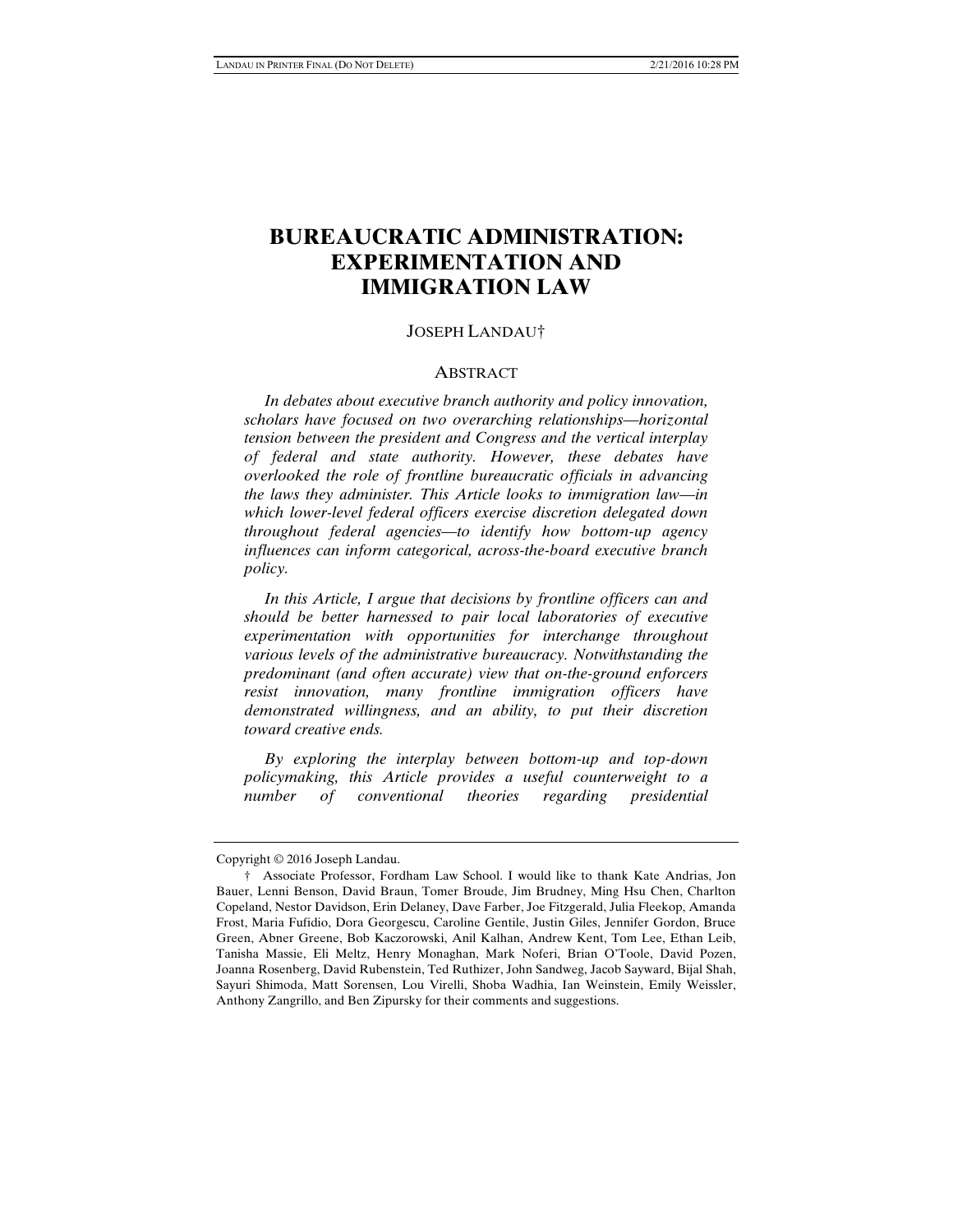*administration, offering insights into debates about agency design and administrative constitutionalism. The relationship between on-theground enforcement and across-the-board executive action can also lend greater legitimacy to the Obama administration's deferred action programs—both in the federal courts and the court of public opinion.* 

### TABLE OF CONTENTS

|                                                                     | I. Discretionary Forces and Immigration Innovation 1180     |      |
|---------------------------------------------------------------------|-------------------------------------------------------------|------|
|                                                                     | A. Top-Down Influences in Immigration Law1181               |      |
|                                                                     | B. Bottom-Up Sources of Immigration Innovation 1185         |      |
| II. The Structural Features of Immigration Experimentation 1187     |                                                             |      |
|                                                                     | A. Separation of Powers in Immigration Law1188              |      |
|                                                                     |                                                             |      |
|                                                                     |                                                             |      |
|                                                                     |                                                             |      |
| III. Immigration as a Laboratory for Executive Experimentation.1196 |                                                             |      |
|                                                                     | A. Caveats Regarding Ground-Level Discretion 1197           |      |
|                                                                     |                                                             |      |
|                                                                     | 1. LGBT Immigrants in Binational Relationships 1199         |      |
|                                                                     | 2. Parole in Place for Military Spouses1205                 |      |
|                                                                     |                                                             |      |
|                                                                     | 4. Bureaucratic Resistance to Mandatory Detention 1214      |      |
| $C_{\cdot}$                                                         | Executive Deferred Action and Bottom-Up                     |      |
|                                                                     |                                                             |      |
|                                                                     |                                                             |      |
|                                                                     | A. Enforcement, Longstanding Practice, and Deference  1222  |      |
|                                                                     | B. Agency Experimentation and "Common Law"1225              |      |
| V. The Normative Implications of Bottom-Up Innovation 1229          |                                                             |      |
|                                                                     | A. The Benefits of Top-Down Solutions—and Their             |      |
|                                                                     |                                                             | 1230 |
|                                                                     | B. Executive Branch Initiatives and Bureaucratic Buy-In1233 |      |
|                                                                     | C. Bottom-Up Influences and Policy Learning1235             |      |
|                                                                     |                                                             |      |
|                                                                     |                                                             |      |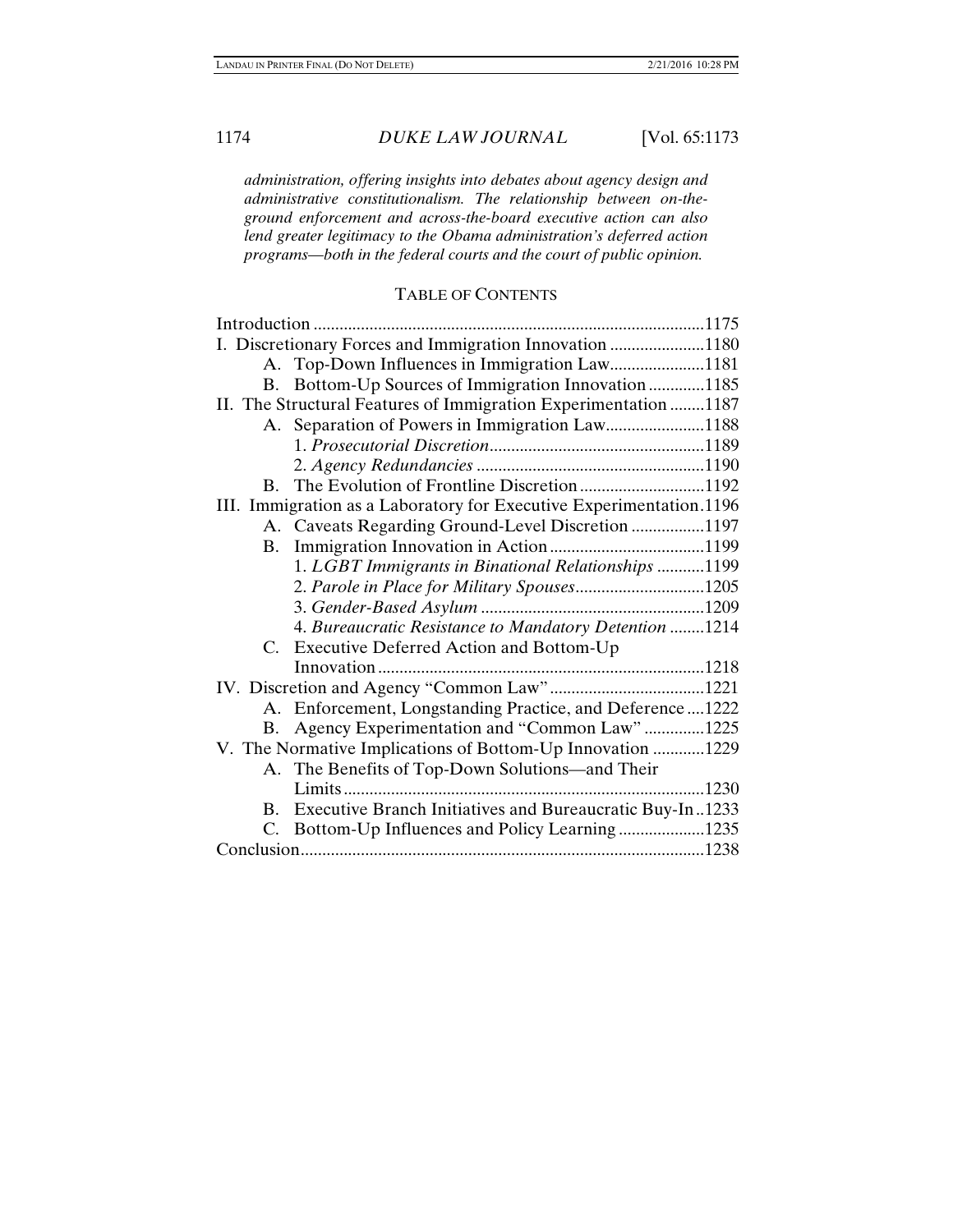#### **INTRODUCTION**

In the wake of the Obama administration's signature immigration initiatives, $\frac{1}{2}$  commentators have taken a renewed interest in the function of presidential power in bringing innovation to immigration law.<sup>2</sup> Much of the literature has focused on two overarching relationships—horizontal tension between the president and Congress and the vertical interplay of federal and state authority. Scholars of administrative law have argued that administrative agencies tend to ossify and become resistant to change, requiring a series of top-down commands by the president and cabinet members<sup>3</sup>—"an injection of energy and leadership" that higher-level officials are best suited to provide.<sup>4</sup> Meanwhile, federalism scholars see state and local action as promoting policy innovation that cannot be forged on a national scale.<sup>5</sup>

4. Kagan, *supra* note 3, at 2344.

 5. *See* Jessica Bulman-Pozen, *Partisan Federalism*, 127 HARV. L. REV. 1077, 1122 (2014); Ernest A. Young, *Exit, Voice, and Loyalty as Federalism Strategies: Lessons from the Same-Sex Marriage Debate*, 85 U. COLO. L. REV. 1133, 1152 (2014); Heather K. Gerken, *A New Progressive Federalism*, 24 DEMOCRACY J., Spring 2012, http://www.democracyjournal.org/24/anew-progressive-federalism.php?page=all [http://perma.cc/9B6C-PXWA]; *see also* Thomas W.

 <sup>1.</sup> The Obama administration's policies, discussed *infra* at notes 22–23 and accompanying text, would afford deferred action to millions of undocumented foreign nationals. The administration's 2014 deferred action policies have been halted nationwide by a federal court injunction. *See infra* note 25.

 <sup>2.</sup> *See, e.g.*, SHOBA SIVAPRASAD WADHIA, BEYOND DEPORTATION: THE ROLE OF PROSECUTORIAL DISCRETION IN IMMIGRATION CASES (2015); Kate Andrias, *The President's Enforcement Power*, 88 N.Y.U. L. REV. 1031 (2013); Adam B. Cox & Cristina M. Rodríguez, *The President and Immigration Law Redux*, 125 YALE L.J. 104 (2015); Anil Kalhan, *Deferred Action, Supervised Enforcement Discretion, and the Rule of Law Basis for Executive Action on Immigration*, 63 UCLA L. REV. DISCOURSE 58, 59 (2015); Michael W. McConnell, *Why Obama's Immigration Order Was Blocked*, WALL ST. J., Feb. 18, 2015, at A15; Eric Posner, *Faithfully Executed: Obama's New Immigration Program Is Perfectly Legal and Should Not Be Blocked*, SLATE (Feb. 19, 2015, 3:23 PM), http://www.slate.com/articles/news\_and\_ politics/ view\_from\_chicago/2015/02/obama\_s\_dapa\_immigration\_program\_is\_legal\_judge\_hanen\_s\_ injunction\_will.single.html [http://perma.cc/K7ZA-JQU4]; Peter M. Shane, *Judge Hanen's Misconceptions and the Legality of Deferred Action*, ACS BLOG (Mar. 16, 2015), http:// www.acslaw.org/acsblog/judge-hanen's-misconceptions-and-the-legality-of-deferred-action [http://perma.cc/8J8N-T83T].

 <sup>3.</sup> Andrias, *supra* note 2, at 1054–69; Cox & Rodríguez, *supra* note 2, at 135–42. For additional sources discussing presidential influences on agency action, see generally James F. Blumenstein, *Regulatory Review by the Executive Office of the President: An Overview and Policy Analysis of Current Issues*, 51 DUKE L.J. 851 (2001); Elena Kagan, *Presidential Administration*, 114 HARV. L. REV. 2245 (2001); Lawrence Lessig & Cass R. Sunstein, *The President and the Administration*, 94 COLUM. L. REV. 1, 103 (1994); Jennifer Nou, *Agency Self-Insulation Under Presidential Review*, 126 HARV. L. REV. 1755 (2013); Matthew C. Stephenson, *Optimal Control of the Bureaucracy*, 107 MICH. L. REV. 53 (2008).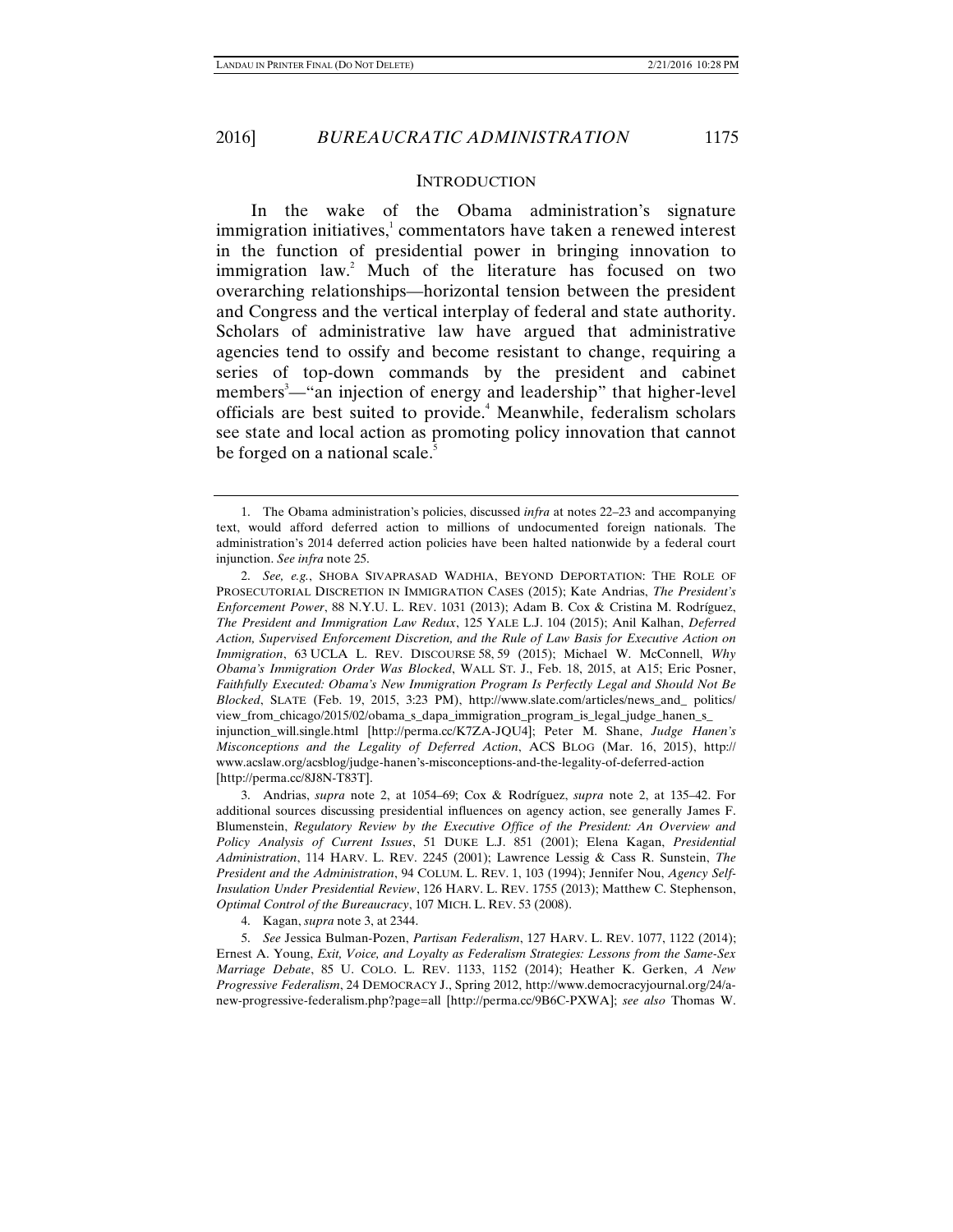Although commentators have noted how presidential administrations and state legislatures can fill a gap left by Congress,<sup>6</sup> they have generally not considered ways that frontline officers can advance the laws they administer. This Article assesses various sources of bottom-up lower-level innovation by analyzing immigration enforcement discretion—in particular the relationship between case-by-case exercises of discretion on the ground and categorical executive policies. Its account of bureaucratic administration offers alternatives to conventional analyses of the Obama administration's 2012 and 2014 initiatives, which are generally couched in the president's immigration power in particular, $\alpha$  or his constitutional enforcement power more generally.<sup>8</sup> And while most

 6. *See* Neal Kumar Katyal, *Internal Separation of Powers: Checking Today's Most Dangerous Branch from Within*, 115 YALE L.J. 2314, 2316 (2006) ("Publius's view of separation of powers presumes three branches with equivalent ambitions of maximizing their powers, yet legislative abdication is the reigning modus operandi."); David E. Pozen, *Self-Help and the Separation of Powers*, 124 YALE L.J. 2, 19 (2014) (arguing that conditions of abject congressional failure can give rise to more permissible and broader invocations of presidential power).

 7. *See* Cox & Rodríguez, *supra* note 2, at 130–35 (discussing presidential immigration power through the structure of immigration law as a whole); Adam B. Cox & Cristina M. Rodríguez, *The President and Immigration Law*, 119 YALE L.J. 458, 510 (2009) ("In immigration law, there exists a broader basis than in many other areas of law for defending inherent authority as a matter of constitutional design.").

 8. *See* Robert J. Delahunty & John Yoo, *The Obama Administration, the DREAM Act and the Take Care Clause*, 91 TEX. L. REV. 781, 784 (2013) (arguing that President Obama breached his constitutional duty to "enforce *all* constitutionally valid acts of Congress in *all*  situations and cases" and that there was no such thing as a kind of "nonenforcement power" that can legitimate across-the-board deferred action policies); John Yoo, Opinion, *Obama has Pursued a Dangerous Change in the Powers of the President*, FOX NEWS (Oct. 12, 2012), http:// www.foxnews.com/opinion/2012/10/12/obama-has-pursued-dangerous-change-in-powers-

president [http://perma.cc/A4R2-AZCW] (accusing President Obama of "push[ing] the executive power beyond all constitutional limits" and "deploy[ing] discretion to rewrite a federal law"); *see also* David B. Rivkin Jr. & Lee A. Casey, Editorial, *Obama's Illegal Move on Immigration*, WASH. POST, Sept. 2, 2011, at A11 (noting that the president has crossed the line because although he "is entitled to establish enforcement priorities . . . the ultimate goal must always be" to execute the law as it was enacted by Congress); Kimberley A. Strassel, *Obama's Imperial Presidency*, WALL ST. J., July 6, 2012, at A11 (arguing that DACA is one of many examples of the president granting himself "unprecedented power"); Michael D. Shear, *Obama, Daring Congress, Acts to Overhaul Immigration*, N.Y. TIMES (Nov. 20, 2014), http://www.nytimes.com/2014/11/21/us/obama-immigration-speech.html [http://perma.cc/X6V8-

Kelty, *Federalism: While the Stewards Slept ...* New York v. United States, 29 URB. LAW. 529, 548 (1997) (noting that "states serve as laboratories for experimentation"); Clifford Larsen, *States Federal, Financial, Sovereign and Social. A Critical Inquiry into an Alternative to American Financial Federalism*, 47 AM. J. COMP. L. 429, 477–78 (1999) ("[T]he United States also looks to the concept of the 'laboratory of the states' as a method for increasing government efficiency."); Cristina M. Rodríguez, *The Significance of the Local in Immigration Regulation*, 106 MICH. L. REV. 567, 567 (2008) (explaining the significance of state and local actors).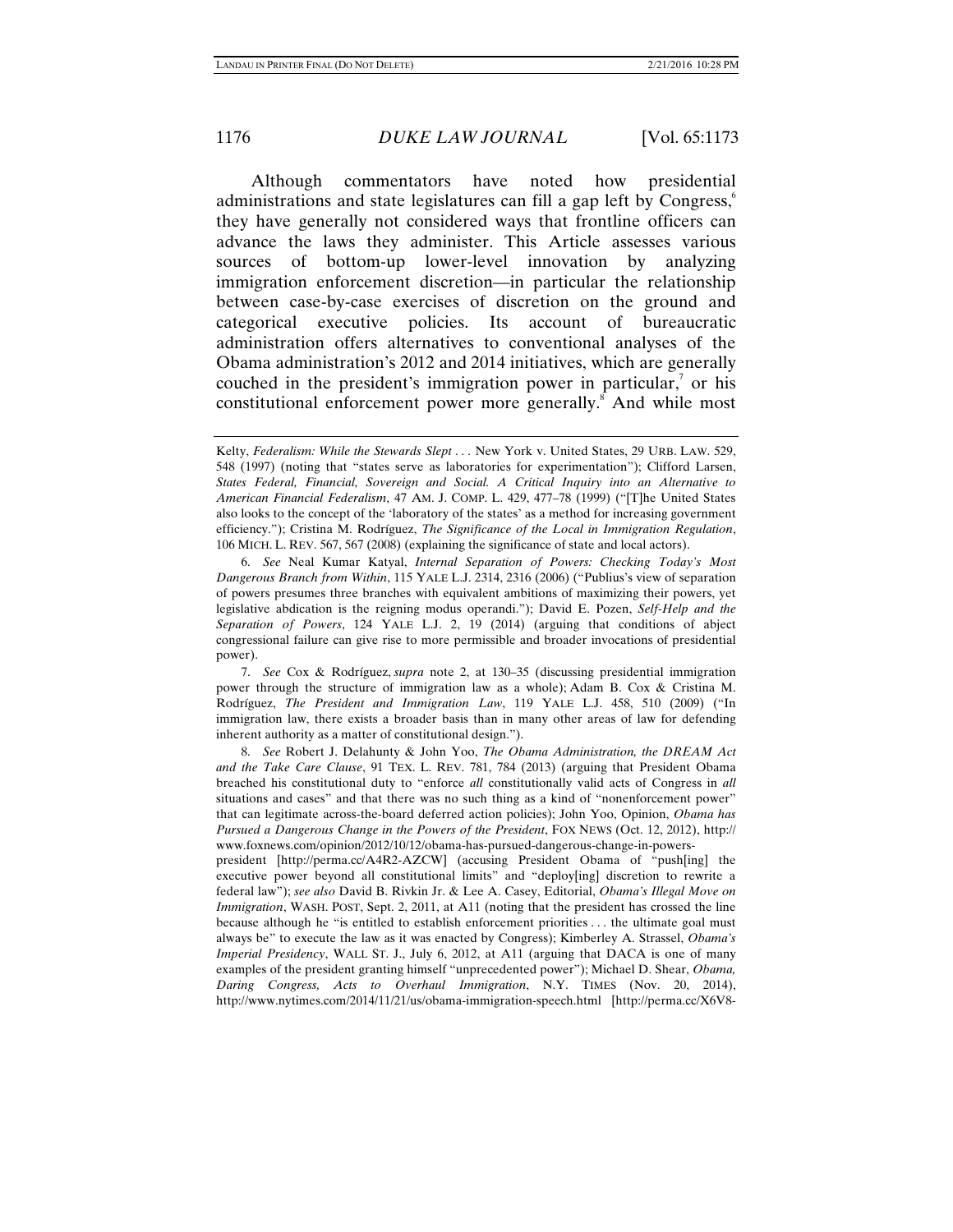### 2016] *BUREAUCRATIC ADMINISTRATION* 1177

scholarly treatments of the bureaucracy—both within immigration law<sup>9</sup> and administrative law more generally—focus on how frontline officers have resisted change and necessitated top-down constraints,<sup>10</sup> this Article posits that bottom-up influences can help create—and even legitimate—categorical exercises of executive action. $11$ 

Because the administrative process is predicated on "two different sorts of legitimacy[,] political (democratic will) and bureaucratic (expertise), $n<sup>12</sup>$  the interplay between lower-level enforcement decisions and across-the-board immigration enforcement policy has important doctrinal and theoretical dimensions.<sup>13</sup> Although the variances that come with frontline discretion can raise difficult normative questions, $14$  the relationship between on-the-ground decisions and large-scale categorical enforcement programs has important, legitimacy-conferring benefits for executive policy—especially as President Obama has endeavored to fill voids created by congressional abdication.<sup>15</sup>

 10. *Cf.* Kagan, *supra* note 3, at 2344–45 (describing the bureaucracy as "encased in an inert political system" that "grind[s] inflexibly, in the face of new opportunities and challenges, toward (at best) irrelevance or (at worst) real harm").

 11. As argued in Part IV, *infra*, the idea that presidential action enjoys broad agency support and buy-in could be an important determinant for judicial (and congressional) deference to top-down immigration-enforcement decisions.

 12. Katyal, *supra* note 6, at 2317; *see* Chevron, U.S.A., Inc. v. Nat. Res. Def. Council, Inc., 467 U.S. 837, 865 (1984) (noting that "those with great expertise and charged with responsibility for administering the provision would be in a better position to do so").

 13. As discussed *infra* in notes 233–36, 240–50 and accompanying text, an inquiry into lower-level expertise has the benefit of refocusing analysis on a critical expertise rationale for administrative action that has tended to erode over time.

 14. As explored *infra* in Part V, because lower-level discretion can interfere with progress, it requires careful review by top-level policy officials who not only have larger policy goals in mind, but also accountability for ensuring that discretion—subjective as it is—be dispensed as responsibly and equitably as possible.

 15. *See* Pozen, *supra* note 6, at 24–26. Such congressional paralysis is hardly exclusive to the immigration arena; indeed, scholars have repeatedly remarked on how "the formal institutions

LLPG] (noting that House Majority leader, Kevin McCarthy, has called the Obama administration's action "a 'brazen power grab'").

 <sup>9.</sup> *See, e.g.*, Michael Kagan, *Binding the Enforcers: The Administrative Law Struggle Behind President Obama's Immigration Actions*, 50 U. RICH. L. REV. 665, 667 (2016) (pitting "President [Obama] and his appointed agency heads, who have sought to use prosecutorial discretion to shield many unauthorized immigrants from deportation" against "frontline immigration enforcement officers and their union representatives who do not agree with the President's agenda"); Kalhan, *supra* note 2, at 86–89 (describing how frontline officers "actively resisted" guidance from higher-up policymaking officials purporting to control and direct their enforcement discretion). Kalhan additionally notes that "[d]espite these efforts [to guide bureaucratic discretion], enforcement patterns in the field remained inconsistent and diverged significantly from priorities and guidelines established by policymaking officials." *Id.* at 88.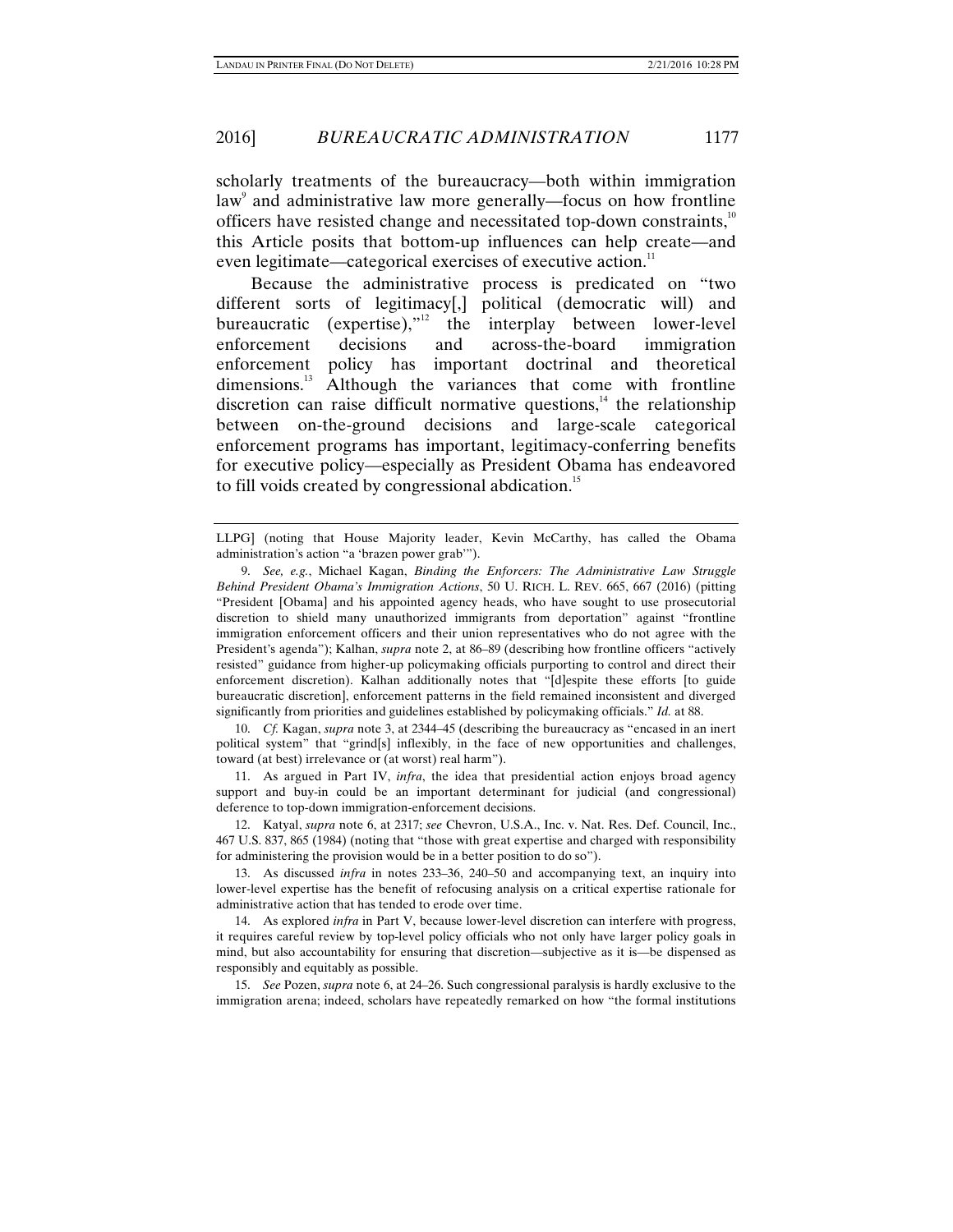This Article highlights cases in which frontline officers have used their discretion to engage in problem solving that was later reinforced by, and reflected in, categorical resolutions at the highest levels of the executive. Although it does not offer empirical proof that lower-level bureaucrats actually influence higher-ups, $16$  it documents remarkable correlations between certain groundswells of case-by-case exercises of discretion and executive branch policy enacted months or years later.<sup>17</sup> Thus, the case studies explored in this Article support enhancing existing mechanisms to promote greater coordination, learning, and deliberation among actors at all levels of the bureaucracy.<sup>18</sup> Given the frequency of categorical prosecutorial discretion programs and attendant concerns of presidential encroachment,<sup>19</sup> accords between higher-level officials and the bureaucratic corps could be a way of safeguarding executive policy against congressional or judicial override. In that regard, an

17. *See infra* Part III.B.

 19. *See* Katyal, *supra* note 6, at 2316 (noting concerns raised by "an executive that subsumes much of the tripartite structure of government").

of U.S. constitutional government have become impotent to deal with the nation's most important challenges." Jonathan Zasloff, *Courts in the Age of Dysfunction*, 121 YALE L.J. ONLINE 479, 480 (2012). For a treatment of a similar phenomenon in the labor-law context, see James J. Brudney, *Isolated and Politicized: The NLRB's Uncertain Future*, 26 COMP. LAB. L. & POL'Y J. 221, 223 (2005).

 <sup>16.</sup> *But see* Deborah Anker, *Legal Change from the Bottom Up: The Development of Gender Asylum Jurisprudence in the United States*, *in* GENDER IN REFUGEE LAW: FROM THE MARGINS TO THE CENTRE 46, 67 (Efrat Arbel et al. eds., 2014) ("[I]ndeed there is now a ground-level jurisprudence that is having significant impact on other aspects of refugee law and decision-making institutions including at higher levels.").

 <sup>18.</sup> Although current immigration agency structures lack the formal qualities of purely "experimentalist" governance regimes, the mechanisms described in this Article indicate the possibility of an enhanced role for lower-level bureaucrats in reinvigorating immigration policy, supporting the idea that "under favorable conditions[,] the culture can coevolve with decisionmaking practice so that both decisions and the standards for evaluating decisions improve in the sense of fitting better with the demands placed on the organization." Charles F. Sabel, *Rethinking the Street-Level Bureaucrat: Tacit and Deliberate Ways Organizations Can Learn*, *in* ECONOMY IN SOCIETY: ESSAYS IN HONOR OF MICHAEL J. PIORE 113, 113–42 (Paul Osterman ed., 2012); *see also* Michael C. Dorf & Charles F. Sabel, *A Constitution of Democratic Experimentalism*, 98 COLUM. L. REV. 267, 340 (1998) ("The principal role of the national government in domestic affairs . . . is to encourage and coordinate this decentralized decisionmaking, and to protect citizens against abuses of power—especially, and paradoxically, those abuses that may result from or be exacerbated by the pulverization of central authority itself."); Charles F. Sabel & William H. Simon, *Minimalism and Experimentalism in the Administrative State*, 100 GEO. L.J. 53, 78 (2011) (calling regimes "experimentalist to the extent that they are designed to achieve local adaptation and aggregate learning by combining discretion with duties to report and explain, and by pooling information").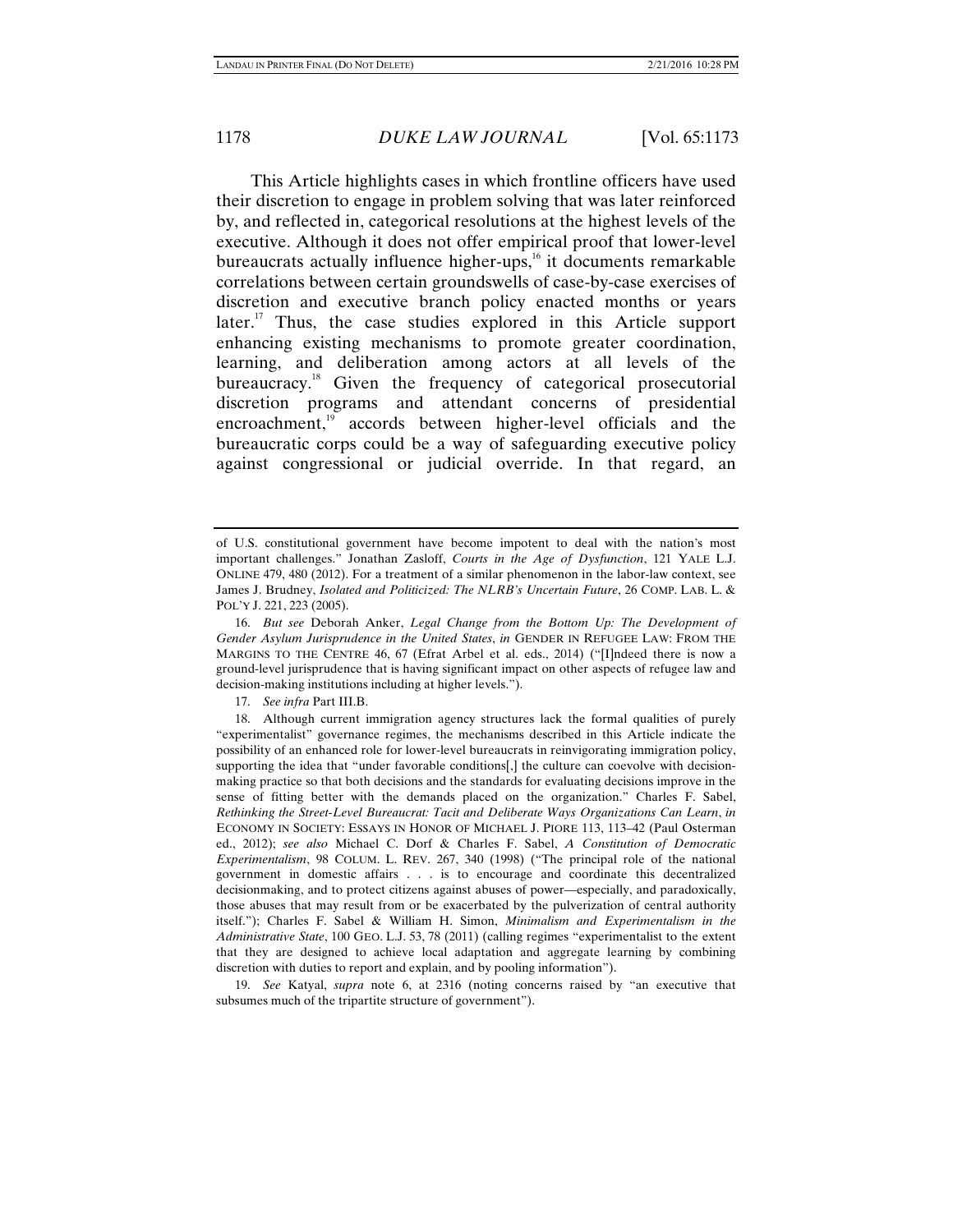accounting of ground-level experiments could, over time, better serve top-down executive action.

This Article proceeds as follows. Part I examines the literature of top-down approaches to policy change that generally rely on a dichotomous framing of bottom-up versus top-down policymaking. Part II outlines the various roles that lower-level federal officers play in exercising prosecutorial discretion in removal proceedings—a core feature of immigration law that enables frontline officers to shape policy. Part III details four case studies that demonstrate the potential for bottom-up innovation—deportation relief for the spouses and partners of LGBT U.S. citizens and lawful permanent residents (LPRs); parole in place for the family members of military personnel; gender-based asylum protection; and bureaucratic resistance to draconian, top-down policies mandating detention at the conclusion of removal proceedings.

These first three Parts lay the groundwork for the normative arguments made in the balance of the Article. Part IV explores how frontline enforcement decisions could provide a partial response to the dwindling availability of statutory deportation relief and limited mechanisms for judicial review. Moreover, to the extent that case-bycase discretionary decisions coalesce around certain groups of individuals, categorical discretion policies derived from work on the ground could warrant greater deference by Congress and the courts. Part V explains why an analysis of bottom-up innovation complicates theoretical discussions about ideal administrative-law frameworks, which tend to favor top-down mechanisms. It argues that commentators should pay closer attention to bottom-up innovation, without which it may be difficult to identify who the next DREAMers will be.<sup>20</sup> The Article concludes with suggested reforms that would

 <sup>20.</sup> The term "DREAMers" refers to those who would be eligible to take advantage of a path to citizenship created by the Development, Relief, and Education for Alien Minors (DREAM) Act. The DREAM Act—which was first introduced in 2001—would defer deportation of certain undocumented foreign nationals who came to the United States as children. *See* Bert I. Huang, *Shallow Signals*, 126 HARV. L. REV. 2227, 2268 n.116 (2013); Julia Preston, *Young Immigrants Say It's Obama's Time to Act*, N.Y. TIMES (Nov. 30, 2012), http://www.nytimes.com/2012/12/01/us/dream-act-gives-young-immigrants-a-political-voice.html [http://perma.cc/V7BP-YBBD]. Since 2001, a version of the DREAM Act has been introduced either as a stand-alone bill or as part of other legislation numerous times, including in 2003, 2004, 2005, 2006, 2007, 2009, and 2010, but it has never received enough votes to pass both the House and the Senate. *See* Elisha Barron, Recent Development, *The Development, Relief, and Education for Alien Minors (DREAM) Act*, 48 HARV. J. ON LEGIS. 623, 631–36, 632 n.77 (2011); David M. Herszenhorn, *Senate Blocks Bill for Young Illegal Immigrants*, N.Y. TIMES (Dec. 18,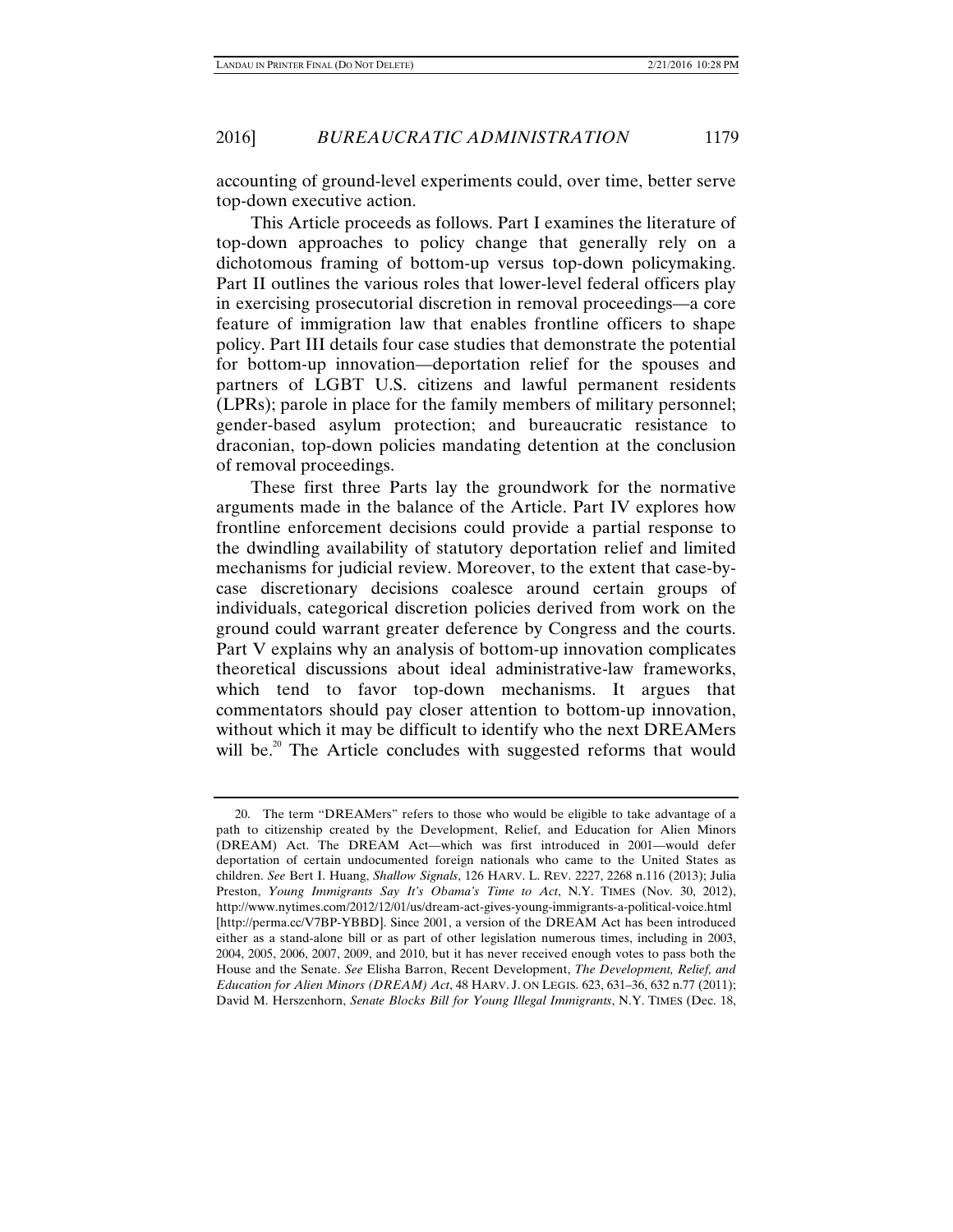improve ways for higher-level agency officials to learn from experiments taking place in the field.

### I. DISCRETIONARY FORCES AND IMMIGRATION INNOVATION

President Obama's second term has been defined by bold exercises of executive action, and nowhere is this truer than immigration.<sup>21</sup> The Obama administration's 2012 Deferred Action for Childhood Arrivals (DACA) program provides a reprieve from deportation and work authorization to nearly 1.2 million foreignnational youths who came to the United States as children. $^{22}$  The 2014 Deferred Action for Parents of Americans and Lawful Permanent Residents (DAPA) program would grant similar opportunities to four million undocumented parents of U.S. citizens and LPRs.<sup>23</sup> These programs have stirred controversy, with congressional Republicans raising the specter of impeachment proceedings, $24$  and twenty-six

 23. The 2014 reforms also include provisions expanding the parameters of DACA relief. Memorandum from Jeh Charles Johnson, Sec'y, U.S. Dep't of Homeland Sec., to Leon Rodríguez, Dir., U.S. Citizenship & Immigration Servs., Thomas S. Winkowski, Acting Dir., U.S. Immigration & Customs Enf't, and R. Gil Kerlikowske, Comm'r, U.S. Customs & Border Prot. (Nov. 20, 2014), http://www.dhs.gov/sites/default/files/publications/14\_1120\_memo\_ deferred\_action.pdf [http://perma.cc/33X6-GWS4]. The 2014 reforms have been halted nationwide under a federal court injunction. *See infra* note 25.

 24. *See* Jackie Calmes, *Some in G.O.P. Fear that Their Hard-Liners Will Alienate Latino Voters*, N.Y. TIMES (Nov. 20, 2014), http://www.nytimes.com/2014/11/21/us/politics/inimmigration-fight-some-in-gop-fear-alienating-latinos.html?action=click&contentCollection= U.S.&module=RelatedCoverage&region=Marginalia&pgtype=article [http://perma.cc/5UHC-US5N]. Although Congress did not follow through with the impeachment threat, the House of Representatives passed a number of measures that, if enacted, would invalidate the Obama administration's executive actions regarding immigration. *See* Greg Sargent, *GOP Deportation Priorities, in the Raw*, WASH. POST: PLUM LINE (Jan. 14, 2015), http://www.washingtonpost.com/ blogs/plum-line/wp/2015/01/14/gop-deportation-priorities-in-the-raw [http://perma.cc/QL3N-QD MS].

<sup>2010),</sup> http://www.nytimes.com/2010/12/19/us/politics/19immig.html [http://perma.cc/4LUJ-3E PE].

 <sup>21.</sup> *See* Charlie Savage, *Shift on Executive Power Lets Obama Bypass Rivals*, N.Y. TIMES (Apr. 22, 2012), http://www.nytimes.com/2012/04/23/us/politics/shift-on-executive-powers-letobama-bypass-congress.html [http://perma.cc/9D6P-WQ3W] (describing President Obama's "We Can't Wait" campaign "to more aggressively use executive power to govern in the face of Congressional obstructionism").

 <sup>22.</sup> Memorandum from Janet Napolitano, Sec'y, U.S. Dep't of Homeland Sec., to David V. Aguilar, Acting Comm'r, U.S. Customs & Border Prot., Alejandro Mayorkas, Dir., U.S. Citizenship & Immigration Servs., and John Morton, Dir., U.S. Immigration & Customs Enf't (June 15, 2012), http://www.dhs.gov/xlibrary/assets/s1-exercising-prosecutorial-discretionindividuals-who-came-to-us-as-children.pdf [http://perma.cc/LBJ4-Q5N5].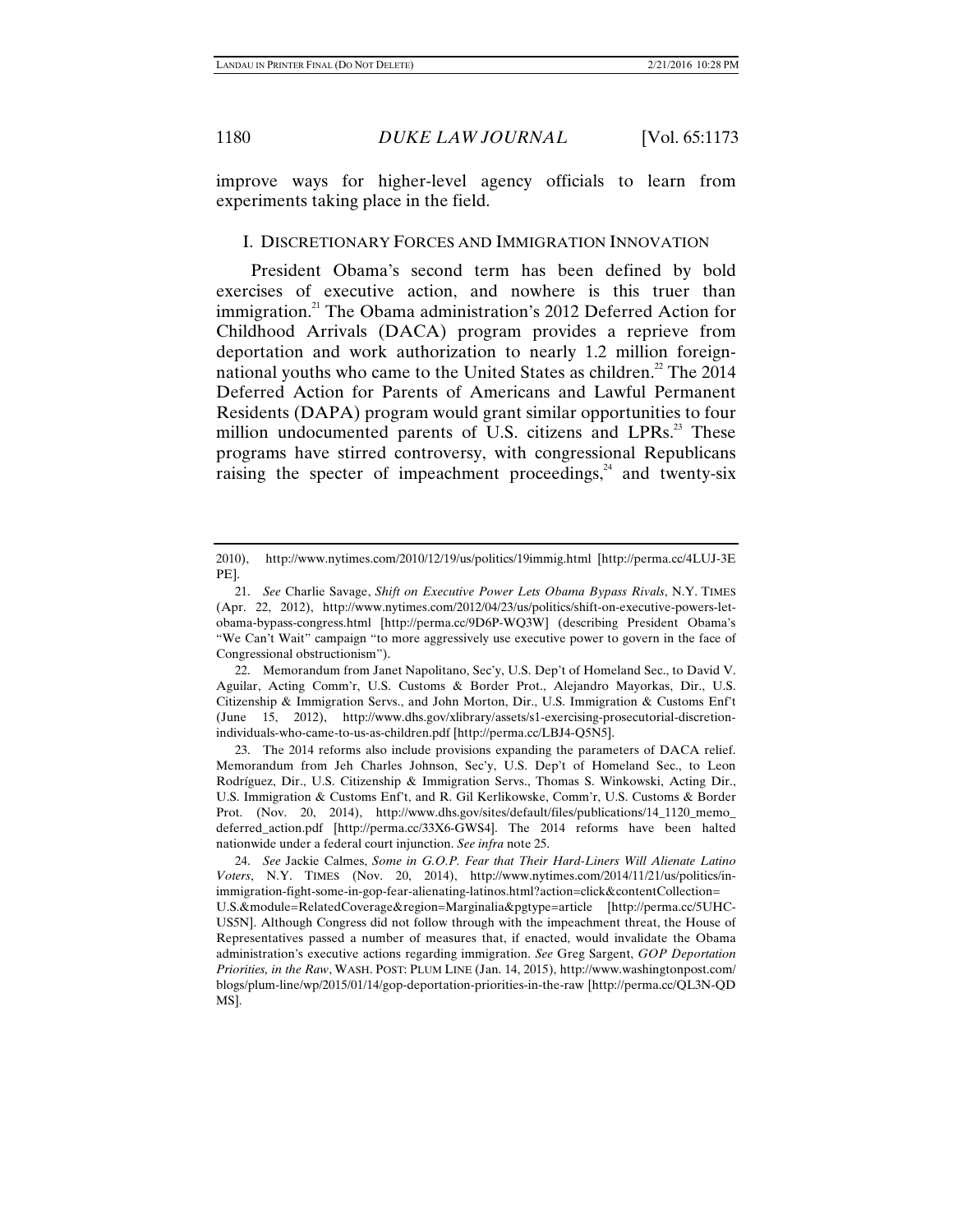states securing a nationwide district court injunction blocking the 2014 reforms. $25$ 

#### *A. Top-Down Influences in Immigration Law*

The scholarly discussion of large-scale categorical programs tends to revolve around top-down presidential approaches via ex ante<sup>26</sup> or ex post<sup>27</sup> presidential control of bureaucratic action. Although these accounts vary in their assessment of its effectiveness, the overriding narrative is frequently one of presidential efforts to overcome administrative ossification, insulation, and inefficiency via an "injection of energy and leadership" into agency action.<sup>28</sup> This discussion often relies on a dichotomous framing of bottom-up versus top-down policymaking that explicitly or implicitly tracks a discussion

 <sup>25.</sup> On February 16, 2015, a federal district judge in the Southern District of Texas granted a nationwide preliminary injunction halting the 2014 deferred action initiatives based on a theory that the plaintiffs are likely to prevail in arguing that the Obama administration violated the Administrative Procedure Act by failing to subject the programs to notice-and-comment rulemaking procedures. Texas v. United States, 86 F. Supp. 3d 591, 677 (S.D. Tex. 2015). A divided panel of the Fifth Circuit affirmed the preliminary injunction. Texas v. United States, 809 F.3d 134, 188 (5th Cir. 2015). On January 19, 2016, the Supreme Court granted certiorari. United States v. Texas, No. 15-674, 2016 WL 207257 (U.S. Jan. 19, 2016). The president's deferred action policies have been the source of other litigation as well. *See infra* note 93 and accompanying text.

 <sup>26.</sup> Ex ante controls are those created when "government authorities and institutional designers delegate authority to an agent but at the same time set up a structure that constrains and channels how the agent exercises her discretion." Matthew C. Stephenson, *Information Acquisition and Institutional Design*, 124 HARV. L. REV. 1422, 1439 (2011). They function by specifying, via various substantive and procedural mechanisms, "windows" of agency discretion—"the set of actions that an agent is allowed to select and the corresponding set of prohibited actions." *Id*. at 1439–46. The president's appointment of agency leaders with likeminded policy preferences and issuance of administrative directives are examples of ex ante controls. *See* Blumenstein, *supra* note 3, at 895–97 (regarding presidential administrative directives); Nou, *supra* note 3, at 1765 (appointments).

 <sup>27.</sup> Ex post controls are those measures by which the president oversees the decisions of agencies, usually to ensure their compliance with ex ante controls or other policy goals. *See* Nou, *supra* note 3, at 1766–67. Presidential review of agency rulemaking through the Office of Information and Regulatory Affairs (OIRA) and the broader Office of Management and Budget (OMB) is probably the most well-known example, but discretionary removal of agency heads is also a form of ex post control. *See id. See generally* Cass R. Sunstein, *The Office of Information and Regulatory Affairs: Myths and Realities*, 126 HARV. L. REV. 1838 (2013) (describing the structure and application of OIRA review); Steven Croley, *White House Review of Agency Rulemaking: An Empirical Investigation*, 70 U. CHI. L. REV. 821 (2003) (analyzing the effectiveness of review of agency action).

 <sup>28.</sup> Kagan, *supra* note 3, at 2344; *see also* Jessica Bulman-Pozen & Heather K. Gerken, *Uncooperative Federalism*, 118 YALE L.J. 1256, 1265 (2009) (noting that "[s]cholars have devoted a great deal of energy to thinking about whether and how Congress or the President should control administrative agencies").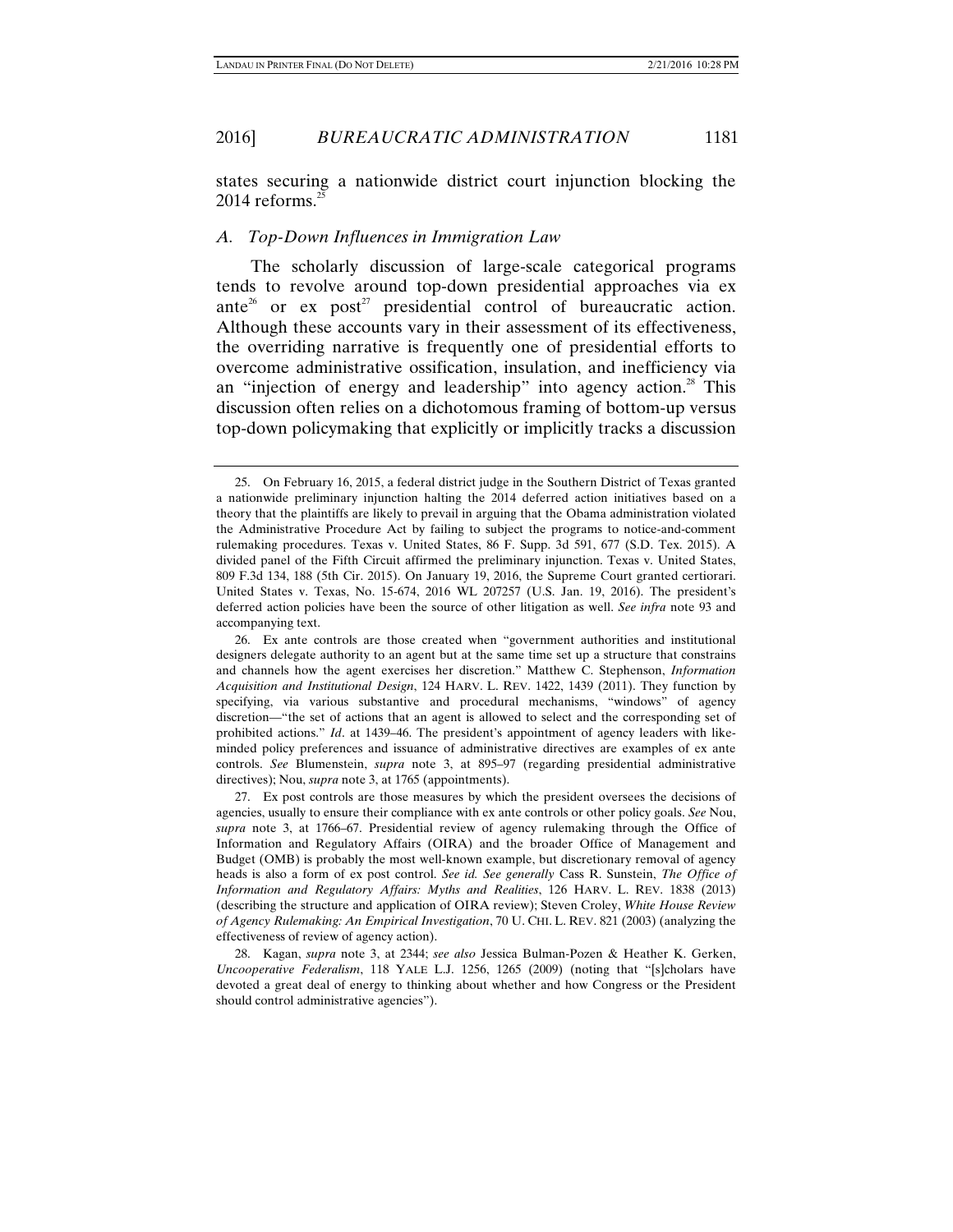in administrative law about the centralization of authority in the Office of the President and the tools available to that office to control vast portions of the administrative state. $^{29}$ 

In contrast to this more conventional, top-down approach, a number of scholars have highlighted the importance of involving the bureaucracy through interagency review, coordination among different levels of actors among various agencies, and opportunities for filtering up comments from lower-level officers.<sup>30</sup> Although these accounts have important implications for immigration enforcement, they may not adequately speak to the detailed and specific ways that frontline decisionmakers can affect agency reform. For example, frontline officers within the immigration bureaucracy have for decades made use of the president's enforcement authority in their ordinary immigration enforcement decisions—at times putting those powers to creative ends. Although even the president's most forceful adversaries do not dispute the validity of this source of bureaucratic power,<sup>31</sup> there is little scholarly inquiry into how expertise at lower

 <sup>29.</sup> *See* Blumenstein, *supra* note 3, at 895–97; Kagan, *supra* note 3; Lessig & Sunstein, *supra*  note 3; Richard H. Pildes & Cass R. Sunstein, *Reinventing the Regulatory State*, 62 U. CHI. L. REV. 1 (1995).

 <sup>30.</sup> *See* Jody Freeman & Jim Rossi, *Agency Coordination in Shared Regulatory Space*, 125 HARV. L. REV. 1131, 1173–81 (2012) (noting the executive's "well-established coordination instruments" such as its appointment powers, OIRA review, policy memoranda, and ability to create high-level task forces and councils in order to bring about meaningful agency coordination); Terry Moe & Scott A. Wilson, *Presidents and Politics of Structure*, 57 LAW & CONTEMP. PROBS. 2, 16–18 (1994) (discussing how the executive branch "is not a hierarchy of [individuals,] but, more than perhaps any other major political institution, *a team*" where decisionmaking is delegated to lower-level actors, subject to various top-level control mechanisms (emphasis added)); Daphna Renan, *Pooling Powers*, 115 COLUM. L. REV. 211, 213 (2015) (arguing that executive "pooling" of administrative resources "augments [administrative] capacity by mixing and matching resources dispersed across the bureaucracy"); *cf.* Jon D. Michaels, *Of Constitutional Custodians and Regulatory Rivals: An Account of the Old and New Separation of Powers*, 91 N.Y.U. L. REV. (forthcoming 2016) (manuscript at 16), http://papers. ssrn.com/sol3/papers.cfm?abstract\_id=2656498 [http://perma.cc/8ULH-XRAU] (reorienting bureaucratic control around "three constitutional branches working with, and against, three administrative rivals—which are simultaneously engaged in their own exercises of horizontal checking, balancing, and collaborating" and promoting a "two-dimensional understanding of vertical and horizontal engagement [that] illuminates a far more complicated set of connections, alliances, and conflicts," exposing "the existence of a tripartite system of separated and checked administrative power that opens, forecloses, strengthens, and alters opportunities for constitutional actors to intervene").

 <sup>31.</sup> Notably, the plaintiff states in the Texas litigation did not challenge the Obama administration's enforcement priority guidelines, nor did the district court's preliminary injunction alter or address those enforcement priorities. *See* Texas v. United States, 809 F.3d 134, 166 (5th Cir. 2015); *see also* Delahunty & Yoo, *supra* note 8, at 784 ("It is true that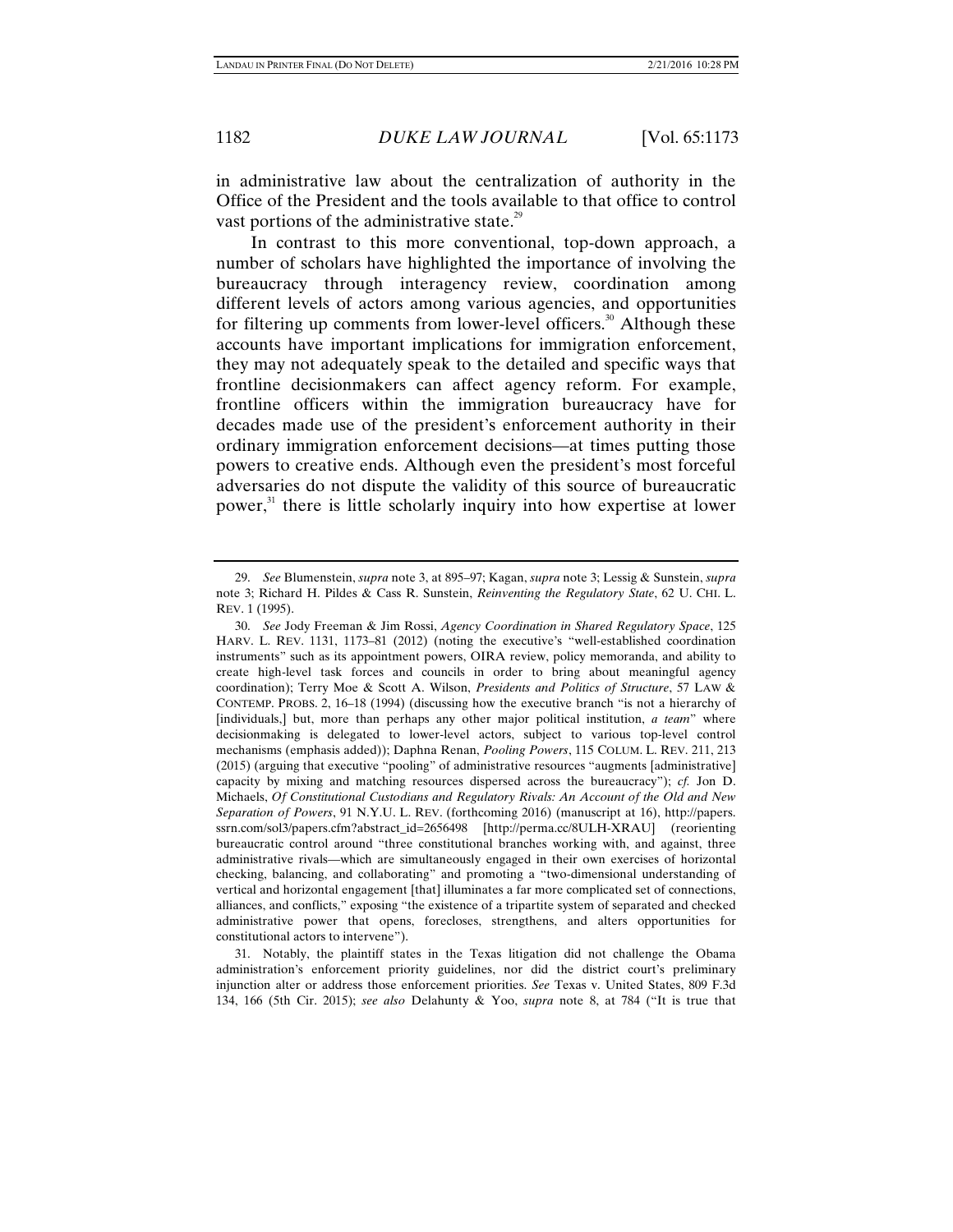levels of the immigration bureaucracy might enhance across-theboard executive action.<sup>32</sup> Commentators have instead focused primarily on the top-down nature of executive discretion as exemplified by the Obama administration's 2012 and 2014 initiatives.

The wrangle over executive deferred action programs provides a useful entrée into policy innovations that emerge and take shape in the field, where agency officers have at times exercised their delegated powers in new and creative ways. Although scholars of administrative law and political science have described the effect of lower-level policy implementation on public perception of administrative policy goals, $33$  the expansiveness of executive prosecutorial discretion programs has produced little inquiry into internal separation of powers within the executive or the role of the bureaucracy in promoting policy innovation. $34$  Yet ordinary bureaucrats can promote innovation, and there are good reasons, particularly in immigration, for "public administration [to] integrate

enforcement cannot occur in all circumstances. The ordinary, efficient administration of the law requires discretionary decision making on the part of enforcers.").

 <sup>32.</sup> For empirical investigations into the bases upon which frontline officers have exercised favorable discretion, see Shoba Sivaprasad Wadhia, *My Great FOIA Adventure and Discoveries of Deferred Action Cases at ICE*, 27 GEO. IMMIGR. L.J. 345, 347 (2013) [hereinafter Wadhia, *Great FOIA Adventure*]; Leon Wildes, *The Deferred Action Program of the Bureau of Citizenship and Immigration Services: A Possible Remedy for Impossible Immigration Cases*, 41 SAN DIEGO L. REV. 819, 820 (2004). Both articles are discussed *infra* in Part III.C.

 <sup>33.</sup> *See, e.g.*, MICHAEL LIPSKY, STREET-LEVEL BUREAUCRACY, at xii (1980) ("[T]he decisions of street-level bureaucrats, the routines they establish, and the devices they invent to cope with uncertainties and work pressures, effectively *become* the public policies they carry out."); *see also* Matthew Diller, *The Revolution in Welfare Administration: Rules, Discretion, and Entrepreneurial Government*, 75 N.Y.U. L. REV. 1121, 1129 (2000) (noting a "new administrative paradigm . . . characterized by a return to discretionary forms of administration and an increase in the power that ground-level administrators wield over benefit recipients"); Susan S. Silbey, *Case Processing: Consumer Protection in an Attorney General's Office*, 15 LAW & SOC'Y REV. 849, 850 ("[C]hoosing among courses of action and inaction, individual law enforcement officers become the agents of clarification and elaboration of their own authorizing mandates. Bureaucrats become lawmakers, 'freely' creating . . . law beyond written rules or courtroom practices." (citations omitted)).

 <sup>34.</sup> For an exception, see Sabel, *supra* note 18, at 117 (arguing for "the existence of formal institutions" in which frontline ingenuity would drive "organizational learning"). *Cf.* Diller, *supra* note 33, at 1130 ("[A]dministration cannot be separated easily from policy. The way that welfare offices are structured and operate becomes as much an instrument of welfare policy as eligibility rules and requirements [set by high-level administrators]."); Silbey, *supra* note 33, at 850 ("By choosing among courses of action and inaction, individual law enforcement officers become agents of clarification and elaboration of their own authorizing mandates. Bureaucrats become lawmakers . . . [creating] 'law in action.'" (citations omitted)).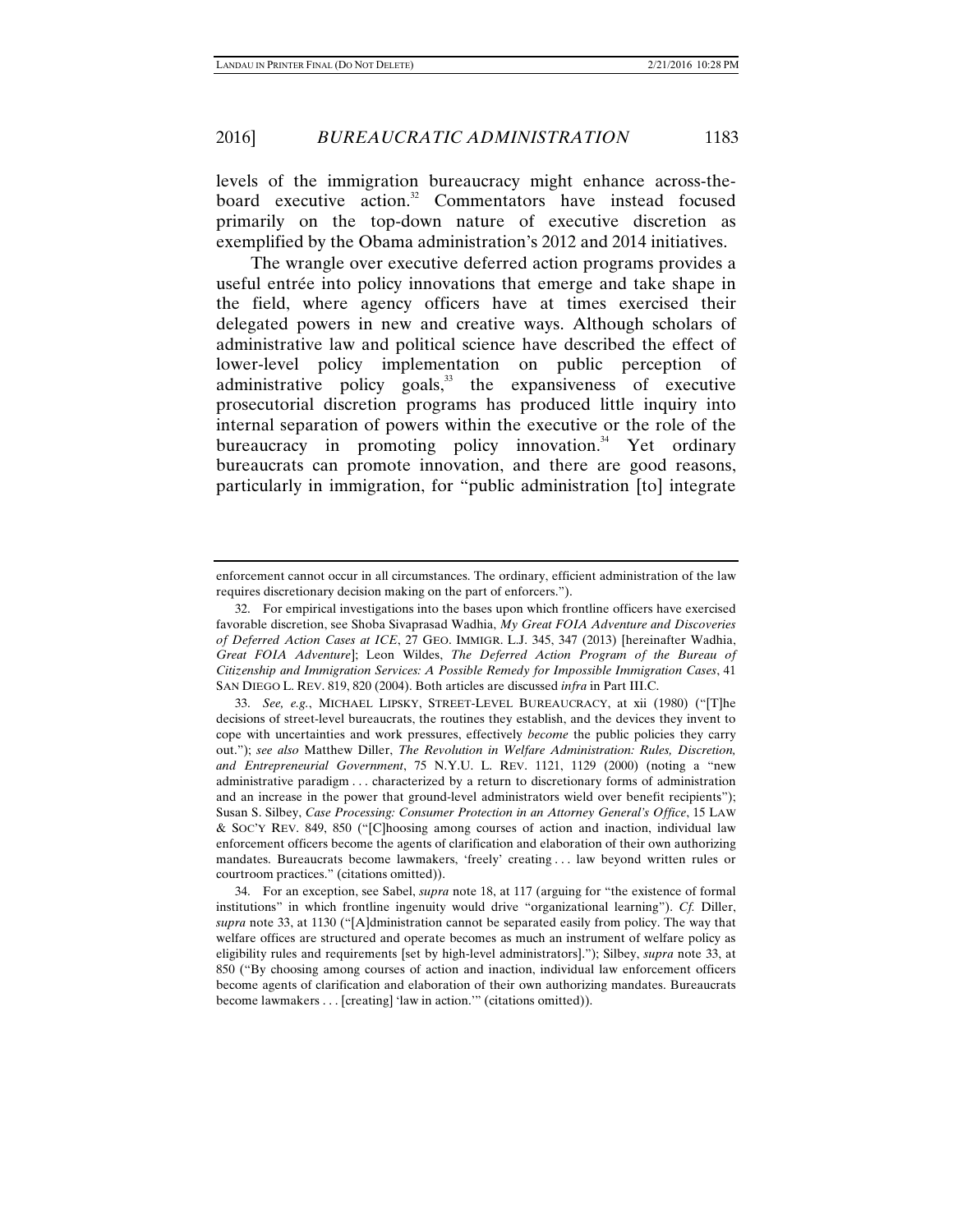frontline discretion and stake-holder participation in a disciplined, accountable manner."<sup>35</sup>

In the deportation context, frontline officers have been directed to utilize their vast enforcement discretion to make accommodations in meritorious cases, and they have, at times, used their discretion creatively, addressing problems that higher-level officials were unable or unwilling to resolve—at least at first. In some cases, categorical decisions made at the upper echelons of the agency have reflected lower-level enforcement decisions that appeared to reach a saturation point. Although supporters and detractors of the president's policies remain locked in debate—with critics accusing the president of failing to properly execute the law, $36$  and supporters positioning the president's actions within a long and established historical pedigree<sup>37</sup>—commentators have not considered ways that categorical executive policies might draw support from case-by-case decisions made on the ground. A more sustained treatment of the latter could yield valuable insights into across-the-board prosecutorial discretion programs both as a matter of theory and doctrine. The Supreme Court has explicitly recognized the "broad discretion exercised by *immigration officials*" who "as an initial matter[] must decide whether it makes sense to pursue removal at all."<sup>38</sup> An appreciation of case-bycase discretion and its relationship to categorical programs such as DACA and DAPA could become an important aspect of the

 <sup>35.</sup> Sabel & Simon, *supra* note 18, at 56.

 <sup>36.</sup> *See supra* note 8.

 <sup>37.</sup> *See, e.g.*, David A. Martin, *A Defense of Immigration-Enforcement Discretion: The Legal and Policy Flaws in Kris Kobach's Latest Crusade*, 122 YALE L.J. ONLINE 167 (2012) (arguing that congressional intent and consistent agency practices support the Obama administration's 2012 prosecutorial discretion program for childhood arrivals); Shoba Sivaprasad Wadhia, *In Defense of DACA, Deferred Action, and the DREAM Act*, 91 TEX. L. REV. SEE ALSO 59, 60 (2013) (noting that "prosecutorial discretion actions like DACA have been pursued by other presidents and part of the immigration system for at least thirty-five years"); Letter from Immigration Law Professors to President Barack Obama (May 28, 2012), http://www.nilc.org/document.html?id=754 [http://perma.cc/8ZVY-52E8] (noting that deferred action is "one of many forms of prosecutorial discretion available to the Executive Branch"); Ilya Somin, *Obama, Immigration, and the Rule of Law [Updated with Additional Material on Precedents for Obama's Action, and a Response to Timothy Sandefur]*, WASH. POST: THE VOLOKH CONSPIRACY (Nov. 20, 2014), http://www.washingtonpost.com/news/volokhconspiracy/wp/2014/11/20/obama-immigration-and-the-rule-of-law [http://perma.cc/N8AD-BT ML] (noting "past presidents such as Ronald Reagan and George H.W. Bush have systematically exempted large numbers of illegal immigrants from deportation").

 <sup>38.</sup> Arizona v. United States, 132 S. Ct. 2492, 2499 (2012) (emphasis added) (citations omitted).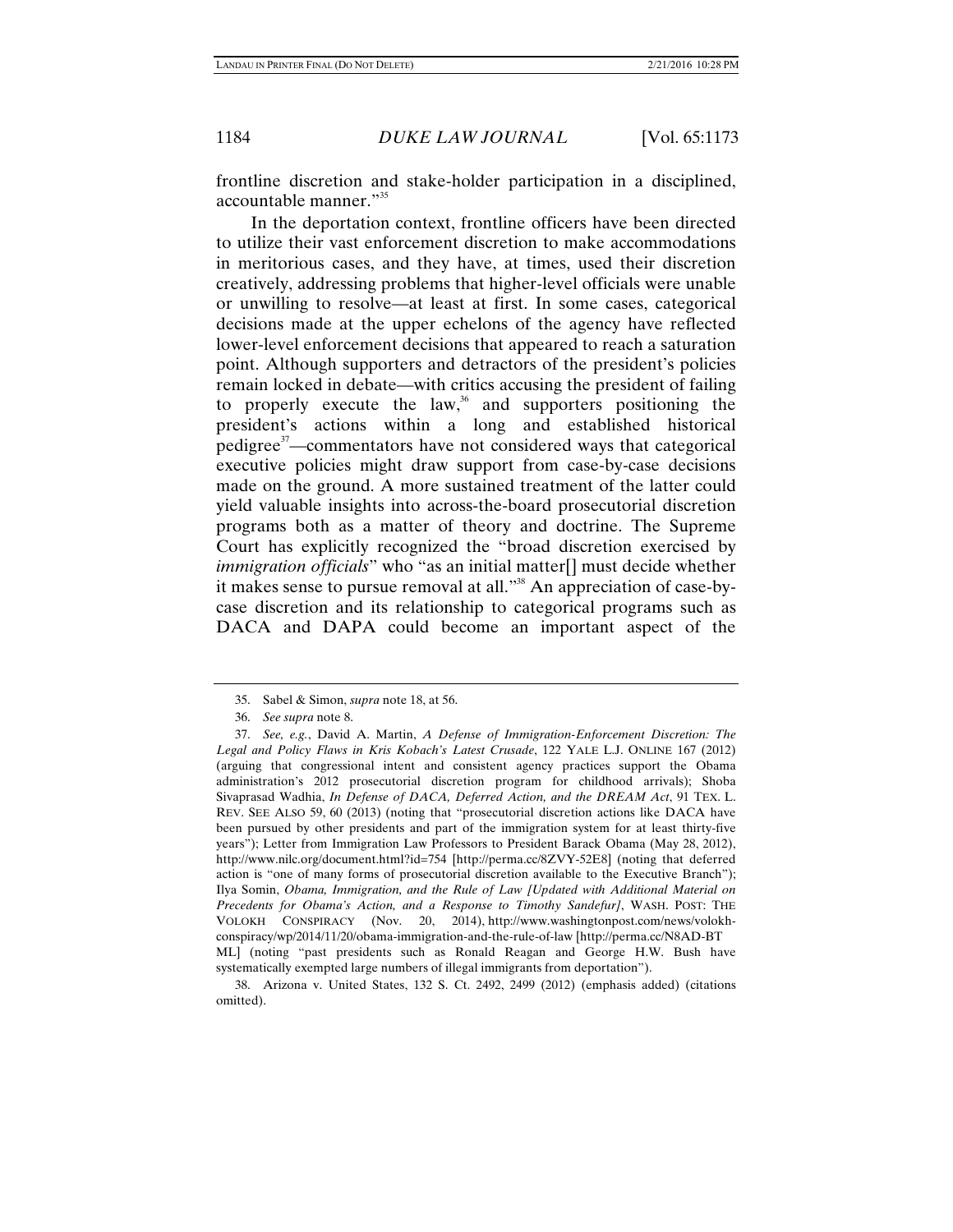conversation about the legitimacy of executive branch prosecutorial discretion programs.

### *B. Bottom-Up Sources of Immigration Innovation*

Most of the discussion surrounding the Obama administration's prosecutorial discretion policies focuses on the horizontal separation of powers between Congress and the president. Adam Cox and Cristina Rodríguez, building on their seminal work in this area, have provided a theory of "presidential policymaking" predicated largely on a top-down theory of executive action.<sup>39</sup> This latest account, focusing on President Obama's expanded deferred action programs, treats bureaucratic officers with understandable skepticism given the resistance to 2010 and 2011 enforcement memoranda directing favorable exercises of prosecutorial discretion in meritorious cases.<sup>40</sup> Other commentators who favor top-down approaches discuss how White House involvement can enhance the legitimacy of executive branch deferred action programs. For example, Kate Andrias argues in favor of a more high-level regulatory process for enforcement decisions akin to the role of Office of Information and Regulatory Affairs (OIRA) in the rulemaking process. $41$  She argues that this additional overlay of White House review should be formalized to promote coordination and transparency in other administrative arenas in which agencies exercise enforcement discretion.<sup>42</sup>

This Article instead focuses on lower-level bureaucratic officers, who have exercised the president's law-enforcement discretion for decades and whose decisions can be informative and influential on higher-level policymakers. On a macro level, this dynamic plays out between the agencies and subagencies that administer immigration law. These institutions have a wealth of regulatory experience and expertise that can not only inform the work of other executive departments,<sup>43</sup> but also influence the president to support broad

 <sup>39.</sup> *See* Cox & Rodríguez, *supra* note 2, at 224 (endorsing "presidential policymaking through enforcement . . . in the immigration context").

 <sup>40.</sup> *Id.* at 191–92.

 <sup>41.</sup> Andrias argues that enforcement policies such as DACA can be evaluated based on the amount of transparency the White House brings to the policy. Andrias, *supra* note 2, at 1066–67 (noting, as features of executive transparency, a presidential Rose Garden speech and White House blog entry).

 <sup>42.</sup> *Id.* at 1067.

 <sup>43.</sup> *See* Katyal, *supra* note 6, at 2345–48 (describing how bureaucratic overlap can provide an internal checking function).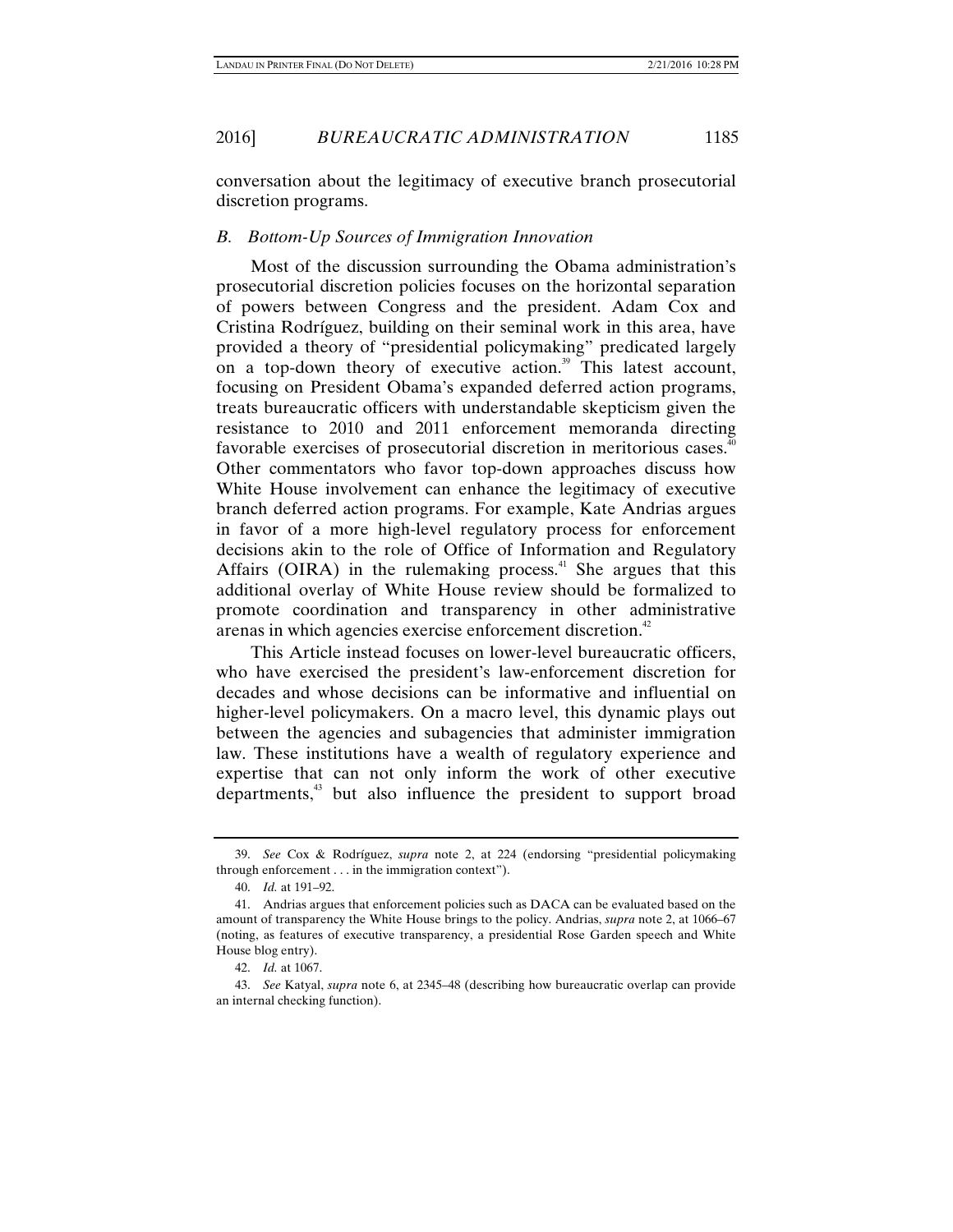executive action or induce Congress to take legislative action. On a micro level, the dynamic involves the influence of frontline expertise in a conversation with higher-level officials about the appropriate use of enforcement resources. Bureaucratic officers, exercising discretion delegated down through the immigration agencies and memorialized within decades of top-down directives, can shape longstanding agency practices and "administrative common law" to influence and help drive across-the-board action throughout the agency.<sup>44</sup>

Although these kinds of bottom-up influences would not approximate a purely experimentalist regime,<sup>45</sup> they could foster some of the benefits associated with experimentalism, including the type of reflexive dynamic, or feedback loop, that can develop in the interplay between exercises of frontline enforcement and decisions by upperechelon officials. Such a process would allow for additional experimentation, bottom-up influence, and across-the-board policymaking.46 Recognizing the benefits of such a dynamic would bring into sharper focus the critical role of dedicated frontline officers in shaping innovative policies. Although the president assuredly "use[s the] powers expressly delegated to him by Congress to advance

 <sup>44.</sup> *See infra* Part IV. For a broader discussion of higher-level consideration by the White House and the Office of Legal Counsel (OLC) in using precedent to create more articulated standards of conduct, see *generally* Nestor M. Davidson & Ethan J. Leib, *Regleprudence—At OIRA and Beyond*, 103 GEO. L.J. 259 (2015).

 <sup>45.</sup> Under a truly experimentalist regime, varied approaches taken by actors within the agency would be compiled and assessed by higher-ups. The agency would analyze this data to see what advantages and disadvantages are associated with each experiment as the basis for implementing new policies. *See* Charles F. Sabel & Jonathan Zeitlin, *Experimentalism in the EU: Common Ground and Persistent Differences*, 6 REG. & GOVERNANCE 410, 411 (2012) ("[E]xperimentalist decisionmaking . . . is in effect an acknowledgment that no one at the center can have a panoramic view of the situation, but local actors cannot rely exclusively on their immediate experience. The best way to correct the limitations of each vantage point is to view it from the other.").

 <sup>46.</sup> *Cf.* Charles F. Sabel & Jonathan Zeitlin, *Experimentalist Governance*, *in* THE OXFORD HANDBOOK OF GOVERNANCE 169, 169–70 (David Levi-Faur ed., 2011). As Sabel and Zeitlin explain, "[e]xperimentalist governance in its most developed form involves a multi-level architecture" with four key features that "are linked in an iterative cycle." *Id.* That cycle includes "broad framework goals and metrics . . . established by some combination of 'central' and 'local' units, in consultation with relevant civil society stakeholders"; "local units [that] are given broad discretion to pursue these goals in their own way"; routine reporting by local units "on their performance," subject to "a peer review in which their results are compared with those of others employing different means to the same ends"; and periodic review of "the goals, metrics, and decision-making procedures themselves . . . by a widening circle of actors in response to the problems and possibilities revealed by the review process," after which "the cycle repeats." *Id.*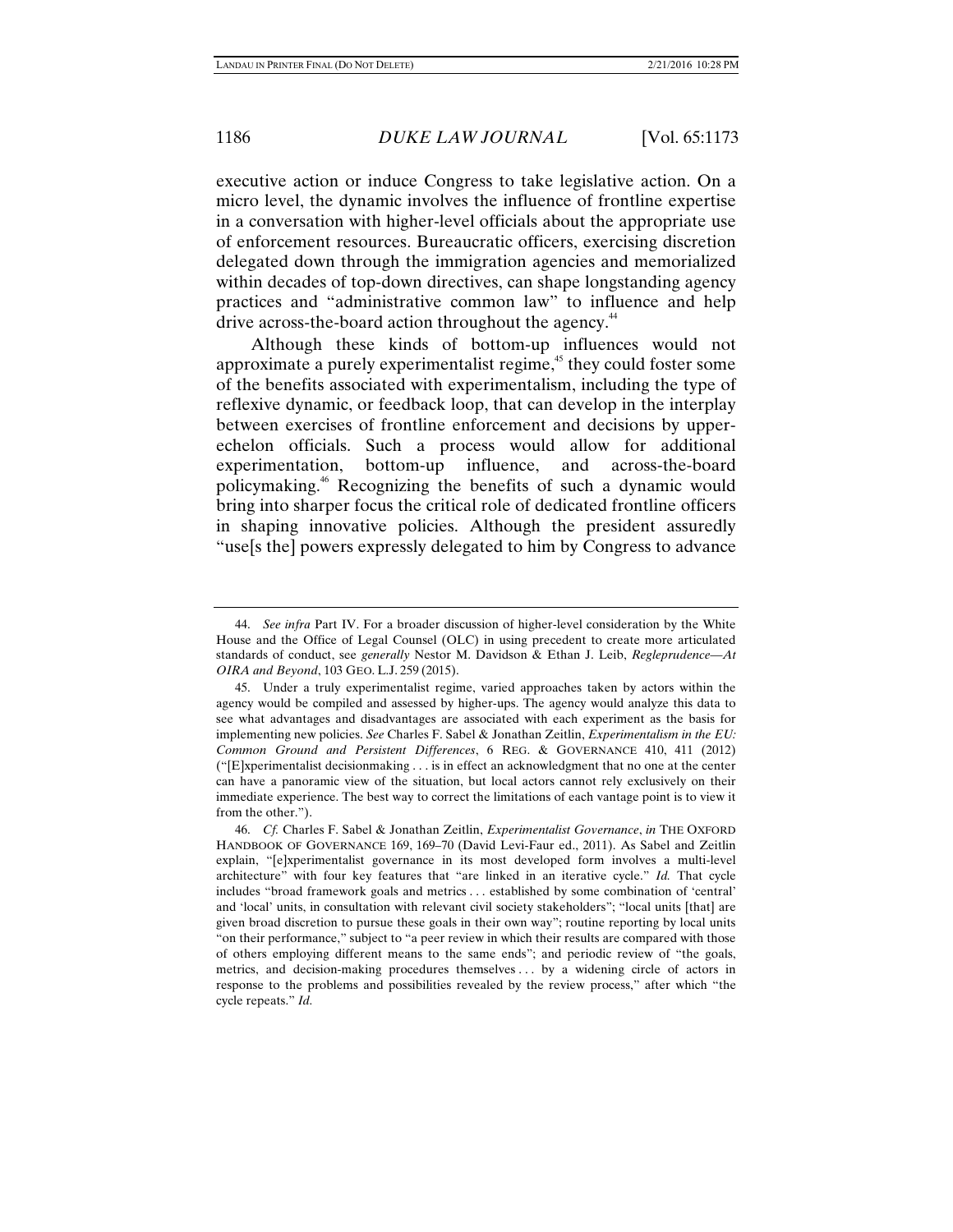2016] *BUREAUCRATIC ADMINISTRATION* 1187

his own immigration agenda,<sup>"47</sup> that agenda—not to mention that of cabinet and other high-level agency officials—should also be informed by the expertise of frontline officers who exercise discretion in their daily enforcement of immigration law.<sup>48</sup>

### II. THE STRUCTURAL FEATURES OF IMMIGRATION EXPERIMENTATION

The undertheorized power of the immigration bureaucracy begins with a discussion of two mechanisms for innovation within the immigration arena. First, frontline immigration bureaucrats have been delegated the executive's discretionary law-enforcement power, which they can put toward creative ends; $49$  second, multiple and overlapping agencies often possess jurisdiction over the same immigration issues. Although frontline discretion and overlapping agency jurisdiction are not entirely unique to immigration—they can be found in areas as disparate as environmental law, $\frac{50}{3}$  criminal enforcement,<sup>51</sup> corporate governance,<sup>52</sup> and national security<sup>53</sup>—the

 50. Todd Aagaard has examined overlaps between the Occupational Safety and Health Administration (OSHA) and the Environmental Protection Agency (EPA), noting in particular the "significant regulatory overlap between the two agencies with respect to occupational risks that arise from workplace exposure to contamination." Todd S. Aagaard, *Regulatory Overlap, Overlapping Legal Fields, and Statutory Discontinuities*, 29 VA. ENVTL. L.J. 237, 242 (2011); *see id.* ("OSHA regulates pursuant to its authority under the Occupational Safety and Health Act, whereas the EPA regulates occupational risks pursuant to various environmental statutes.").

 51. *See generally* Robert M. Cover & T. Alexander Aleinikoff, *Dialectical Federalism: Habeas Corpus and the Court*, 86 YALE L.J. 1035 (1977) (noting ways that the overlap between state and federal courts helped to advance the development of constitutional criminal procedure).

 52. Robert Ahdieh has examined overlap between the Securities and Exchange Commission (SEC) and other regulatory bodies. *See* Robert B. Ahdieh, *Dialectical Regulation*,

 <sup>47.</sup> Cox & Rodríguez, *supra* note 2, at 116.

 <sup>48.</sup> CORNELL G. HOOTON, EXECUTIVE GOVERNANCE 5–6 (1997) ("[C]areer officials . . . are the people who most directly interpret, administer, and embody policies on a day-to-day basis, who determine in large part the policy alternatives that are immediately available to presidential appointees, and who provide continuity of government from one set of political executives to the next.").

 <sup>49.</sup> *See* Memorandum from John Morton, Dir., U.S. Immigration & Customs Enf't, to All Field Office Directors, Special Agents in Charge, and Chief Counsel 3 (June 17, 2011) [hereinafter Morton, *Exercising Prosecutorial Discretion*] (stating that "[p]rosecutorial discretion in civil immigration enforcement matters . . . may be exercised, with appropriate supervisory oversight, by [a range of] ICE employees according to their specific responsibilities and authorities"); *id.* ("ICE attorneys may exercise prosecutorial discretion in any immigration removal proceeding before [the Executive Office for Immigration Review (EOIR)], on referral of the case from EOIR to the Attorney General, or during the pendency of an appeal to the federal courts, including a proceeding proposed or initiated by CBP or USCIS.").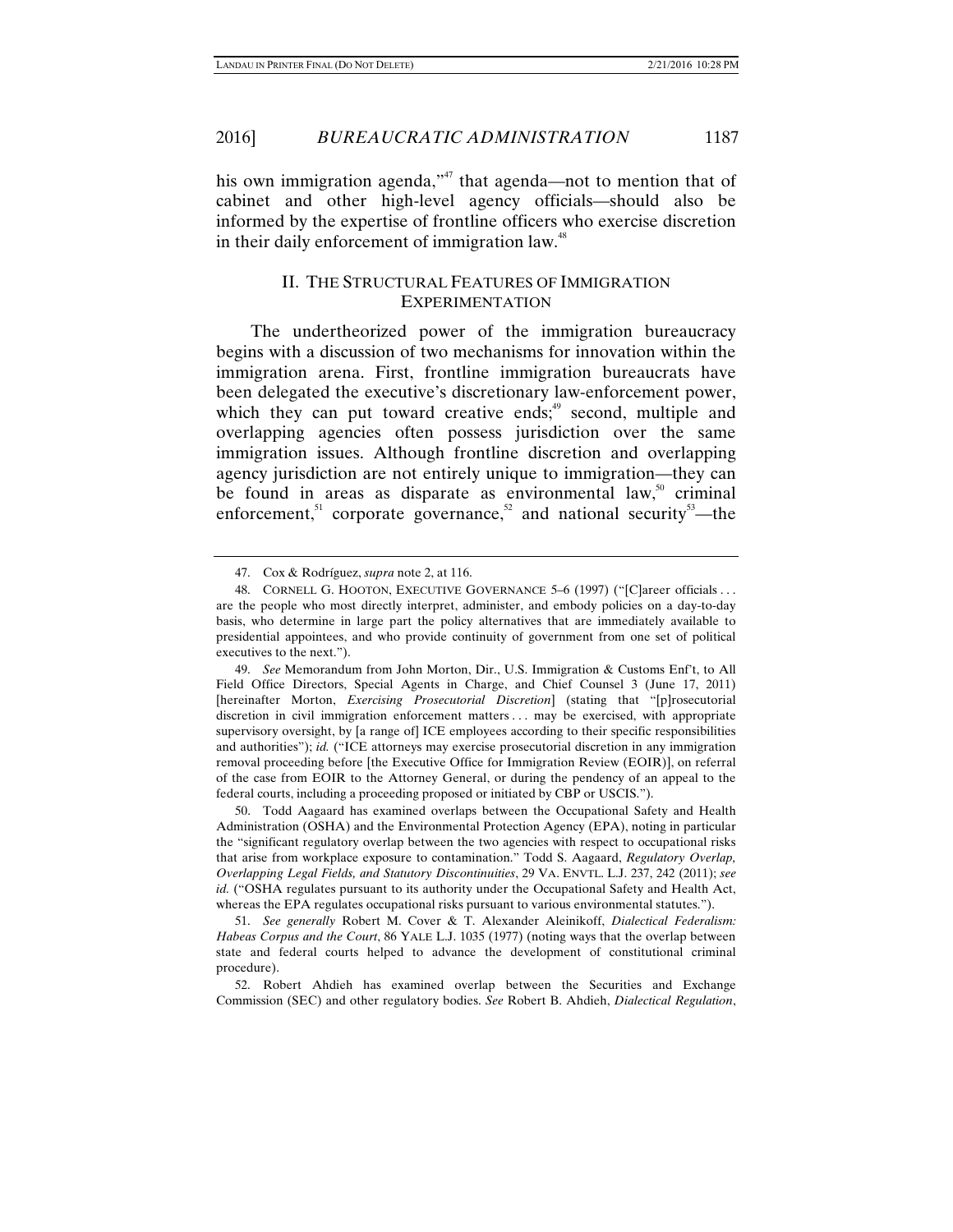immigration arena illustrates ways that internal separation of powers can produce a dialogue between experts at the highest and lowest echelons of the executive branch.

#### *A. Separation of Powers in Immigration Law*

The first feature of bottom-up innovation concerns the ability of frontline officers to exercise prosecutorial discretion—the authority to decide whether and to what extent to enforce the law against someone.<sup>54</sup> Under current resource constraints,<sup>55</sup> prosecutorial discretion is a critically important tool in immigration enforcement, and it is used in a wide variety of contexts. As scholars have noted, the term "prosecutorial discretion" is actually a slight misnomer because the power is broader than its name implies; prosecutorial

53. *See* Katyal, *supra* note 6, at 2324.

 54. *See* Morton, *Exercising Prosecutorial Discretion*, *supra* note 49 at 2 (defining prosecutorial discretion as the decision "not to assert the full scope of the enforcement authority available to the agency in a given case"); *see also* U.S. DEP'T OF JUSTICE, IMMIGRATION AND NATURALIZATION SERVICE FACT SHEET ON PROSECUTORIAL DISCRETION GUIDELINES (2000) ("Prosecutorial discretion is the authority that every law enforcement agency has to decide whether to exercise its enforcement powers against someone."); Memorandum from Bo Cooper, Gen. Counsel, Immigration & Naturalization Servs., to Comm'r, Immigration & Naturalization Servs. 3 (July 11, 2000), http://shusterman.com/pdf/prosecutorialdiscretiomemo cooper.pdf [http://perma.cc/R3TZ-NFZ5] ("Because . . . the INS does not have the resources fully and completely to enforce the immigration laws against every violator, it exercises prosecutorial discretion thousands of times every day . . . . [T]he removal of criminal aliens and the deterrence of alien smuggling, are examples of discretionary enforcement decisions."); Memorandum from Doris Meissner, Comm'r, Immigration & Naturalization Servs., to Reg'l Dirs., Dist. Dirs., Chief Patrol Agents, Reg'l and Dist. Counsel 1 (Nov. 17, 2000) (on file with the *Duke Law Journal*) ("Service officers are not only authorized by law but expected to exercise discretion in a judicious manner at all stages of the enforcement process.").

 55. *See, e.g.*, Shoba Sivaprasad Wadhia, *Sharing Secrets: Examining Deferred Action and Transparency in Immigration Law*, 10 U.N.H. L. REV. 1, 6 (2012) [hereinafter Wadhia, *Sharing Secrets*] ("According to the agency's own statistics, [the government] has the resources to remove less than 4% of the total undocumented population."); *see also* The Dep't of Homeland Sec.'s Auth. to Prioritize Removal of Certain Aliens Unlawfully Present in the U.S & to Defer Removal of Others, 38 Op. O.L.C. 9 (2014) [hereinafter OLC Opinion], http://www.justice.gov/ sites/default/files/olc/opinions/attachments/2014/11/20/2014-11-19-auth-prioritize-removal.pdf [http://perma.cc/F4ZC-8UQW] (noting "striking" resource constraints and "the practical reality that the number of aliens who are removable under the INA vastly exceeds the resources Congress has made available to DHS for processing and carrying out removals").

<sup>38</sup> CONN. L. REV. 863, 865–66, 875, 923 (2006) (discussing the benefits of overlapping enforcement jurisdictions between the SEC and New York Attorney General's office); *id.* at 879 ("[T]he SEC is increasingly less and less alone in its regulatory pursuits. Rather, its jurisdiction increasingly overlaps with that of its subnational, foreign, and transnational counterparts."). Jill Fisch has also noted ways that federal and state officials compete to regulate corporate governance. *See* Jill E. Fisch, *Institutional Competition to Regulate Corporations: A Comment on Macey*, 55 CASE W. RES. L. REV. 617, 619–23 (2005).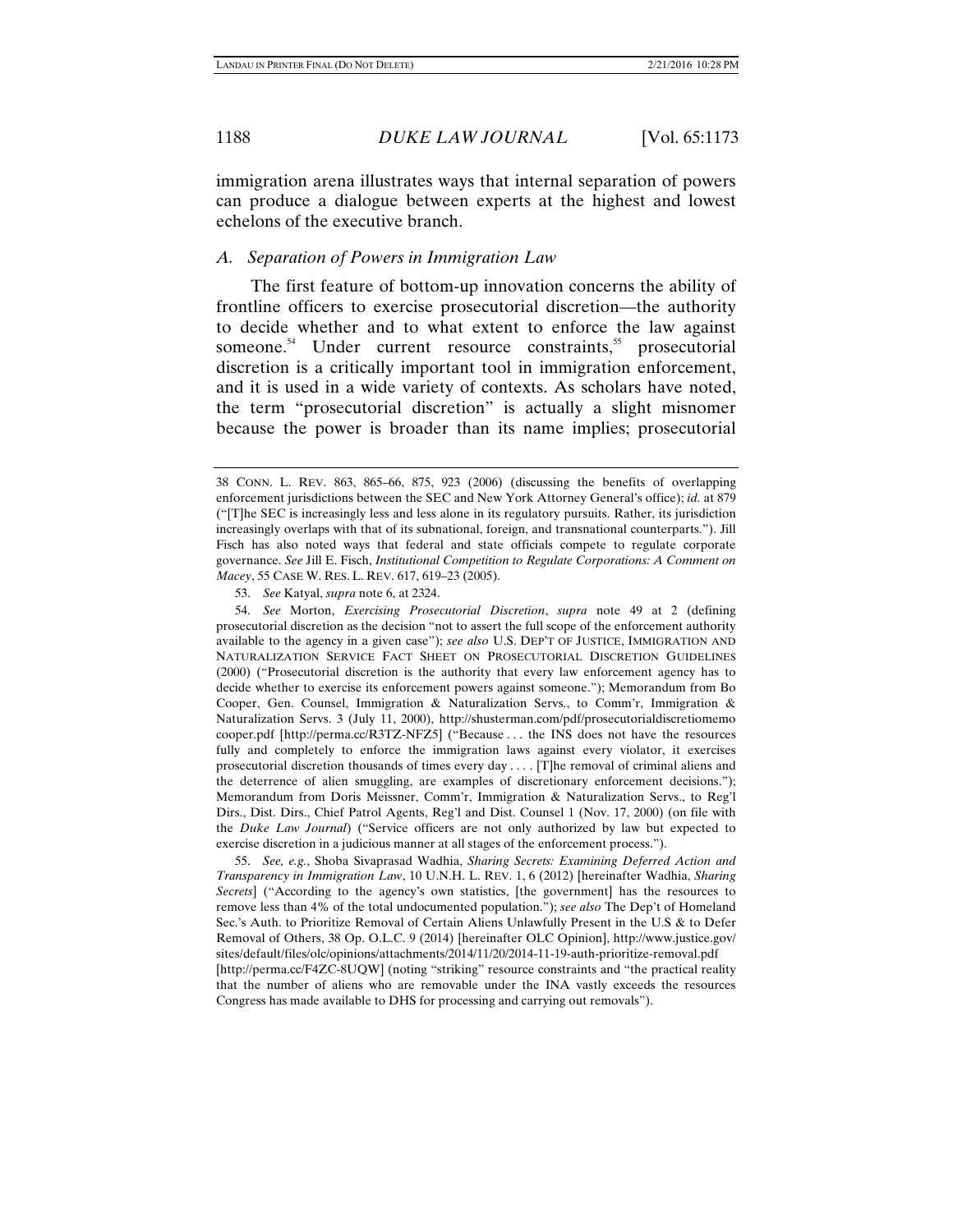### 2016] *BUREAUCRATIC ADMINISTRATION* 1189

discretion encompasses a broad spectrum of discretionary enforcement decisions well beyond those made during an immigration proceeding or by a prosecuting attorney. For example, it includes prioritizing certain conduct or offenses for enforcement; deciding whom to stop, question, and arrest; deciding to detain and charge an individual, or to release the individual on bond, and the conditions of such release; granting deferred action, stays of removal orders, parole, voluntary departure, or other actions in lieu of removing a noncitizen; deciding whether to pursue an appeal; and executing a removal order.<sup>56</sup>

1. *Prosecutorial Discretion*. Executive enforcement power in immigration rests with the president, the attorney general, the Department of Homeland Security (DHS), and three of DHS's enforcement subagencies—Immigration and Customs Enforcement (ICE), United States Citizenship and Immigration Services (USCIS), and Customs and Border Protection (CBP).<sup>57</sup> Prosecutorial discretion provides important flexibility in cases where the costs of deportation far outweigh the benefits,<sup>58</sup> and frontline officers have been delegated the power to grant favorable exercises of discretion on a case-by-case

*Id.*

 <sup>56.</sup> *See* Morton, *Exercising Prosecutorial Discretion*, *supra* note 49, at 2–3; *see also* Wadhia, *Great FOIA Adventure*, *supra* note 32, at 346 ("There are at least 25 different forms of prosecutorial discretion that DHS may employ to protect a noncitizen from removal including: not bringing removal charges against a noncitizen, not arresting or detaining a noncitizen, and granting parole to a noncitizen.").

 <sup>57.</sup> Shoba Sivaprasad Wadhia, *The Role of Prosecutorial Discretion in Immigration Law*, 9 CONN. PUB. INT'L L.J. 243, 257 (2010) [hereinafter Wadhia, *Prosecutorial Discretion*]; Kelly Mannion, Note, *International Law, Federal Courts, and Executive Discretion: The Interplay in Immigration Detention*, 44 GEO. J. INT'L L. 1217, 1232 (2013).

 <sup>58.</sup> *See Executive Immigration Enforcement Limitations: Hearing Before the Subcomm. on Immigration Policy and Enforcement and the H. Comm. on the Judiciary*, 112th Cong. 10–11 (2011) [hereinafter *Immigration Enforcement Limitations Hearing*] (statement of Prof. Margaret D. Stock), http://judiciary.house.gov/\_files/hearings/pdf/Stock07262011.pdf [http://perma.cc/ QW4D-NVC9]. In that hearing Margaret D. Stock stated,

The costs of deporting someone are substantial; deportation costs include the expenses of arrest, detention, hearings, and physical removal. Congress has not provided the Department of Homeland Security with the funding or resources to deport every immigration law violator. When faced with a choice of allocating limited enforcement dollars between, for example, undocumented aliens engaged in criminal activities and individuals who were brought to this country illegally as young children through no fault of their own, who have subsequently succeeded in school, and who now enjoy, extensive community (and often Congressional delegation support) for their remaining in the country, DHS has reasonably prioritized enforcement action against the undocumented aliens engaged in criminal activity.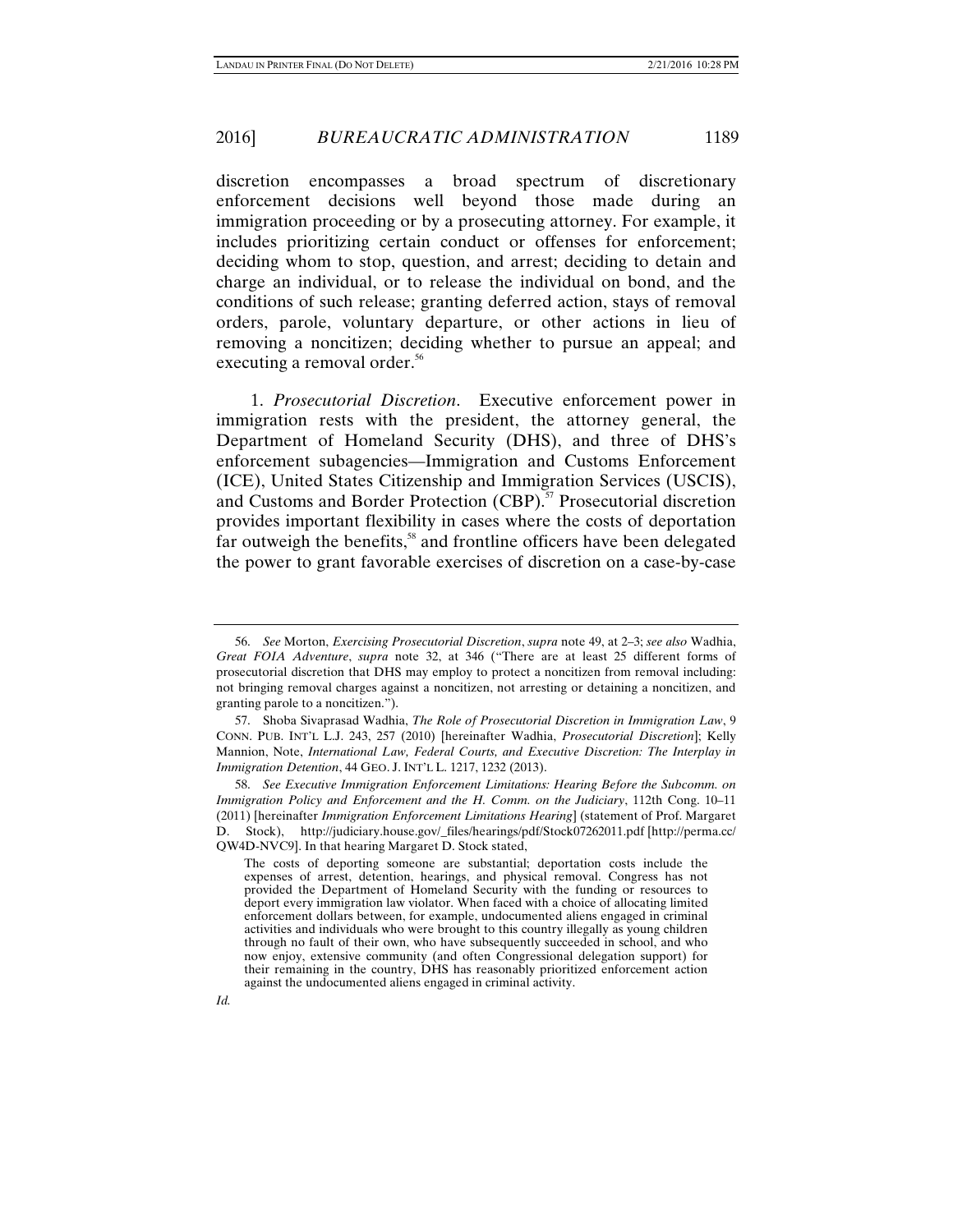basis to advance a number of humanitarian goals.<sup>59</sup> As discussed below, there are other, nonprosecutorial immigration personnel who also possess discretion, and exercise it, to produce bottom-up influences on agency higher-ups.<sup>60</sup>

2. *Agency Redundancies*. A second attribute of immigration innovation concerns overlapping authority across various subagencies that exercise enforcement discretion, creating novel opportunities for dialogue and enhancing the potential for different actors—with their respective interests, perspectives, and pedigrees—to influence agency policy. Overlapping agency structures within DHS and DOJ bring enhanced checks and balances that deepen the possibilities for dialogue and debate. $61$ 

Officers within three different DHS subagencies have a role in prosecutorial discretion. First are the DHS trial attorneys within ICE—prosecutors who appear before immigration judges and the Board of Immigration Appeals (BIA) and who can exercise discretion by making recommendations to administratively close removal cases. $\degree$  ICE also houses a contingent of ground-level officers on the frontline of enforcement who are often the last resort for foreign nationals seeking to avoid the execution of a removal order.<sup>83</sup> Second are benefits administrators within USCIS, the subagency charged with adjudicating nonadversarial affirmative petitions and applications,<sup>64</sup> who can also exercise prosecutorial discretion by

 62. *See* OFFICE OF THE GENERAL COUNSEL, U.S. DEP'T OF HOMELAND SEC., http://www. dhs.gov/office-general-counsel [http://perma.cc/RG6A-NHZV].

 63. *See* U.S. IMMIGRATION & CUSTOMS ENFORCEMENT, DEP'T OF HOMELAND SEC., PROTECTING THE HOMELAND: TOOL KIT FOR PROSECUTORS (2011), http://www.ndaa.org/pdf/ tool-kit-for-prosecutors%20v.2%20linked%2005.02.11.pdf [http://perma.cc/VM32-46JF]; *see also Overview*, U.S. IMMIGRATION & CUSTOMS ENFORCEMENT, http://www.ice.gov/about/ overview [http://perma.cc/S3PK-ZJ85].

 64. A leading example is the marriage-based adjustment of status application—the process by which an eligible individual already in the United States can obtain permanent resident

 <sup>59.</sup> *See infra* Part II.B.

 <sup>60.</sup> *See infra* notes 67–68 and accompanying text.

 <sup>61.</sup> *See* Katyal, *supra* note 6. The Homeland Security Act of 2002 abolished the former Immigration and Naturalization Service (INS) and divided its responsibilities among the newly created DHS and Department of Justice (DOJ). Under the Homeland Security Act, the adversarial adjudicatory functions of immigration courts and the BIA are housed within DOJ and overseen by the Attorney General. The prosecutorial and enforcement functions, as well as the nonadversarial adjudicatory functions, are housed within DHS and are overseen by the Secretary of Homeland Security. *See* 6 U.S.C. §§ 275, 291, 521 (2012); Margaret H. Taylor, *Refugee Roulette in an Administrative Law Context: The Déjà Vu of Decisional Disparities in Agency Adjudication*, 60 STAN. L. REV. 475, 483–84 (2007).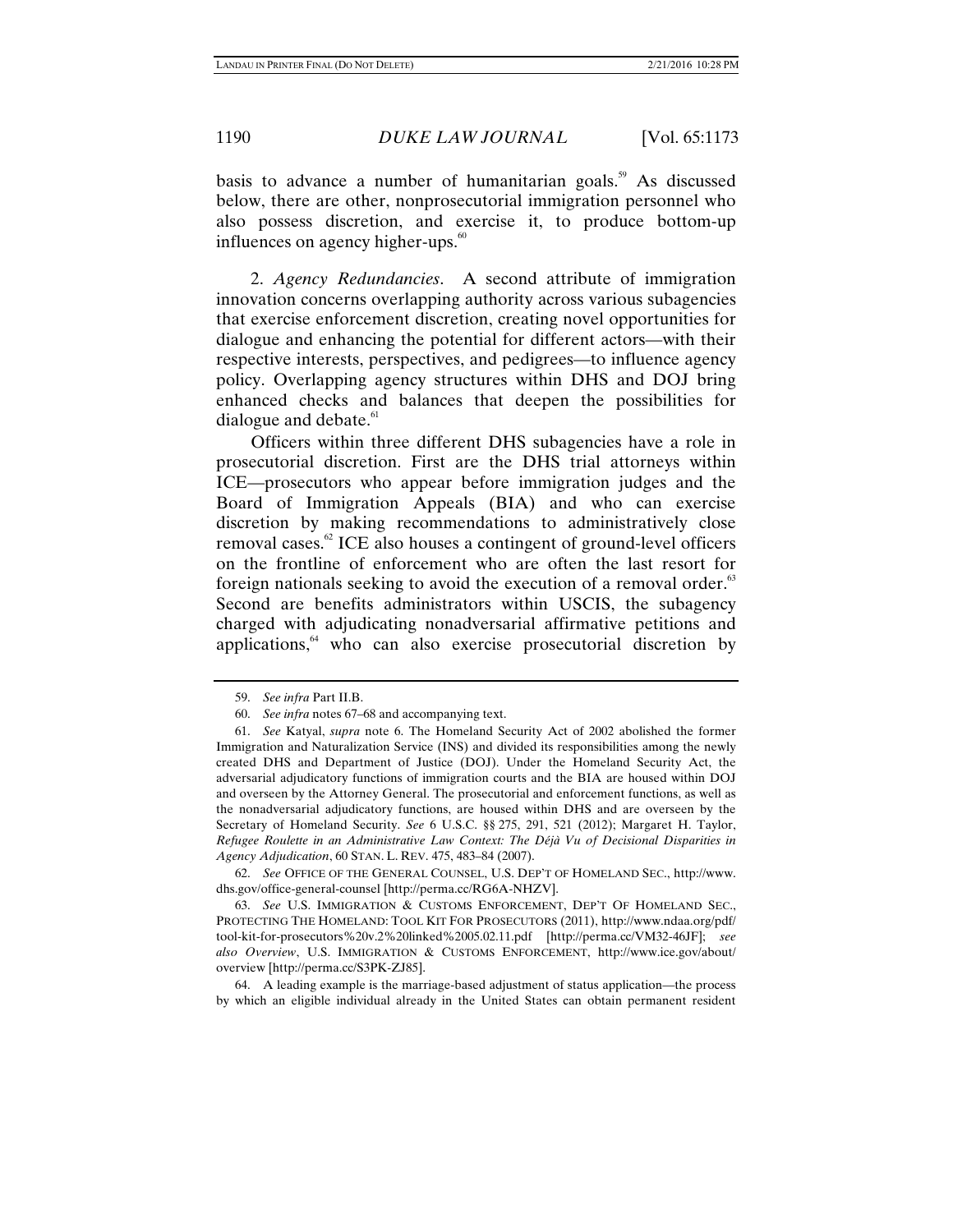holding cases in abeyance or granting deferred action.<sup>65</sup> Third are officers within CBP, who handle border-related enforcement actions, such as border patrol and airport inspections, and who can exercise discretion regarding whether or not to bring truncated, or so-called expedited, removal proceedings for those caught attempting to enter the United States.<sup>66</sup>

Other, nonprosecutorial immigration officers (within other agencies) also possess important discretionary authority that can contribute to executive branch experimentation. Officers within the Department of Justice's Executive Office for Immigration Review (EOIR)—including the BIA and the complement of immigration judges who decide removal cases,  $\frac{6}{3}$  as well as the attorney general, who oversees the BIA—possess numerous discretionary powers ranging from granting continuances to administratively closing cases. Additionally, officers within the Department of State have the discretion to grant visas. $^{68}$  As the following case studies indicate, these nonprosecutorial officers can bring to bear important considerations—based in humanitarian concerns and resource constraints—that DHS officers consider when granting favorable exercises of prosecutorial discretion.

Owing to these overlapping institutions at both the agency and subagency level, oftentimes more than one (sub)agency possesses authority over the same immigration issue, subject matter, or foreign national.<sup>69</sup> Consequently, foreign nationals interfacing with the

status without having to return to his or her country of origin to complete immigrant visa processing. *See Adjustment of Status*, U.S. CITIZENSHIP & IMMIGRATION SERVS., https://www.uscis.gov/green-card/green-card-processes-and-procedures/adjustment-status [http://perma.cc/X22C-6X2Q].

 <sup>65.</sup> *Visa Retrogression*, U.S. CITIZENSHIP & IMMIGRATION SERVS., https://www. uscis.gov/green-card/green-card-processes-and-procedures/visa-availability-priority-dates/visaretrogression [http://perma.cc/KP4L-ACLQ] (last updated June 14, 2011).

<sup>66.</sup> *See About CBP*, CUSTOMS & BORDER PROT., http://www.cbp.gov/about [http://perma. cc/JF4N-BE89]. Those proceedings, as well as CBP's exercise of discretion, are beyond the scope of this Article.

 <sup>67.</sup> The EOIR is composed of immigration courts, the Office of the Chief Immigration Judge, and the BIA, which hears appeals of most immigration decisions. This bifurcated system of immigration functions is described *supra* at note 61.

 <sup>68.</sup> *See Ineligibilities and Waivers: Laws*, U.S. DEP'T OF STATE BUREAU OF CONSULAR AFFAIRS, https://travel.state.gov/content/visas/en/general/ineligibilities.html [http://perma.cc/AP R7-NFXL].

 <sup>69.</sup> *See* Jessica Marsden, *Domestic Violence Asylum After* Matter of L-R-, 123 YALE L.J. 2512, 2548 (2014) (noting that the creation of DHS in 2002 divided "[r]esponsibility for asylum administration" such that "DHS now has jurisdiction over affirmative asylum applications in the first instance, but . . . a DOJ component [] adjudicates the de novo review of  $[denied]$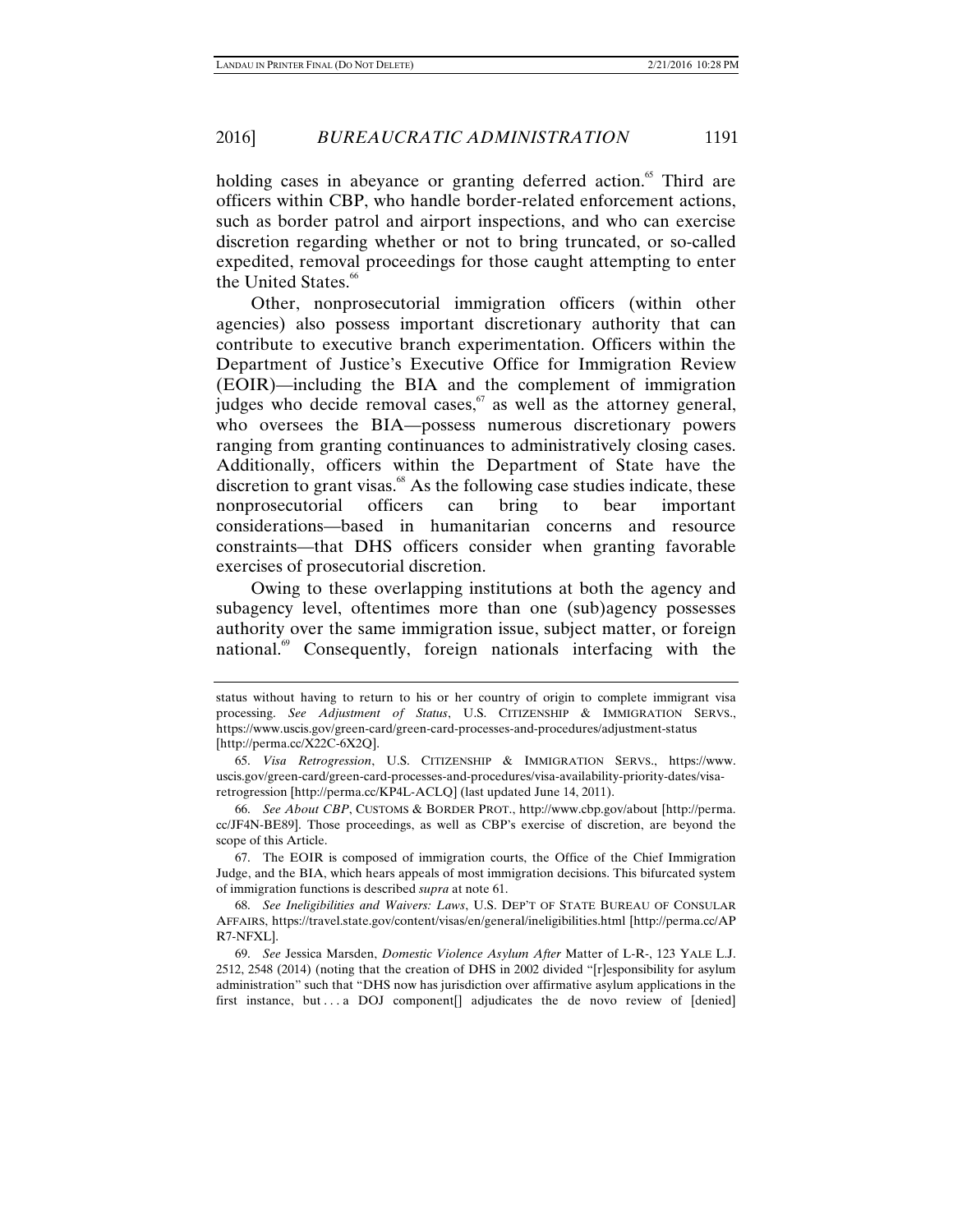immigration system often come into contact with multiple (sub)agencies with the power to grant or deny relief. Such jurisdictional overlap can allow novel policy experiments to emerge within various subagencies that filter up to higher authorities within the executive branch. Thus, differing institutional responses of frontline officers within distinct agencies and subagencies, and the conflicts they create, can generate fruitful arenas for experimentation and policy innovation.

### *B. The Evolution of Frontline Discretion*

For nearly five decades, agency memoranda have directed frontline officers to grant favorable exercises of discretion, based on an array of factors, in immigration enforcement. The bases for discretion have changed over the years, but they generally have been articulated through flexible and open-ended frameworks, leaving room for innovation in an officer's daily decisionmaking. For example, one particular prosecutorial discretion memorandum—in place between June 2011 and November 2014—listed nearly twenty different factors relevant to a potential favorable exercise of discretion.<sup>70</sup> Even the earliest memoranda on record contemplated a

applications . . . as well as asylum claims raised defensively in removal proceedings"); *see also*  Aliens and Nationality; Homeland Security; Reorganization of Regulations, 68 Fed. Reg. 9,824, 9,825 (Feb. 28, 2003) (describing the jurisdiction and regulation overlap between INS and EOIR); Retrospective Regulatory Review Under E.O. 13563, 77 Fed. Reg. 59,567, 59,568–69 (Sept. 28, 2012) (same).

 <sup>70.</sup> *See* Morton, *Exercising Prosecutorial Discretion*, *supra* note 49, at 4. Morton listed the following factors as relevant to a favorable exercise of discretion:

the agency's civil immigration enforcement priorities; the person's length of presence in the United States, with particular consideration given to presence while in lawful status; the circumstances of the person's arrival in the United States and the manner of his or her entry, particularly if the alien came to the United States as a young child; the person's pursuit of education in the United States, with particular consideration given to those who have graduated from a U.S. high school or have successfully pursued or are pursuing a college or advanced degrees at a legitimate institution of higher education in the United States; whether the person, or the person's immediate relative, has served in the U.S. military, reserves, or national guard, with particular consideration given to those who served in combat; the person's criminal history, including arrests, prior convictions, or outstanding arrest warrants; the person's immigration history, including any prior removal, outstanding order of removal, prior denial of status, or evidence of fraud; whether the person poses a national security or public safety concern; the person's ties and contributions to the community, including family relationships; the person's ties to the home country and conditions in the country; the person's age, with particular consideration given to minors and the elderly; whether the person has a U.S. citizen or permanent resident spouse, child, or parent; whether the person is the primary caretaker of a person with a mental or physical disability, minor, or seriously ill relative; whether the person or the person's spouse is pregnant or nursing; whether the person or the person's spouse suffers from severe mental or physical illness; whether the person's nationality renders removal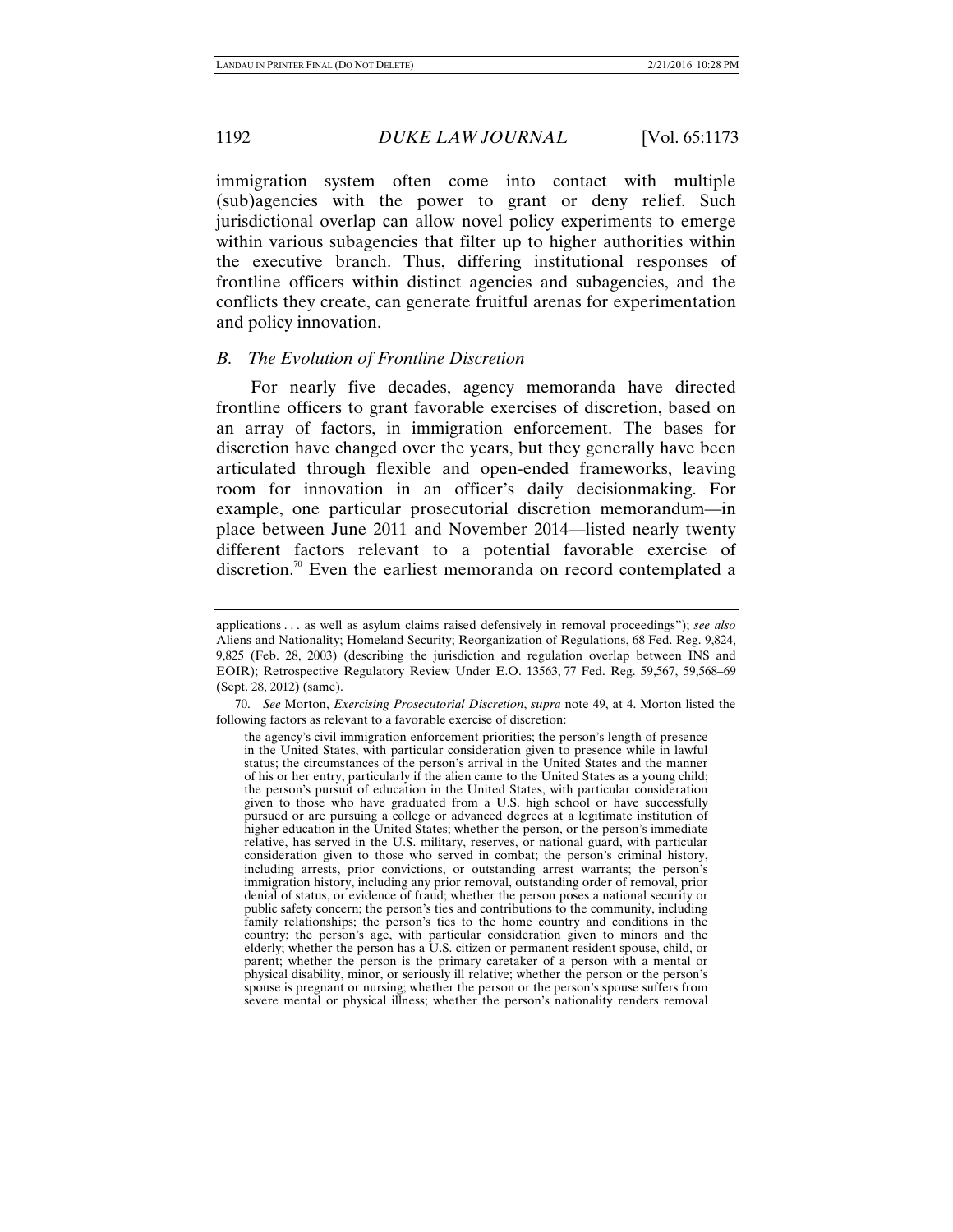fairly wide range of scenarios supporting favorable exercises of discretion.<sup>71</sup> An internal agency "Operations Instruction" from 1975 directed that officers consider

(1) advanced or tender age; (2) many years' presence in the United States; (3) physical or mental condition requiring care or treatment in the United States; (4) family situation in the United States—effect of expulsion; [and] (5) criminal, immoral or subversive activities or affiliations.<sup>7</sup>

Frontline discretion became increasingly significant in the wake of 1996 legislation that drastically limited statutory relief from removal, rendering increased numbers of cases ineligible for immigration relief.<sup>73</sup> As a response, individual members of Congress pressured the legacy Immigration and Naturalization Service  $(INS)^{74}$ to make more expansive use of prosecutorial discretion in sympathetic cases.<sup>75</sup> In 1999, twenty-eight members of the House of Representatives, including Congressman Lamar Smith, the principal author of the 1996 legislation, wrote a letter to Attorney General Janet Reno and INS Commissioner Doris Meissner, requesting the adoption of prosecutorial discretion in meritorious cases.<sup>76</sup>

*Id.*

 71. (LEGACY) IMMIGRATION AND NATURALIZATION SERVICE, OPERATIONS INSTRUCTIONS, OI § 103.1(a)(1)(ii) (1975); *see* Wadhia, *supra* note 2, at 187–88 n.8.

72. *Id.*

 73. *See* T.A. ALEINIKOFF, DAVID A. MARTIN, HIROSHI MOTOMURA & MARYELLEN FULLERTON, IMMIGRATION AND CITIZENSHIP: PROCESS AND POLICY 780 (7th ed. 2012); Wadhia, *Prosecutorial Discretion*, *supra* note 57, at 252–55 (describing the Cooper memorandum written in response to the 1996 immigration reforms).

 74. The abolishment of INS and its transfer of functions across DOJ and DHS are described *supra* at note 61.

 75. *See* Wadhia, *Prosecutorial Discretion*, *supra* note 57, at 252–53; Anthony Lewis, Opinion, *Abroad at Home: The Mills of Cruelty*, N.Y. TIMES (Dec. 14, 1999), http://www. nytimes.com/1999/12/14/opinion/abroad-at-home-the-mills-of-cruelty.html [http://perma.cc/95 82-LBVP]; Mirta Ojito, *Immigrant Fights Off His Deportation*, N.Y. TIMES (Sept. 4, 1998), http://www.nytimes.com/1998/09/04/nyregion/immigrant-fights-off-his-deportation.html [http:// perma.cc/NCH9-DE68].

 76. Letter from Rep. Henry J. Hyde et al. to Janet Reno, Att'y Gen., and Doris Meissner, Comm'r, Immigration & Naturalization Servs., on Guidelines for Use of Prosecutorial Discretion in Removal Proceedings (Nov. 4, 1999) [hereinafter Hyde Letter], http://www.ice.

unlikely; whether the person is likely to be granted temporary or permanent status or other relief from removal, including as a relative of a U.S. citizen or permanent resident; whether the person is likely to be granted temporary or permanent status or other relief from removal, including as an asylum seeker, or a victim of domestic violence, human trafficking, or other crime; and whether the person is currently cooperating or has cooperated with federal, state or local law enforcement authorities.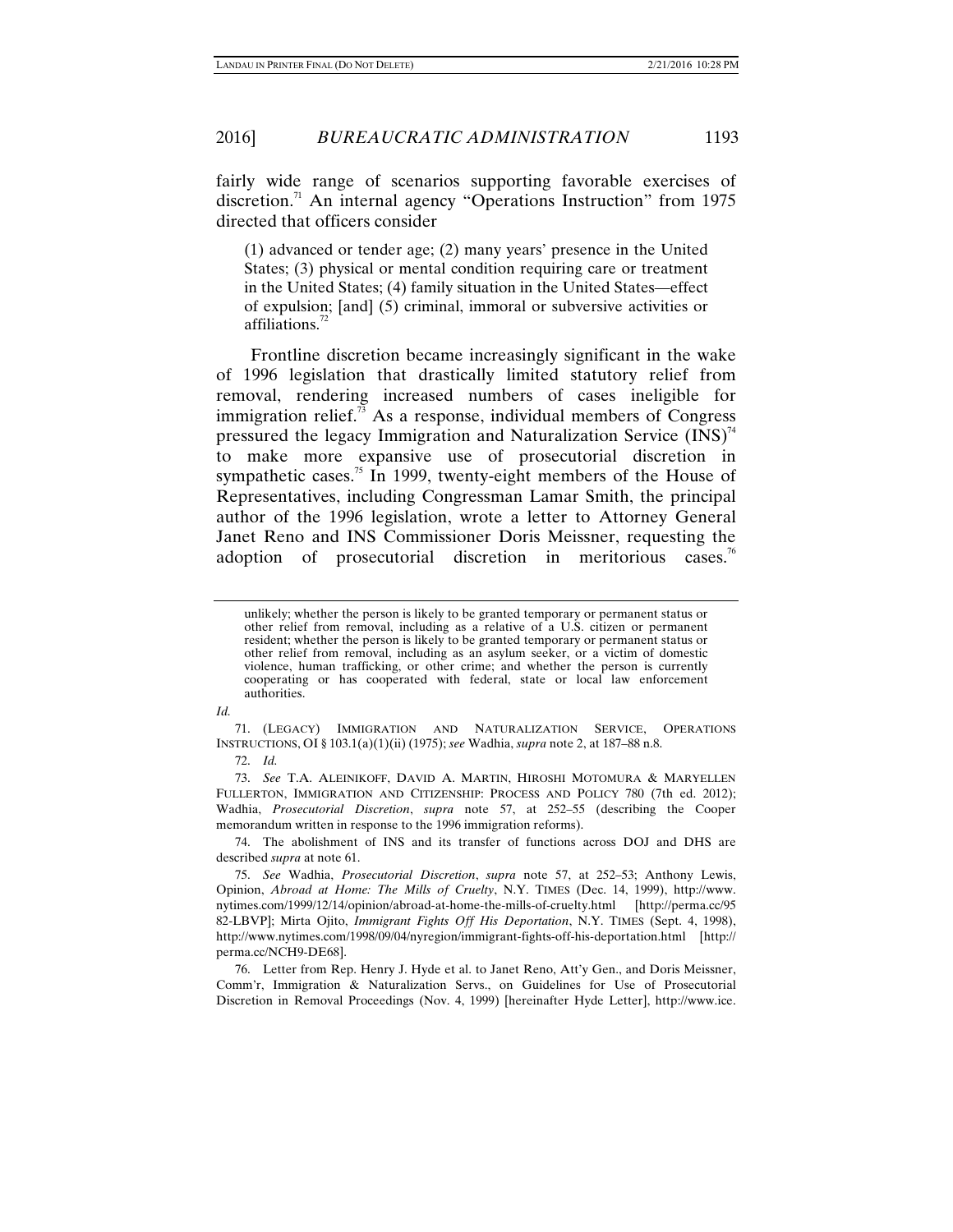Subsequently, at the behest of Meissner, INS General Counsel Bo Cooper outlined the legal basis and limitations of the agency's discretionary powers, $\frac{7}{1}$  which Meissner used as the foundation for published guidance on the principles underlying prosecutorial discretion and the bases on which it could be favorably exercised.<sup>78</sup> Importantly, Meissner instructed INS personnel to consider the totality of the circumstances of a given case, greatly expanding the opportunities for frontline officers to grant favorable exercises of discretion.<sup>79</sup>

When INS was abolished in  $2003$ ,<sup>80</sup>, the entities that absorbed its functions—USCIS, ICE, and CBP, all within DHS—followed the same guidance for exercising favorable discretion. In 2005, William Howard, the head of the office charged with prosecuting all removal proceedings, issued a memorandum to all chief counsel describing the specific types of cases in which favorable exercises of discretion should be granted and concluding that "the universe of opportunities to exercise prosecutorial discretion is large."<sup>81</sup> Likewise, in 2007, Assistant Secretary of ICE Julie Myers released guidance on the effect of discretionary enforcement authority on arrests and detention practices against nursing mothers.<sup>82</sup> Myers incorporated the Meissner

79. *Id.* at 8.

 80. *See* Noël L. Griswold, *Forgetting the Melting Pot: An Analysis of the Department of Homeland Security Takeover of the INS*, 39 SUFFOLK U. L. REV. 207, 221 (2006); Wadhia, *Prosecutorial Discretion*, *supra* note 57, at 257.

 81. Memorandum from William J. Howard, Principal Legal Advisor, U.S. Immigration & Customs Enf't, to All OPLA Chief Counsel 2 (Oct. 24, 2005) (on file with the *Duke Law Journal*).

 82. Memorandum from Julie L. Myers, Assistant Sec'y, U.S. Immigration & Customs Enf't, to All Field Office Dirs. and All Special Agents in Charge (Nov. 7, 2007) (on file with the *Duke Law Journal*).

gov/doclib/foia/prosecutorial-discretion/991104congress-letter.pdf [http://perma.cc/PP7P-GR G2]. The letter conceded that "[t]here has been widespread agreement that some deportations were unfair and resulted in unjustifiable hardships." *Id.* at 1.

 <sup>77.</sup> Memorandum from Bo Cooper, *supra* note 54, at 4–7.

 <sup>78.</sup> Memorandum from Doris Meissner, *supra* note 54, at 7–9. The memorandum provided a nonexhaustive list of factors to be considered when deciding whether to favorably exercise discretion, including (1) the immigration status of the noncitizen, (2) the length of time spent living in the United States, (3) the humanitarian concerns contained in the INS Operations Instructions, (4) whether a criminal history exists, and (5) whether there was a history of immigration violations. *Id.* at 7–8. Other factors included (6) the likelihood of ultimately removing the noncitizen, (7) the likelihood of achieving the enforcement goals by other means, (8) whether the noncitizen is eligible for other relief, or is likely to become so, (9) the effect of an enforcement action on future admissibility, (10) any current or past cooperation with law enforcement, (11) honorable U.S. military service, (12) community attention to the issue, including public opinion and publicity, and (13) the resources of the agency. *Id.*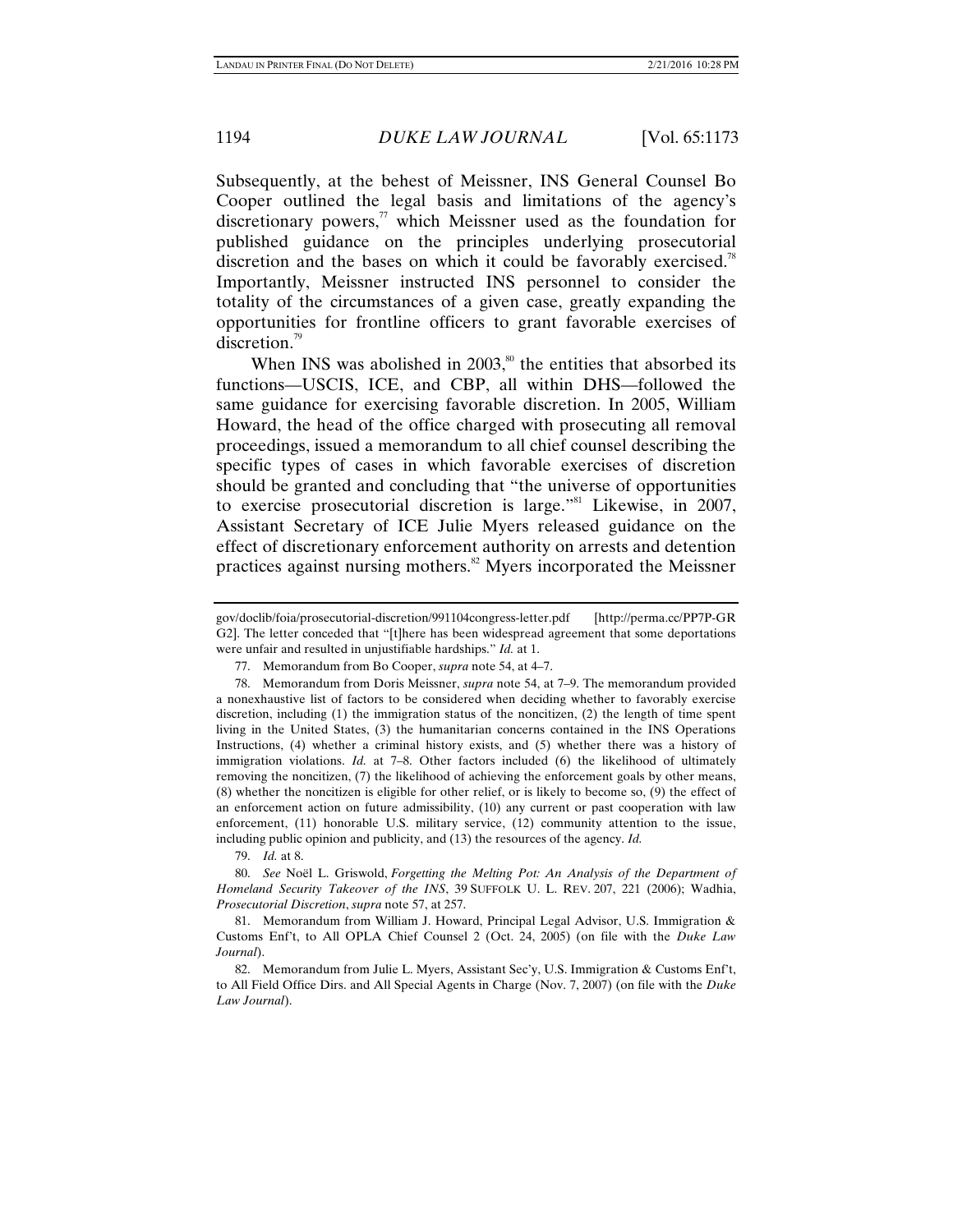memorandum by reference, reminding ICE personnel of the agency's responsibility "to use discretion in identifying and responding to meritorious health related cases and caregiver issues."<sup>83</sup>

Under more recent memoranda, the factors underlying prosecutorial discretion have been further expanded. In 2010, ICE Director John Morton issued a pair of influential memoranda that identified the agency's enforcement priorities<sup>84</sup> and reemphasized the broad availability of favorable exercises of discretion by officers, agents, and attorneys within  $ICE<sup>85</sup>$  The memorandum on prosecutorial discretion provided nineteen factors that ICE employees could consider when deciding whether to favorably exercise prosecutorial discretion in a given case.

In 2012 and 2014, the Obama administration unveiled across-theboard prosecutorial discretion programs for foreign nationals who came to the United States as children (DACA)<sup>86</sup> and for the foreignnational parents of U.S.-citizen and LPR children  $(DAPA)$ .<sup>87</sup> Contemporaneous with the 2014 prosecutorial discretion initiative, the Obama administration modified its enforcement policies,<sup>88</sup> outlining three priority enforcement categories<sup>89</sup> while retaining the

 85. *See* Morton, *Exercising Prosecutorial Discretion*, *supra* note 49, at 1, 3–4. Morton amplified the role of ICE attorneys by empowering them to review the charging decisions of ICE, CBP, and USCIS at any stage in the removal process. *Id.* 

- 86. *See supra* note 22 and accompanying text.
- 87. *See supra* note 23 and accompanying text.

 <sup>83.</sup> *Id.*

 <sup>84.</sup> Memorandum from John Morton, Assistant Sec'y, U.S. Immigration & Customs Enf't, to All ICE Emps. (June 30, 2010) (on file with the *Duke Law Journal*). This memorandum listed three categories of enforcement priorities—those posing a threat to national security or public safety, recent arrivals, and immigration fugitives. *Id.* at 1–3. Removal of immigrants that did not fall into these categories was deemphasized. MARC R. ROSENBLUM & KRISTEN MCCABE, MIGRATION POLICY INST., DEPORTATION AND DISCRETION: REVIEWING THE RECORD AND OPTIONS FOR CHANGE 3 (Oct. 2014), http://www.migrationpolicy.org/research/deportation-anddiscretion-reviewing-record-and-options-change [http://perma.cc/U9RQ-EDJ2].

 <sup>88.</sup> Memorandum from Jeh Charles Johnson, Sec'y, U.S. Dep't of Homeland Sec., to Thomas S. Winkowski, Acting Dir., U.S. Immigration & Customs Enf't et al. 2 (Nov. 20, 2014), https://www.dhs.gov/sites/default/files/publications/14\_1120\_memo\_prosecutorial\_discretion.pdf [http://perma.cc/M4AF-PD9P].

 <sup>89.</sup> *See id.* at 3–4. The first priority includes those immigrants who pose a threat to national security, border security, or public safety, including those arrested at the border while trying to illegally enter the United States, those convicted of non-immigration-related felonies, and those convicted of an aggravated felony. *Id.* at 3. The second priority includes those convicted of three or more non-immigration-related misdemeanor offenses (other than minor traffic offenses), those who have been convicted of a "significant" misdemeanor, those who have not been continuously present in the United States since January 1, 2014, and those who have "significantly abused the visa or visa waiver programs." *Id.* at 3–4. The third priority includes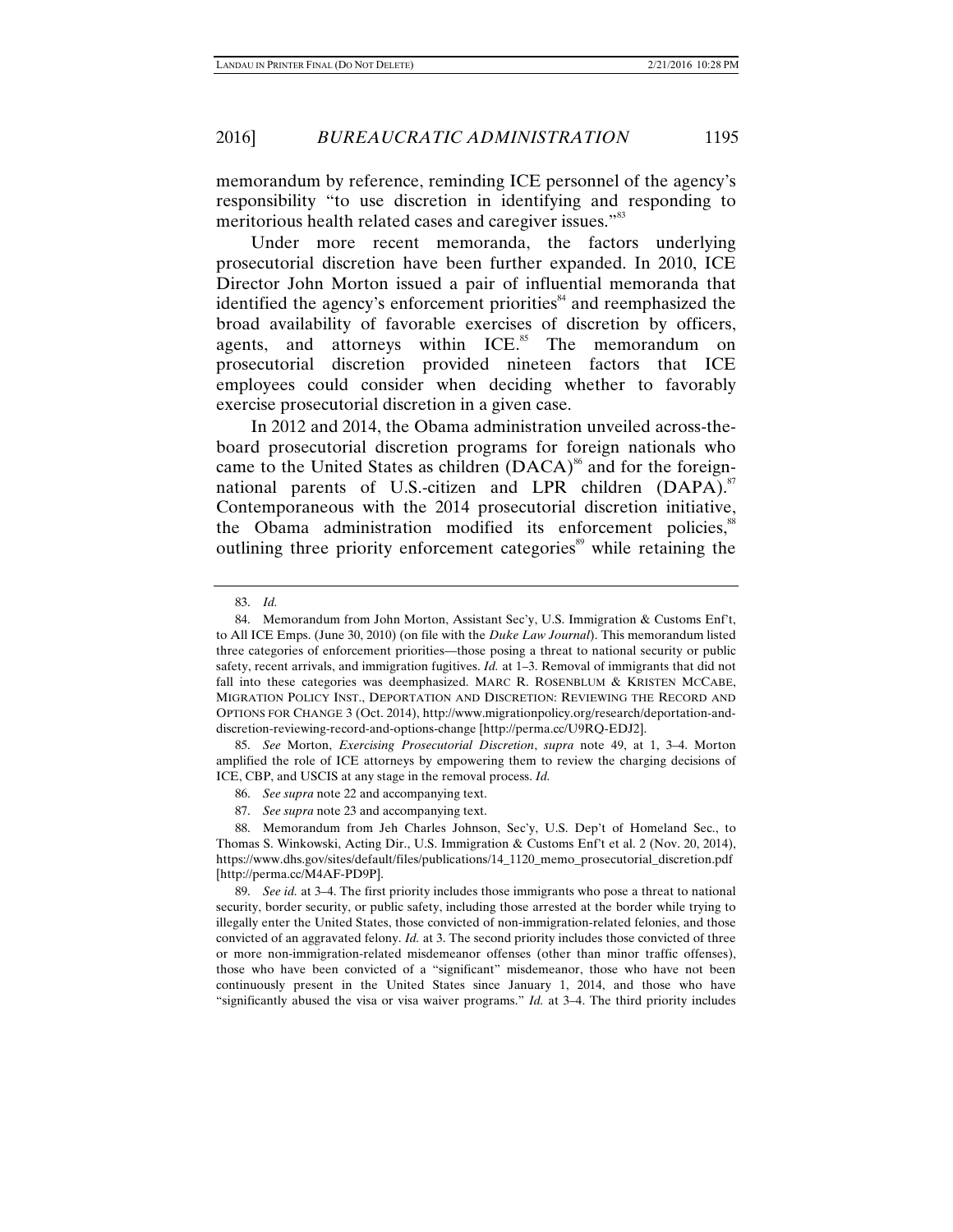open-ended language of prior memoranda directing officers to grant favorable exercises of discretion in meritorious cases.<sup>90</sup>

## III. IMMIGRATION AS A LABORATORY FOR EXECUTIVE EXPERIMENTATION

In the case studies that follow, frontline officers placed their discretion at the vanguard of policy innovation by addressing certain immigration problems that higher-level officials could not or would not resolve. In some cases, a groundswell of favorable exercises of discretion later became reflected in across-the-board policies set by officials within the highest echelons of government. Though these case studies do not provide empirical proof that decisionmaking on the ground actually produced across-the-board change—the evidence is correlative, not causal—the case studies illustrate how lower-level enforcement decisions that converge around various policy solutions could be a basis for across-the-board policy. At a minimum, agency higher-ups should look to case-by-case exercises of discretion as a resource for generating information and new ideas.

those who received a final order of removal on or after January 1, 2014. *Id.* at 4. Although the three categories of enforcement priorities are reminiscent of those identified in the 2010 Morton memorandum, the 2014 memorandum differs in three significant respects: First, the more recent memorandum lowers the priority for immigrants convicted of misdemeanors and provides more detail regarding the types of misdemeanors that make an immigrant an enforcement priority. WILLIAM A. KANDEL, JEROME P. BJELOPERA, ANDORRA BRUNO & ALISON SISKIN, CONG. RESEARCH SERV., THE PRESIDENT'S IMMIGRATION ACCOUNTABILITY EXECUTIVE ACTION OF NOVEMBER 20, 2014: OVERVIEW AND ISSUES 10 (Feb. 24, 2015), http://fas.org/sgp/crs/home sec/R43852.pdf [http://perma.cc/HM68-E6ZY]; *Legislative Update: 11/24/2014*, FED'N FOR AM. IMMIGRATION REFORM, http://www.fairus.org/legislative-updates/legislative-update-11-24-2014 [http://perma.cc/M6WC-9AAR]. Second, the 2014 memorandum increases the priority level of immigrants arrested at the border while trying to unlawfully enter the United States. KANDEL ET AL., *supra*, at 10. Finally, those immigrants who were issued a final order of removal before January 2014 are no longer an enforcement priority, provided they do not pose a criminal or national-safety concern. *Id.* at 9.

 <sup>90.</sup> *See* Memorandum from Jeh Charles Johnson, *supra* note 88, at 6 (instructing DHS personnel to consider factors such as "extenuating circumstances involving the offense of conviction; extended length of time since the offense of conviction; length of time in the United States; military service; family or community ties in the United States; status as a victim, witness or plaintiff in civil or criminal proceedings; or compelling humanitarian factors such as poor health, age, pregnancy, a young child, or a seriously ill relative"); *id.* ("These factors are not intended to be dispositive nor is this list intended to be exhaustive. Decisions should be based on the totality of the circumstances.").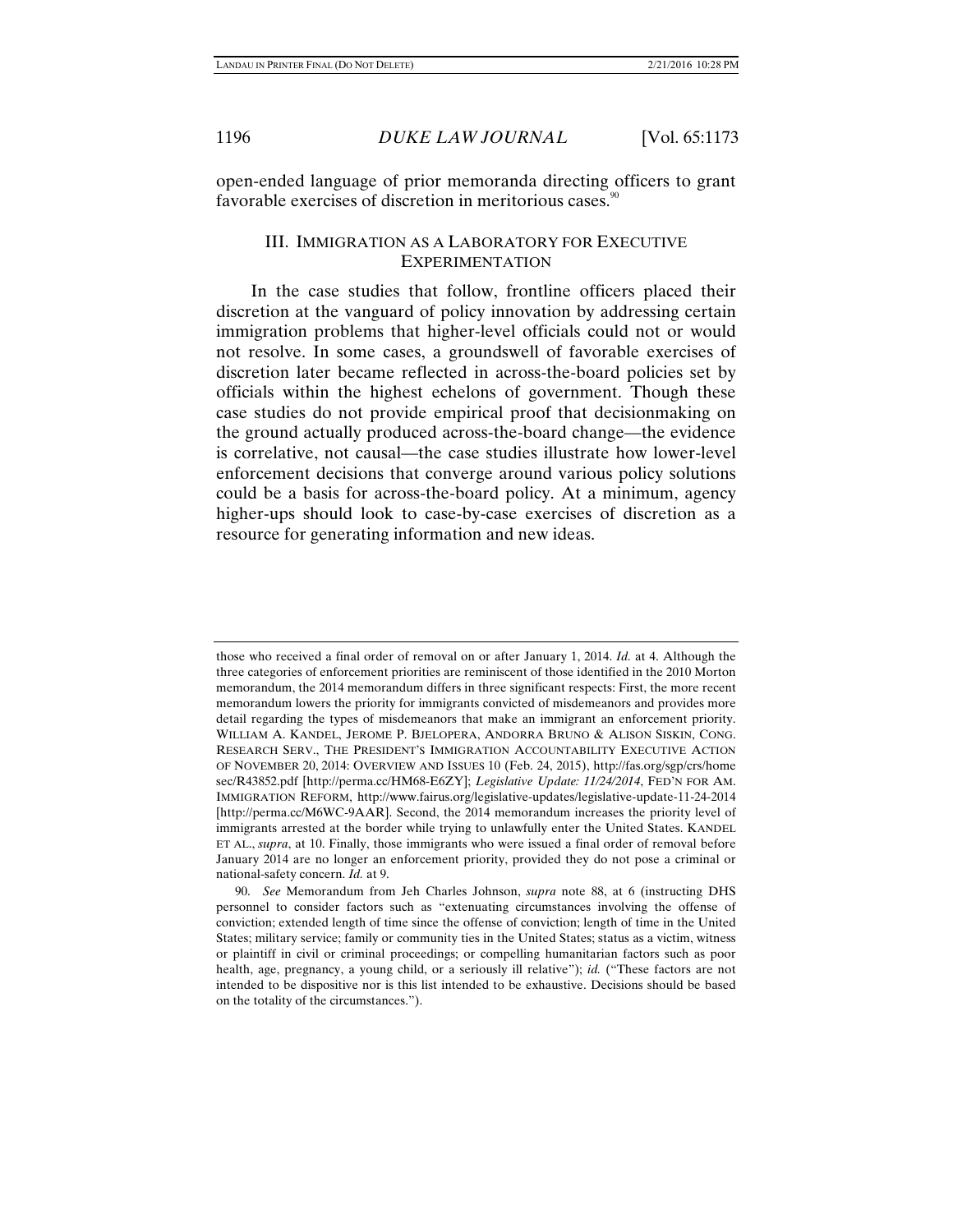# *A. Caveats Regarding Ground-Level Discretion*

Before proceeding, a few caveats are in order. First, this more optimistic side of bureaucratic discretion cannot erase the numerous accounts in which agents have refused to grant favorable exercises of discretion in the most obvious and deserving cases.<sup>91</sup> Indeed, during the past several years, many frontline officers have either refused to grant favorable exercises of discretion even in categories of cases designated as a low priority under policy memoranda, $\frac{9}{2}$  or challenged those memoranda wholesale by suing the government.<sup>93</sup> To be sure, on-the-ground experiments require supervision by policy officials who have the bigger picture in mind, and the concept of bottom-up experimentation should not be decoupled from strong presidential leadership: in theory, lower-level experimentation and higher-level oversight work in tandem to move immigration law forward. But bottom-up experimentation, combined with top-down controls, could provide better mechanisms for a kind of dialogue that can lead to better policy learning and outcomes—a point that some at the highest levels of immigration policy have explicitly endorsed.<sup>94</sup> Thus, it is

 <sup>91.</sup> *See* Stephen Dinan, *Dysfunctional Immigration Enforcement System Tears Apart Family*, WASH. TIMES (May 13, 2015), http://www.washingtontimes.com/news/2015/may/13/ immigration-enforcement-system-dysfunction-tears-a/?page=all [http://perma.cc/4CPZ-GRKZ]; Holly Hines, *Attorney: Pastor Max Villatoro Deported: 'No Easy Way' to Get U.S. Visa*, IOWA CITY PRESS-CITIZEN (Mar. 20, 2015), http://www.press-citizen.com/story/news/local/2015/03/20/ villatoro-deported/25092073 [http://perma.cc/PQ7S-K3RY].

 <sup>92.</sup> *See, e.g.*, Cox & Rodríguez, *supra* note 2, at 187–88 (noting resistance by bureaucratic officers to grant favorable exercises of discretion as spelled out in top-down enforcement directives and "routinely ignoring individual requests for deferred action"); Kagan, *supra* note 9, at 678–79 (noting frustration by "immigration activists who complained that sympathetic immigrants were still being placed into removal proceedings"); Julia Preston, *Deportations Under New U.S. Policy are Inconsistent*, N.Y. TIMES, Nov. 12, 2011, at A16 (noting uneven application of "administration policy to avoid deportations of illegal immigrants who are not criminals"); Terry Greene Sterling, *Immigration Lawyers Say Enforcement of Deportation Memo Falls Short*, THE DAILY BEAST (Nov. 18, 2011), http://www.thedailybeast.com/articles/ 2011/11/19/immigration-lawyers-say-enforcement-of-deportation-memo-falls-short.html [http:// perma.cc/W9FA-R3AU].

 <sup>93.</sup> *See, e.g.*, Crane v. Johnson, 783 F.3d 244, 247 (5th Cir. 2015) (holding that five officers within ICE did not have standing to sue the Obama administration over its 2012 DACA policy, despite the claim that the policy prevented them from carrying out a statutory obligation to enforce the nation's immigration law and deport all undocumented foreign nationals). The plaintiff states in *Texas v. United States* have had more success. *See supra* note 25 and accompanying text.

 <sup>94.</sup> Indeed, some at the higher echelons of policymaking have shown an interest in adapting based on the involvement of a broader range of stakeholders. Deputy Secretary of Homeland Security, Director Alejandro Mayorkas, announced at the American Immigration Lawyers Association conference in June 2014,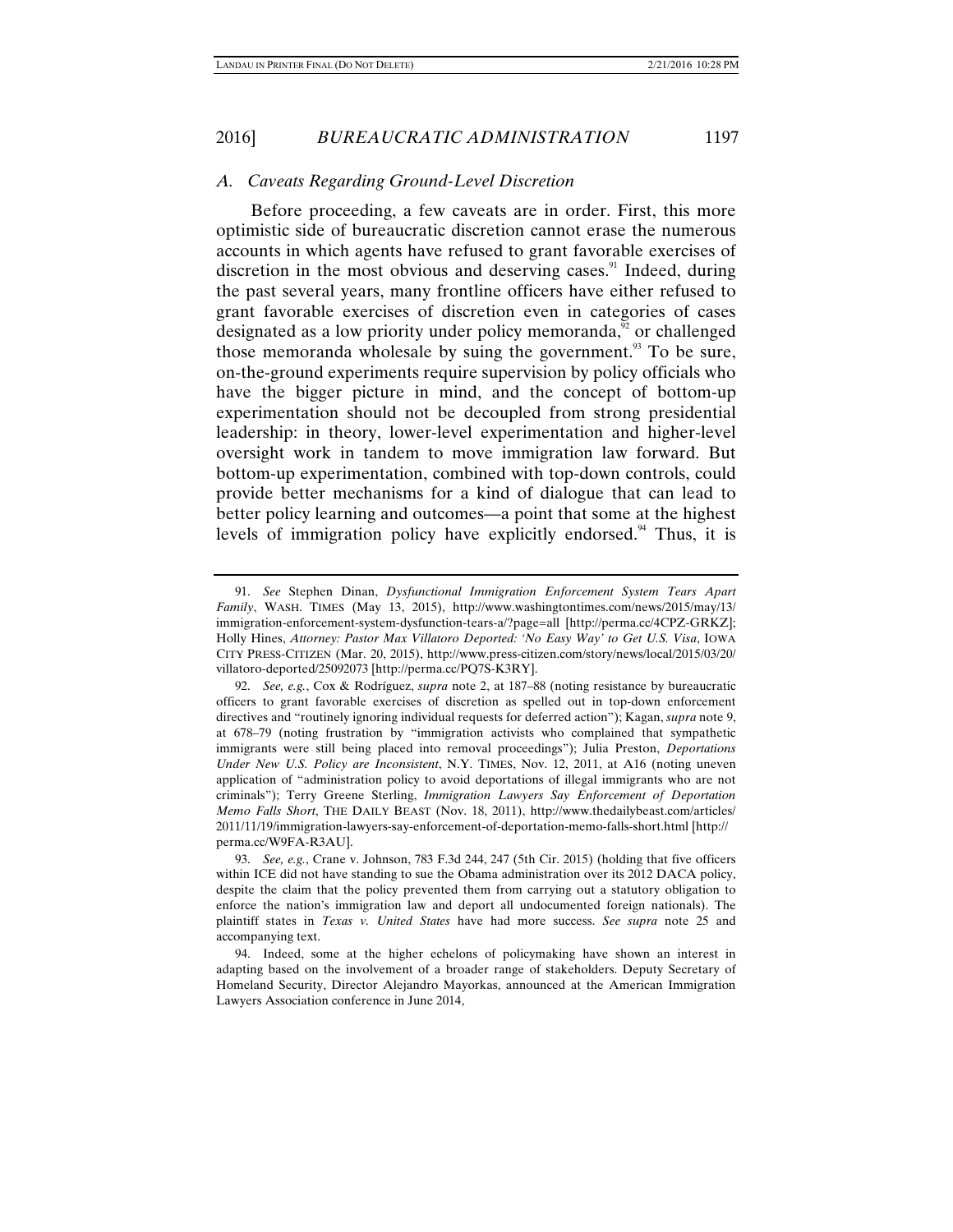worth considering how to tap into the power of bureaucratic ranks for the potential benefits career officers can bring to the development of agency law and policy.

To be sure, the decision by a presidential administration to take categorical action can result from a range of inputs—including the president, Congress, the federal courts, the media, and especially the immigration bar—that coalesce over time. $95$  And some of the innovation identified in this Article includes the work of advocates who, in conjunction with bureaucratic officers, found new solutions to immigration inequities. Nevertheless, many categorical executive branch policies emerged in the wake of a groundswell of frontline enforcement decisions—suggesting possible links between case-bycase enforcement and across-the-board agency action.

Although it may be easy to distinguish between top-down and bottom-up decisionmaking in certain cases, the distinction is not always obvious. Clearly, a directive from the president is top-down, while decisions initiated by frontline officers are bottom-up. For purposes of this Article, I will treat as top-down all measures taken by the president, cabinet members, undersecretaries, and policy officials that include midlevel personnel—all of which are directed downward to agents in the field. Meanwhile, bottom-up influencers are those field agents, frontline officers, or other members of the lower bureaucratic ranks who implement the law on a day-to-day basis, and who exercise discretion based on guidance articulated through policy memoranda.<sup>96</sup> The point of drawing the distinction is not for the sake of a hard-and-fast rule about where various agency actors fall within a chain of command, but rather to understand an iterative and dialogic

 95. When immigration advocates seek change, they generally launch a multifront campaign that includes Congress, the White House, the courts, and the press. *See infra* Part III.B.

It is my plan to have ICE and CBP engage with you fully in the spirit of openness and transparency that are the hallmarks of good government and significantly in the service of justice . . . [and] collaboration. As individuals, groups, organizations or otherwise, we are stakeholders with a shared interest in the success of the immigrant experience in America. To that end, we must be open with one another, exchange ideas, advocate, agree or disagree, and ultimately work together to realize the promise of whatever decisions we make.

Alejandro Mayorkas, Deputy Sec'y, Dep't of Homeland Security, Keynote Address at the American Immigration Lawyers Association Conference (July 2, 2014), http://www.aila.org/ publications/videos/aila-events-and-highlights/video-deputy-secretary-of-homeland-security [http://perma.cc/3DMB-TFMP].

 <sup>96.</sup> Immigration law may be somewhat unusual given that many ground-level officers throughout the various immigration subagencies arguably have, by virtue of their lawenforcement discretion, an enhanced power that similarly situated officers within other agencies generally lack.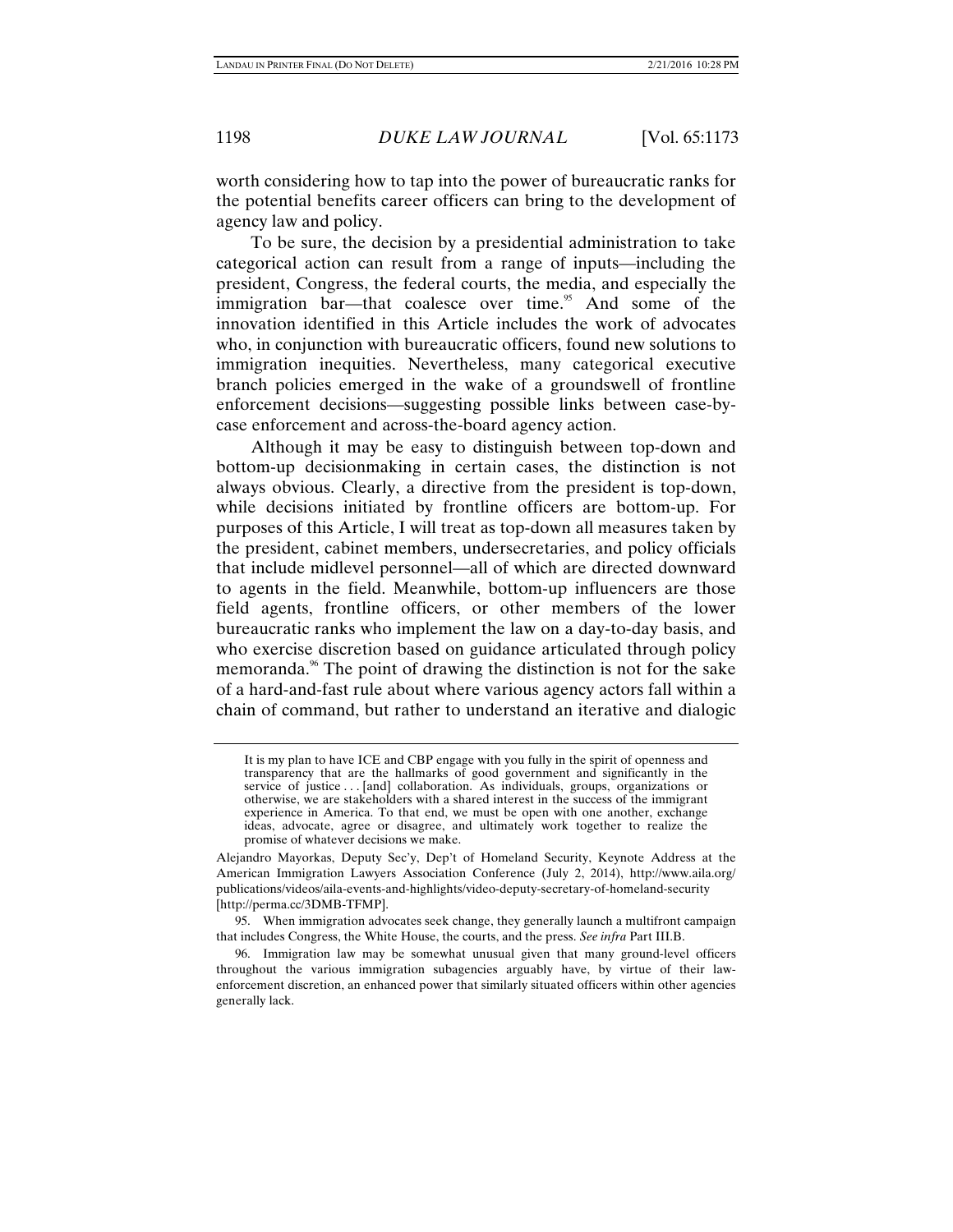process between lower-level immigration officers and the higher ranks that, rather than predicated on a strict dichotomy, is a part of a larger and more fluid evolutionary process of policymaking.

### *B. Immigration Innovation in Action*

The following four case studies highlight a number of different contexts in which frontline officers have put their enforcement discretion to creative uses. On certain occasions, immigration bureaucrats solved an immigration-law problem or conundrum that higher-level administrative officials refused to address categorically. On others, the lower-level bureaucracy resisted top-down immigration policies that were greatly out of step with the agency's long-term interests and best practices. The case studies span (1) deportation relief for LGBT foreign nationals in relationships with U.S. citizens and LPRs, (2) the granting of parole in place for the immediate family members of U.S. citizen service members, (3) efforts to protect victims of gender-motivated persecution under domestic asylum law, and (4) bureaucratic resistance to policies that required automatic detention of foreign nationals ordered removed. Together, they highlight different ways that frontline discretion can constitute an important locus of subfederal policymaking, with tremendous potential for higher-level learning, innovation, and adaptation.

1. *LGBT Immigrants in Binational Relationships*. The first case study involves discrimination against gay and lesbian foreign nationals in relationships with U.S. citizens and LPRs, an issue that predates laws like the Defense of Marriage Act (DOMA), which, for years, refused federal recognition to valid same-sex marriages.<sup>97</sup> Long before the Supreme Court invalidated DOMA in *United States v. Windsor*<sup>98</sup> and upheld the constitutional right of same-sex couples to marry in *Obergefell v. Hodges*,<sup>99</sup> frontline officers within the various arms of the executive branch used their discretionary power to provide a reprieve to same-sex couples who faced separation because the law prevented them from seeking family-based immigration benefits. Although there was no basis for the foreign national to

 <sup>97.</sup> Defense of Marriage Act, Pub. L. 104-199, 110 Stat. 2419 (1996), *invalidated in part by* United States v. Windsor, 133 S. Ct. 2675 (2013).

 <sup>98.</sup> United States v. Windsor, 133 S. Ct. 2675, 2696 (2013).

 <sup>99.</sup> Obergefell v. Hodges, 135 S. Ct. 2584, 2607–08 (2015).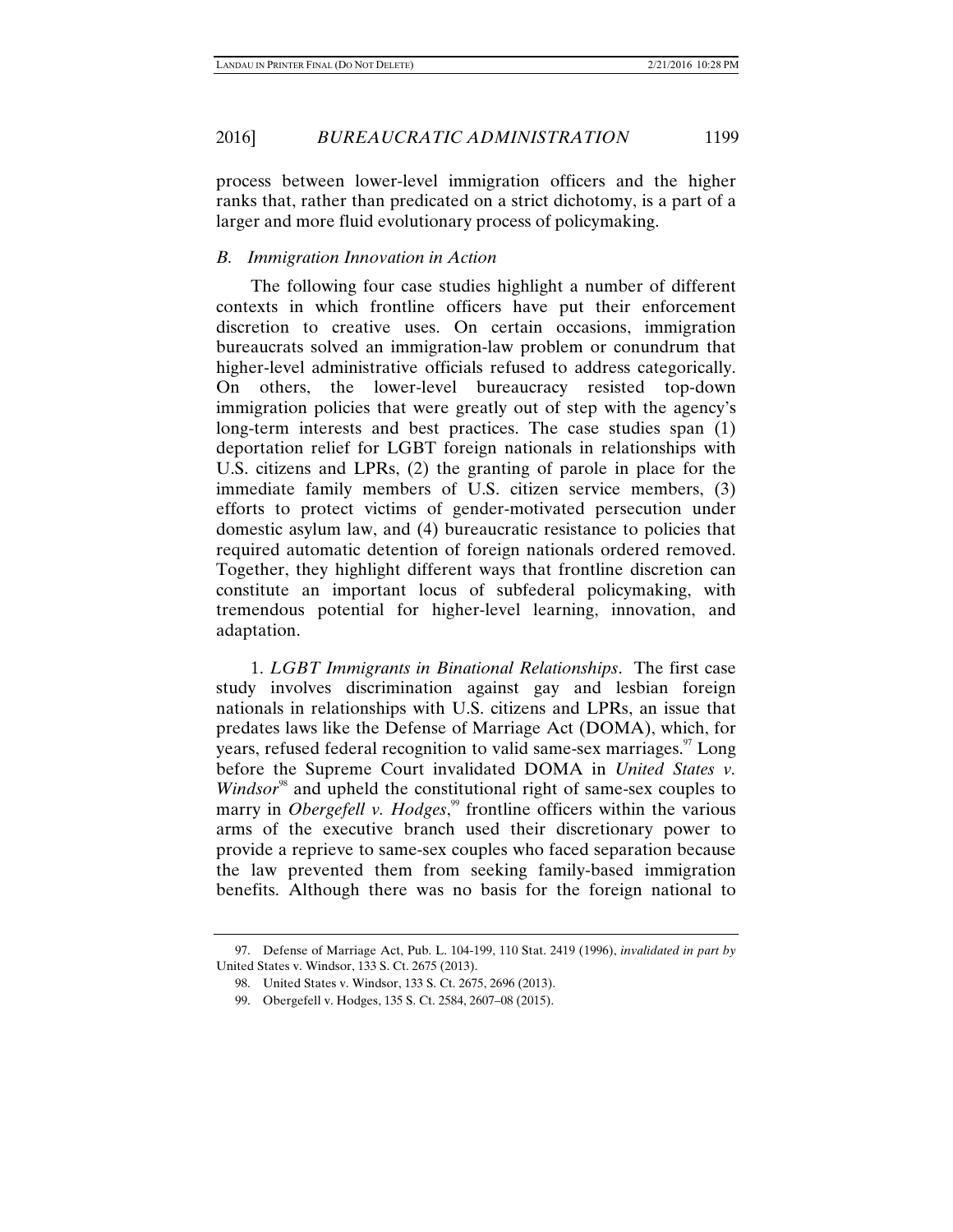obtain immigrant status, exercises of discretion on the ground allowed families to remain together within the United States.<sup>100</sup> These favorable exercises of discretion occurred one at a time, without any guidance from higher-ups; eventually, after a groundswell of similar, case-by-case decisions by ground-level officers across DHS and DOJ, the Obama administration took across-the-board action by directing favorable exercises of discretion in all similarly situated cases involving binational same-sex couples.

The first reported case of a binational same-sex couple involved Richard Adams, a U.S. citizen, and Anthony Sullivan, a citizen of Australia, who secured a marriage license in 1975 from a County Clerk in Boulder, Colorado.<sup>101</sup> Marriage license in hand, Adams sponsored Sullivan for permanent residency as his "immediate relative" so that Sullivan could apply to adjust his status to that of an  $LPR$ <sup>102</sup> Legacy INS denied the petition because the couple "failed to establish that a bona fide marital relationship can exist between two faggots."<sup>103</sup> The Ninth Circuit upheld that decision in 1982.<sup>104</sup>

Adams and Sullivan's treatment by legacy INS is one in a long history of especially unkind and humiliating experiences suffered by LGBT immigrants and binational couples, which included a longtime ban on gay and lesbian entrants.<sup>105</sup> The elimination of that ban in 1990

 <sup>100.</sup> Joseph Landau, *DOMA and Presidential Discretion: Interpreting and Enforcing Federal Law*, 81 FORDHAM L. REV. 619, 629–43 (2012).

 <sup>101.</sup> Adams v. Howerton, 486 F. Supp. 1119, 1120 (C.D. Cal. 1980), *aff'd*, 673 F.2d 1036, 1038 (9th Cir. 1982). In many ways, the Adams/Sullivan marriage was an instance of frontline innovation by both the Colorado clerk, Clela Rorex, who issued the license, and the county attorney, who concluded that Colorado law did not preclude granting marriage licenses to samesex couples. Robert Barnes, *40 Years Later, Story of a Same-Sex Marriage in Colo. Remains Remarkable*, WASH. POST (Apr. 18, 2015), https://www.washingtonpost.com/politics/courts\_law/ 40-years-later-a-same-sex-marriage-in-colorado-remains-remarkable/2015/04/18/e65852d0-e2d4- 11e4-b510-962fcfabc310\_story.html [https://perma.cc/ERC8-NQHZ]. Rorex was eventually barred from issuing licenses when then-Colorado Attorney General J.D. MacFarlane issued a contrary legal opinion. John Aguilar, *Boulder County Begins Issuing Same-Sex Marriage Licenses; AG Says No*, DENVER POST (June 25, 2014, 4:12 PM), http://www.denverpost.com/ news/ci\_26033269/boulder-county-clerk-begins-issuing-same-sex-marriage [http://perma.cc/U3 65-FLG8].

 <sup>102.</sup> *Adams*, 486 F. Supp. at 1120.

 <sup>103.</sup> *See* Barnes, *supra* note 101. The Obama administration issued an apology to Sullivan in 2015 for "the disrespect shown toward you and Mr. Adams." *Id.*

 <sup>104.</sup> *Adams*, 673 F.2d at 1038.

 <sup>105.</sup> In 1952, Congress barred entry to noncitizens suffering from "psychopathic personality, epilepsy, or a mental defect." Immigration and Nationality Act, Pub. L. No. 82-414,  $\S 212(a)(4)$ , 66 Stat. 163, 182 (1952) (repealed 1990). Although that phrase did not necessarily contemplate a homosexuality-based exclusion, the Supreme Court interpreted it as such in *Boutilier v. INS*, 387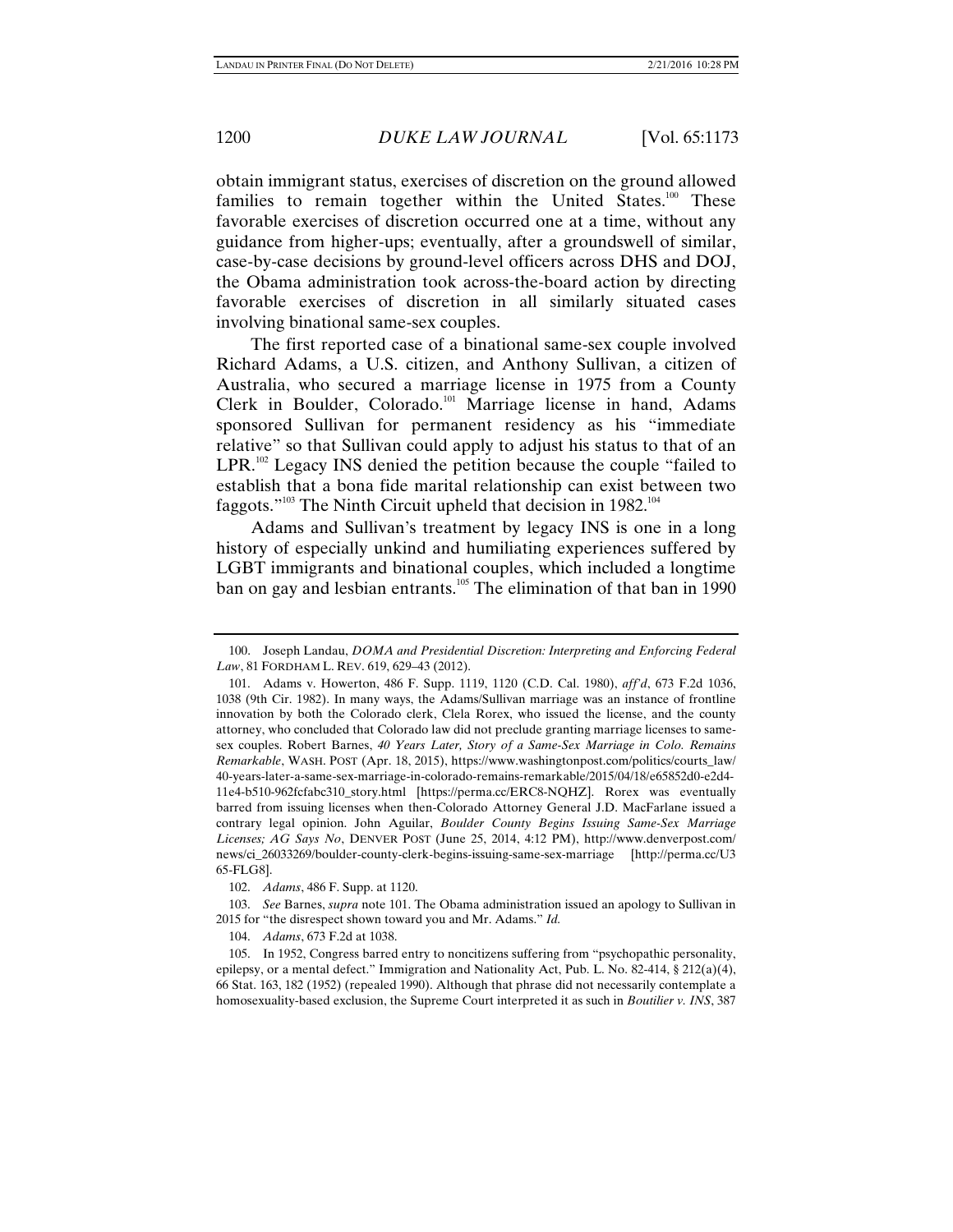did not improve the lot of many same-sex binational couples, who continued to suffer under the weight of discriminatory marriage laws that prevented them from staying together in the United States. Whereas foreign nationals routinely obtain permanent residency through marriage to a U.S. citizen, $106$  for decades the LGBT foreignnational partners and spouses of U.S. citizens lacked access to that common immigration benefit—the problem facing Adams and Sullivan, and one that persisted until only very recently.<sup>107</sup>

Even as the federal government began to recognize same-sex relationships for certain, limited positive immigration treatment in the 1990s,108 LGBT immigrants facing separation from their U.S.-citizen or LPR partners still had to appeal to frontline officers to avoid

 106. Spousal immigration (in which a U.S. citizen or LPR sponsors a noncitizen for immigration benefits) accounts for 25 percent of all LPR flow annually. RANDALL MONGER & JAMES YANKAY, DEP'T. OF HOMELAND SEC., U.S. LAWFUL PERMANENT RESIDENTS: 2013, ANNUAL FLOW REPORT, at 3 tbl.2 (2014), http://www.dhs.gov/sites/default/files/publications/ ois\_lpr\_fr\_2013.pdf [http://perma.cc/8YJR-FDUG]; Cori K. Garland, Note, *Say "I Do": The Judicial Duty to Heighten Constitutional Scrutiny of Immigration Policies Affecting Same-Sex Binational Couples*, 84 IND. L.J. 689, 702 (2009).

 107. In the wake of *Obergefell v. Hodges*, 135 S. Ct. 2584 (2015) (guaranteeing the freedom of same-sex couples to marry, *see supra* note 99 and accompanying text), and *United States v. Windsor*, 133 S. Ct. 2675 (2013) (invalidating the Defense of Marriage Act); *see supra* note 98 and accompanying text, the foreign-national spouses of same-sex couples can access all familybased immigration benefits, including adjustment of status through marriage.

 108. In 1993, the Department of State recognized the importance of allowing "nonimmigrant" foreign nationals (those coming to the United States temporarily for a specific purpose, such as a foreign-government official, student, or temporary worker) to bring same-sex spouses or partners with them. *See B-2 Visa Available for Non-Spouse, Same-Sex Partner of L-1, INS Says*, 70 INTERPRETER RELEASES 421, 422 (Mar. 29, 1993); U.S. DEP'T OF STATE, 9 FOREIGN AFFAIRS MANUAL § 41.31, N14.4 (2002); Telegram from Colin Powell, Sec'y of State, Dep't. of State, to All Diplomatic and Consular Posts, on B-2 Classification for Cohabitating Partners (July 1, 2001). Under this policy, the same-sex partners of nonimmigrants could apply for a visitor's visa to accompany their partner to the United States. The policy remained in effect for nearly two decades, under both Democratic and Republican administrations, and was expanded in 2011 when the Obama administration issued guidance to make it easier to extend the partner's status. *See* Policy Memorandum, U.S. Citizenship & Immigration Servs., U.S. Dep't of Homeland Security, Changes to B-2 Status and Extensions of B-2 Status for Cohabitating Partners and Other Nonimmigrant Household Members (Aug. 17, 2011), http:// www.uscis.gov/USCIS/Laws/Memoranda/2011/August/Cohabitating\_Partners\_PM\_081711.pdf [http://perma.cc/6378-7ZKM] (directing officers to consider a nonimmigrant's cohabitating partnership as a "favorable factor" when granting extensions of the visitor's status).

U.S. 118, 122–25 (1967) (applying the statute to the case of a gay man). Congress later reinforced the exclusion of gays and lesbians by amending the immigration statute to exclude those with a "sexual deviation." Act of Oct. 3, 1965, Pub. L. No. 89-236, § 15(b), 79 Stat. 911, 919. Congress did not repeal the bar on gays and lesbians from entering the country until 1990. *See* Immigration Act of 1990, Pub. L. No. 101-649, § 601, 104 Stat. 4978, 5067 (amending Immigration and Nationality Act § 212(a), 8 U.S.C. § 1182).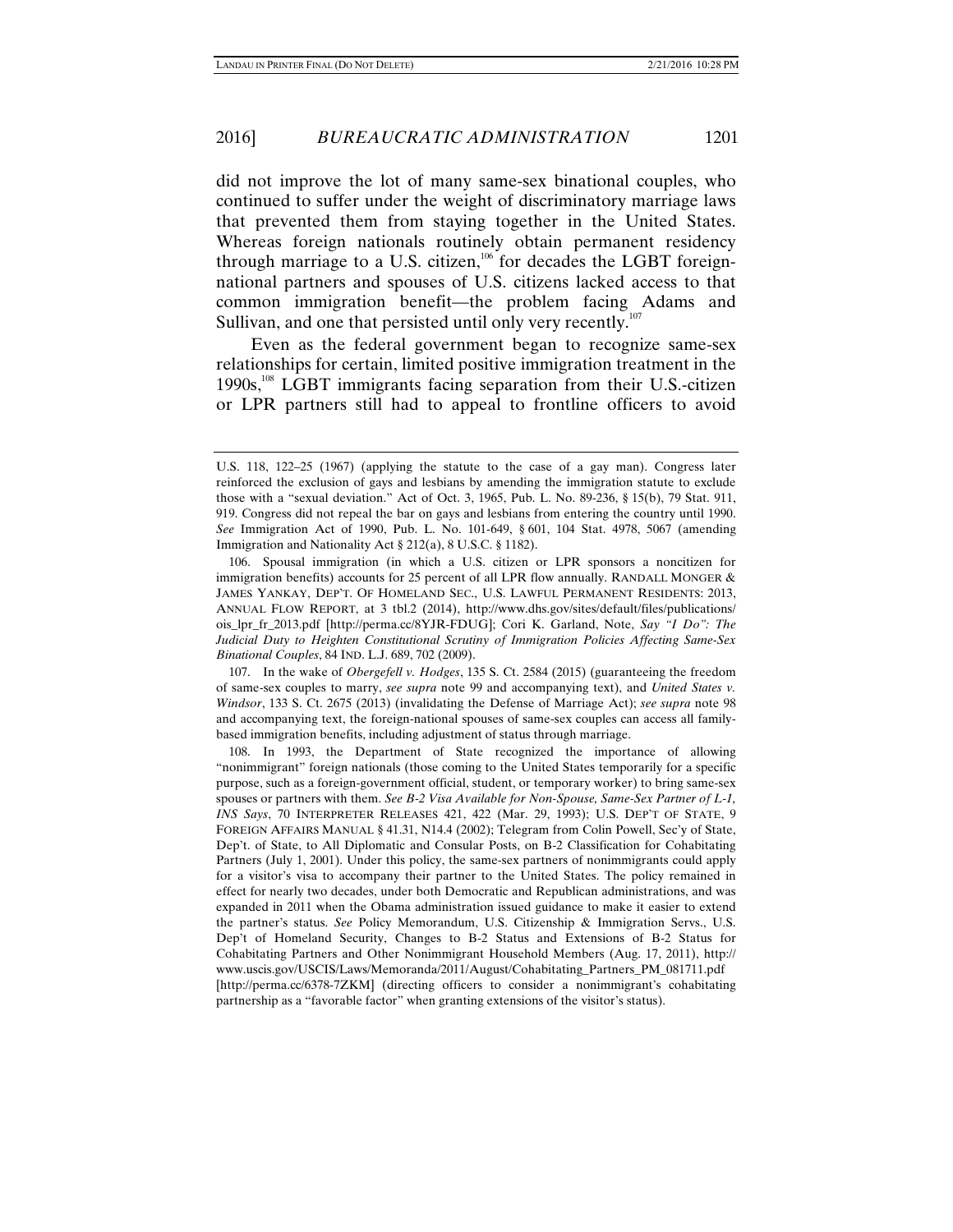separation. And as the issue of same-sex marriage began to gain traction nationwide, higher-level officials remained silent on the injustice of separating gay and lesbian binational couples. For years, progress occurred one case at a time—via frontline officer discretion.

During the mid-to-late 2000s, as a growing number of gay and lesbian couples obtained marriage licenses in various domestic and foreign jurisdictions, immigration officers throughout both DHS and DOJ exercised discretion to spare LGBT foreign nationals with U.S. citizen or LPR partners and spouses some of the harshest consequences of the contemporaneous state of the law.109 Section 3 of the Defense of Marriage Act—which remained on the books until the 2013 *Windsor* decision—prevented gay and lesbian U.S. citizens and LPRs from sponsoring their foreign-national spouses for family-based immigration benefits, including (but not limited to) spousal benefits, $110$ resulting in the couple's separation.<sup>111</sup> For couples with children, an inability to marry or have a valid marriage respected by the federal government meant additional complications.

Case-by-case favorable exercises of discretion occurred in a number of different ways. In some cases, DHS prosecutors took the initiative by moving to administratively close<sup>112</sup> cases that were

 <sup>109.</sup> *See supra* note 100 and accompanying text.

 <sup>110.</sup> See Landau, *supra* note 100, at 630–31 & nn.39–43. In addition to spousal immigration, the Immigration and Nationality Act (INA) provides for a number of other family-based immigration benefits, all of which were unavailable during this time to the foreign-national spouses and partners of LGBT U.S. citizens and LPRs. *Id.* These include visas for foreign – based fiancé(e)s, waivers of bars to inadmissibility that prevent foreign-national spouses from obtaining status as LPRs, and cancellation of removal—an important defense to removal which was unavailable to the foreign national unless he or she could claim the relief based on a U.S.-citizen or LPR parent or child. *Id.*

 <sup>111.</sup> Not only would individuals without another basis for lawful permanent residence be required to leave the country (or possibly face removal proceedings), but if a foreign national left the country after overstaying a visa or otherwise accruing unlawful presence within the United States, he or she could face a lengthy bar from reentry into the United States as well. *See*  8 U.S.C. § 1182(a)(9)(B)(i)(I) (2012) (making inadmissible any foreign national who "was unlawfully present in the United States for a period of more than 180 days but less than 1 year . . . [who] again seeks admission within 3 years of the date of such alien's departure or removal"); *id.* § 1182(a)(9)(B)(i)(II) (making inadmissible any foreign national who "has been unlawfully present in the United States for one year or more, and who again seeks admission within 10 years of the date of such alien's departure or removal").

 <sup>112.</sup> *See, e.g.*, *In re* Avetisyan, 25 I. & N. Dec. 688, 692 (B.I.A. 2012). Administrative closure removes a case from the immigration court's or the BIA's active docket, requiring either the government or the respondent to the proceeding to move that the case be recalendared before the judge (or reinstated before the BIA). *See id*. (explaining the result of an administrative closure).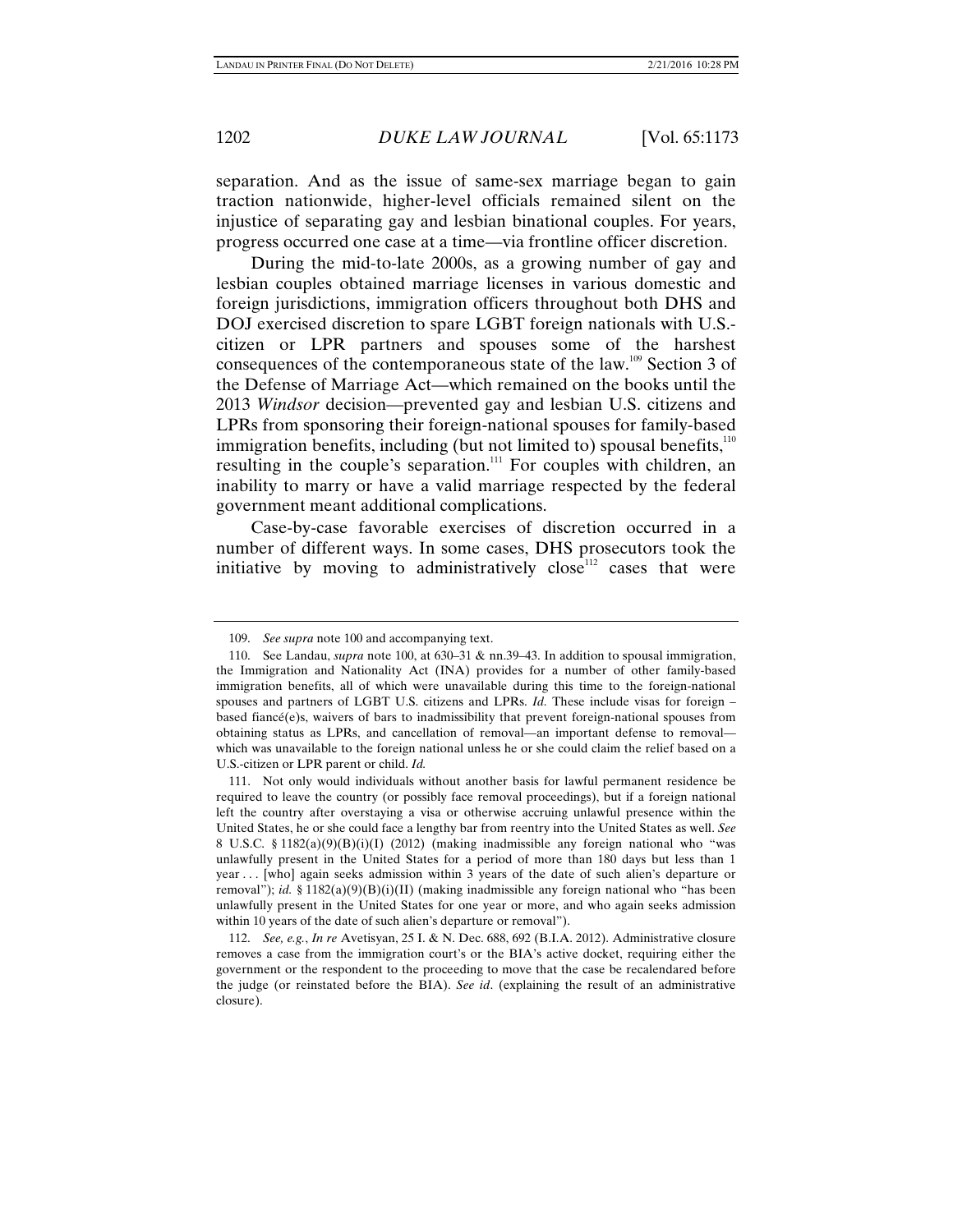pending before immigration judges.<sup>113</sup> In other cases, immigration judges granted continuances for unusually long periods—perhaps with the expectation that the law would change in the near future such that the foreign national could take advantage of newly available benefits.114 And when neither option was available, or in some cases in which the foreign national was not (yet) in removal proceedings, foreign nationals would seek (and USCIS would grant) deferred action.<sup>115</sup> Although different subagencies took different kinds of action, these various exercises of discretion ultimately coalesced around a common set of outcomes—namely, preventing LGBT

 114. *See* Semple, *supra* note 113 (describing how DHS trial attorneys originally balked at a favorable exercise of discretion, which prompted the immigration judge to grant adjournments so that the agency could reconsider); *see also* Geidner, *supra* note 113 (noting how an immigration judge postponed deciding a case for two years). In the face of government opposition, immigration judges occasionally would order that the case be administratively closed. *See* Landau, *supra* note 100, at 641 n.102 (describing a decision by an immigration judge in Charlotte, North Carolina, to administratively close removal proceedings over DHS's opposition).

 115. *See* Press Release, Rep. Nancy Pelosi, Pelosi Statement on Anthony John Makk and Bradford Wells (Jan. 4, 2012), http://pelosi.house.gov/news/press-releases/pelosi-statement-onanthony-john-makk-and-bradford-wells [http://perma.cc/4MKC-YZ89] (reporting that USCIS granted deferred action to an Australian foreign national with a U.S.-citizen partner after the noncitizen spouse was denied permanent residence); *see also* Miranda Leitsinger, *Gay Couples, Where Spouse is a Foreigner, Sue Over DOMA*, NBC NEWS (Apr. 3, 2012, 12:42 PM), http:// usnews.nbcnews.com/\_news/2012/04/03/11004440-gay-couples-where-spouse-is-a-foreigner-sueover-doma?lite [http://perma.cc/6WVL-55QQ] (noting that the government provided a South African national with a U.S.-citizen spouse a one-year grant of deferred action); John Yoo, *Deportation Threat Lifted for Lesbian Vt. Couple*, FOX NEWS (Oct. 12 2012), http://www.fox news.com/us/2012/05/22/deportation-threat-lifted-for-lesbian-vt-couple.html [http://perma.cc/ FKM4-XCBU].

 <sup>113.</sup> *See* Kirk Semple, *U.S. Drops Deportation Proceedings Against Immigrant in Same-Sex Marriage*, N.Y. TIMES, June 30, 2011, at A16 (noting a June 2011 case in which the government moved to administratively close removal proceedings against a Venezuelan national living in New Jersey with a U.S.-citizen husband); Michael Bowman, *U.S. Immigration Judge Suspends Deportation for Gay Spouse*, VOICE OF AM. (Mar. 26, 2011), http://www.voanews.com/ content/usimmigration-judge-suspends-deportation-of-gay-spouse-118741179/174610.html [http://perma.cc/9RT6-G68B] (noting a case in which the government filed a motion to administratively close removal proceedings against an Argentine who lived in Queens, New York, with her U.S. citizen wife); Chris Geidner, *Immigration Judge Closes Deportation Case Against Married Gay Man*, METRO WEEKLY (Aug. 20, 2011), http://www.metroweekly.com/ poliglot/2011/08/immigration-judge-closes-depor.html [http://perma.cc/V762-W2M3] (noting the government's motion to administratively close removal proceedings against a Venezuelan national with a U.S.-citizen husband); *Officials Agree to Close Deportation Case Involving Gay Binational Couple*, ADVOCATE (Dec. 16, 2011), http://www.advocate.com/news/daily-news/2011/ 12/16/officials-agree-close-deportation-case-involving-gay-binational-couple [http://perma.cc/ 2D5S-PMWZ] (noting a government motion to administratively close removal proceedings against a citizen of Trinidad and Tobago with an American spouse in Massachusetts).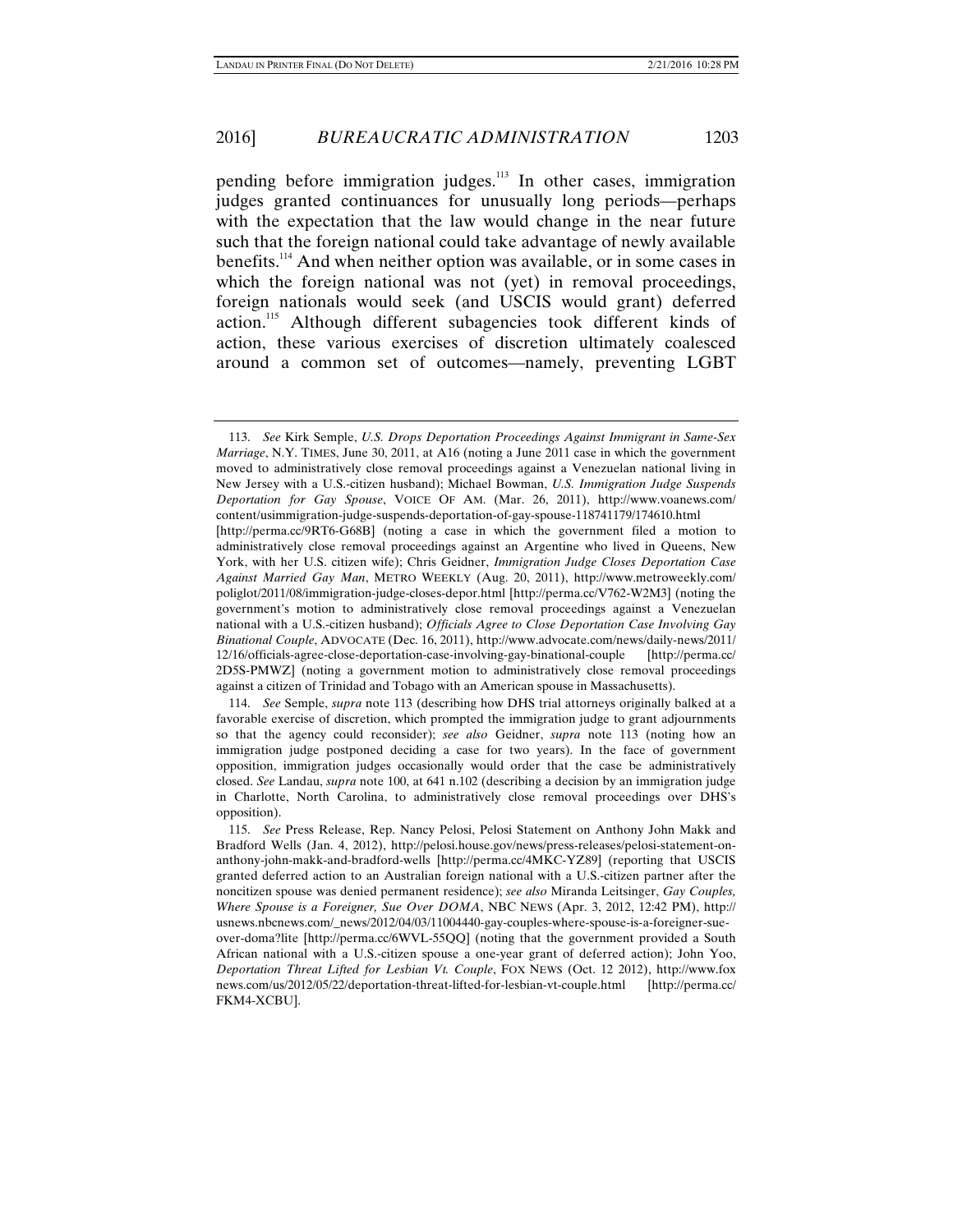foreign nationals from being separated from their U.S.-citizen or LPR partners and spouses.

As these novel exercises of discretion by lower-level officers began to take root, at least one higher-level official took similar action. In 2011, Attorney General Eric Holder certified a case from the BIA denying relief to a same-sex binational couple, vacated its decision, and ordered the BIA to consider whether the foreign national could seek deportation relief based on the harm of being separated from his U.S.-citizen domestic partner.<sup>116</sup> Although it seemed clear under the Immigration and Nationality Act (INA) that the foreign national was statutorily ineligible for the requested form of deportation relief in that case given that he was not a "spouse, parent, or child" of a U.S. citizen or LPR,<sup>117</sup> DHS moved to have the case administratively closed on remand, sparing the foreign national from being separated from his partner.<sup>118</sup> Indeed, the attorney general's decision in that case, *Matter of Dorman*, <sup>119</sup> precipitated a wave of additional decisions in which lower-level officers granted favorable exercises of discretion to foreign nationals in same-sex relationships with U.S. citizens.<sup>120</sup> Through a feedback loop spanning both ground-level and high-level decisionmaking, actors throughout the agency made clear that the lack of formal legal protections for the foreign-national spouses of LGBT U.S. citizens and permanent residents would not be a bar to some effective form of reprieve.

Eventually, the Obama administration took categorical action. On October 5, 2012, it provided across-the-board protections for all similarly situated same-sex foreign-national partners of U.S. citizens and LPRs, directing officers to consider granting prosecutorial discretion in such cases.<sup>121</sup> After a wave of decisions by DHS

 <sup>116.</sup> *In re* Dorman, 25 I. & N. Dec. 485 (A.G. 2011).

 <sup>117.</sup> The foreign national was seeking cancellation of removal, an important defense to removal that is limited to those who can establish, *inter alia*, "that removal would result in exceptional and extremely unusual hardship to the alien's spouse, parent, or child, who is a citizen of the United States or an alien lawfully admitted for permanent residence." 8 U.S.C. § 1229b(b)(1) (2012). Non-LPRs who are granted cancellation of removal obtain permanent residency. *See id.*

 <sup>118.</sup> Landau, *supra* note 100, at 640 n.92.

 <sup>119.</sup> *In re Dorman*, 25 I. & N. Dec. at 485.

 <sup>120.</sup> Email from Lavi Soloway, Immigration Attorney in Private Practice, to author (Nov. 4, 2015) (on file with the *Duke Law Journal*).

 <sup>121.</sup> Memorandum from Gary Mead, Exec. Assoc. Dir., U.S. Immigration & Customs Enf't, Peter S. Vincent, Principal Legal Advisor, U.S. Immigration & Customs Enf't, and James Dinkins, Exec. Assoc. Dir., U.S. Immigration & Customs Enf't, to All Field Office Dirs., All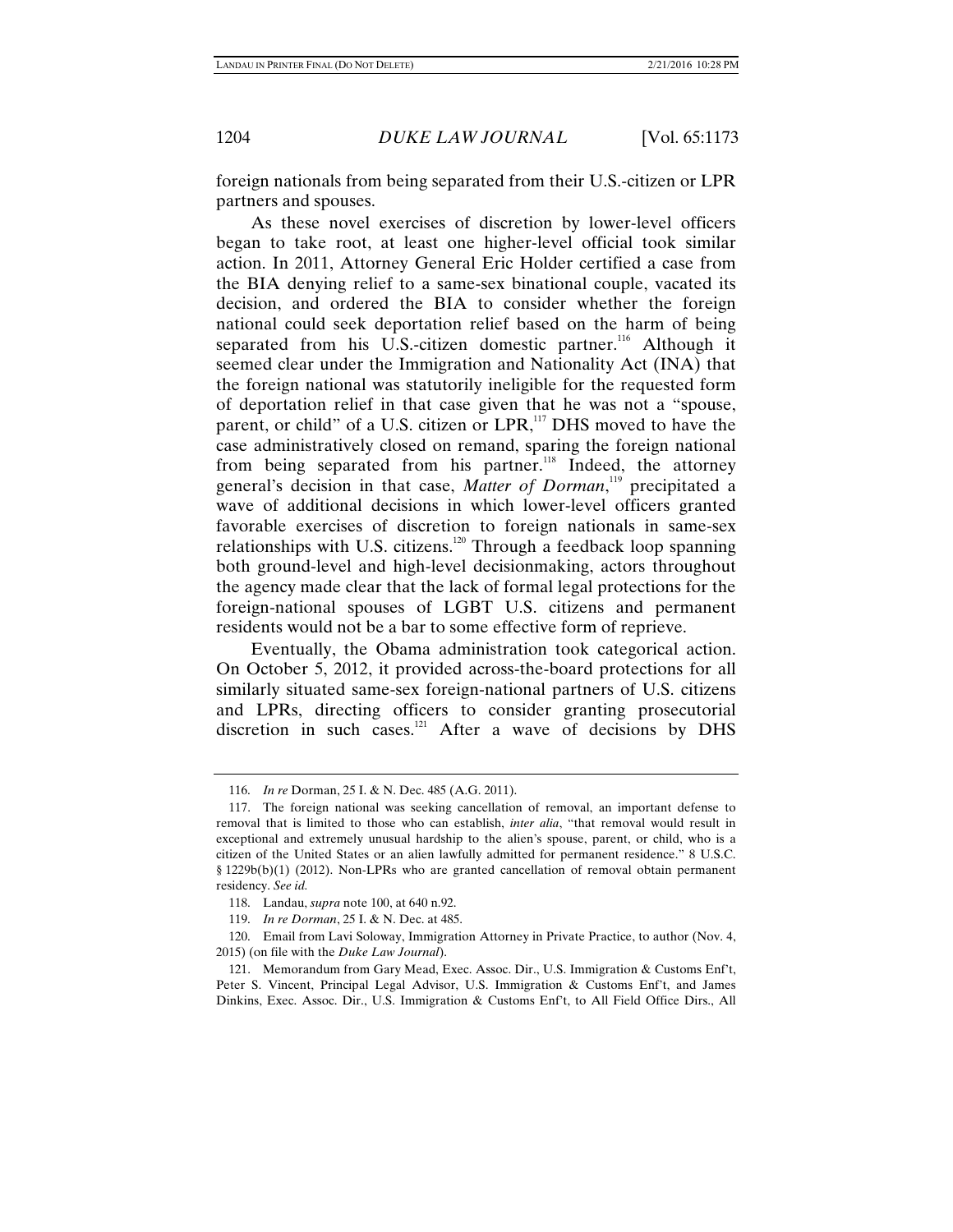attorneys, immigration judges, and benefits adjudicators within USCIS—as well as the attorney general's efforts in *Dorman*—the agency eventually ensured that all similarly situated foreign nationals would receive equal treatment and be spared separation from their families in appropriate cases. $122$ 

2. *Parole in Place for Military Spouses*. The next case study, involving parole in place for the family members of U.S. service members, demonstrates not only the vertical interplay between lowerand higher-level personnel, but also how actors across multiple agencies can simultaneously create mechanisms for policy change. Parole in place had for decades been used to benefit Cuban citizens, $123$ and it more recently became a mechanism to prevent military family members from facing separation. Like the binational couples context, this case study shows how possibilities for policy learning are formed not only in elite policy circles, but also through experiments forged on the ground and at all levels within the bureaucracy.

U.S. citizens routinely sponsor certain family members for permanent residency, $124$  but those individuals must generally have been "inspected and admitted or paroled" upon entry to be eligible to adjust their status in the United States.<sup>125</sup> Family members who cannot demonstrate proper inspection and admission (or parole) upon entering the United States, and who do not qualify for adjustment

Chief Counsel, and All Special Agents in Charge (Oct. 5, 2012), http://www.washingtonblade. com/content/files/2012/10/9-Oct-12-PD-and-Family-Reltionships.pdf [http://perma.cc/R986-ZA B6].

 <sup>122.</sup> *See* Email from Lavi Soloway, *supra* note 120 (noting a wave of favorable exercises of discretion to foreign nationals in binational same-sex couples prior to and after *Dorman*).

 <sup>123.</sup> *See, e.g.*, Memorandum from Doris Meissner, to Regional Dirs., District Dirs., Chief Patrol Agents, and Reg'l & Dist. Counsel (Apr. 19, 1999) (describing Cuban parole in place policy), http://www.american.edu/clals/upload/Doris-Meissner-CAA-Memo.pdf [http://perma. cc/RH73-Z8Z].

 <sup>124.</sup> Parents, spouses, and children under age twenty-one (often including stepchildren) of U.S. citizens are not subject to standard immigration quotas and are eligible to obtain lawful permanent residence without being subjected to numerical limitations. *See* Immigration and Naturalization Act § 201(b)(2)(A)(i), 8 U.S.C. § 1151(b)(2)(A)(i) (2012) (defining "immediate relatives" as "the children, spouses, and parents of a citizen of the United States, except that, in the case of parents, such citizens shall be at least 21 years of age"); *id.* § 1151(b)(1) (describing those not subject to direct numerical limitations).

 <sup>125.</sup> *Id.* § 245(a), 8 U.S.C. § 1255(a). Certain exceptions exist for asylees, Cubans, special immigrant juveniles, Violence Against Women Act petitioners, grandfathered foreign nationals, and some others. *See* Margaret D. Stock, *A Path to Citizenship for Undocumented Military Family Members*, IMMIGRATION BRIEFINGS, July 2012, at 1, 2–3; *see also id*. (explaining how foreign nationals can prove proper entry without documentary proof).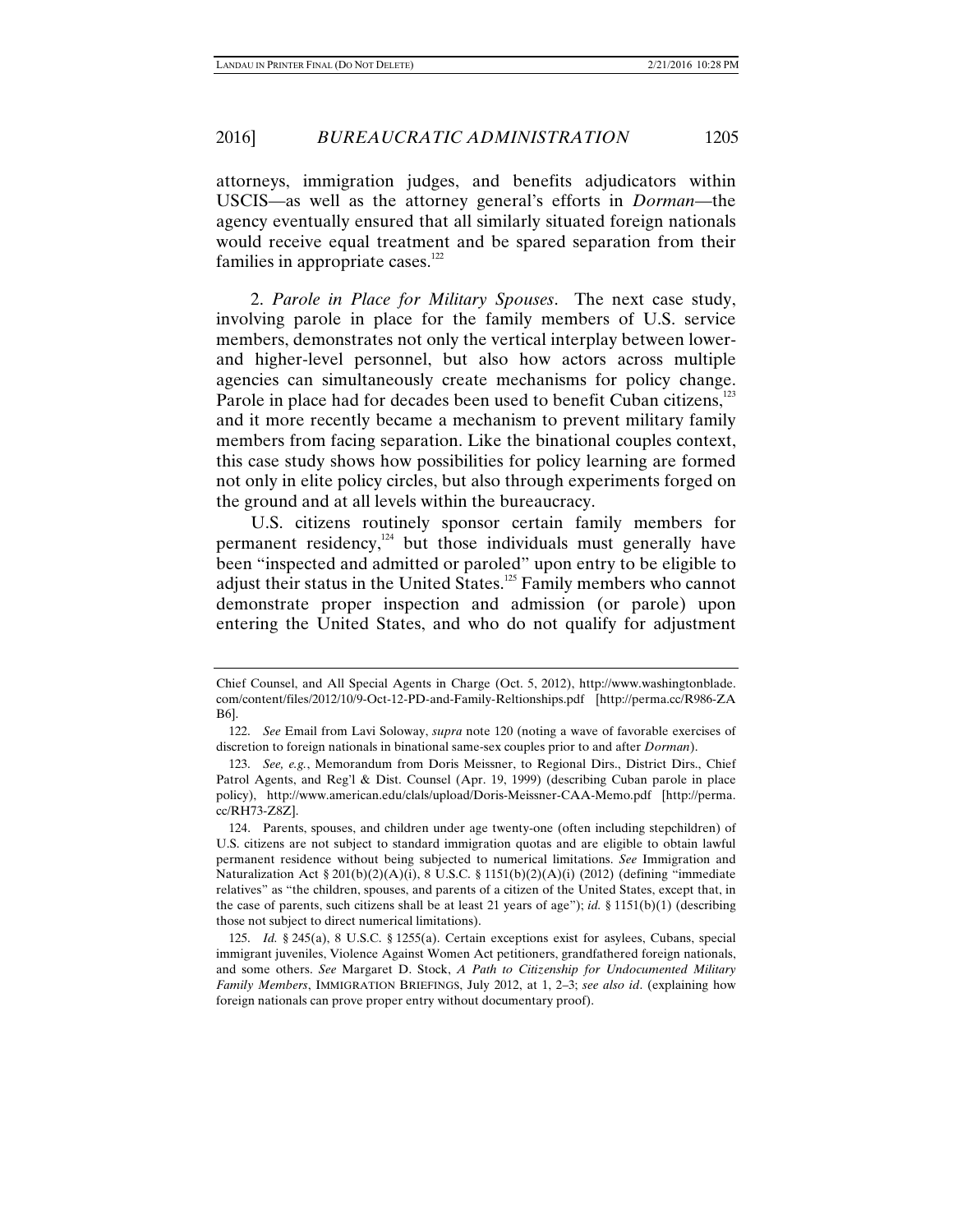under certain narrow and special exceptions, $126$  confront the prospect of having to leave the country and undergo consular processing overseas. However, once these foreign nationals depart the United States, they often face bars to entry based on the period of "unlawful presence"<sup>127</sup> accrued within the United States. That reentry bar effectively prevents those foreign-national spouses from adjusting to LPR status despite having an approved family-based petition.

This issue was particularly troublesome for members of the U.S. Armed Services with undocumented spouses, who faced added stress when deploying overseas. In one case—the first publicly reported case of this kind—Army Specialist Alex Jimenez, a U.S. citizen, attempted to sponsor his wife, Yaderlin Hiraldo, for lawful permanent residence prior to disappearing when his unit was ambushed in Iraq.<sup>128</sup> Hiraldo, who had entered the United States without inspection, was placed into removal proceedings and ordered to leave the country and seek an immigrant visa overseas, which would have triggered a ten-year reentry bar. When then-Senator John Kerry became aware of the situation, he prevailed on DHS Secretary Michael Chertoff to grant Hiraldo discretionary parole so that she could obtain permanent residency without leaving the country,<sup>129</sup> and Chertoff agreed.<sup>130</sup>

Although Chertoff's action applied only to one case, the decision to grant discretionary parole spawned widespread media attention<sup>131</sup>

 <sup>126.</sup> *See, e.g.*, Immigration and Naturalization Act § 245(i), 8 U.S.C. § 1255(i) (providing for possible adjustment of status of those physically present in the United States if they have had a petition for classification or application for labor certification submitted before April 30, 2001, were present in the United States as of December 21, 2000, and pay a \$1,000 penalty).

 <sup>127.</sup> *See* Immigration and Naturalization Act § 212(a)(9)(B), 8 U.S.C. § 1182(a)(9)(B). As explained *supra* at note 111, any foreign national who is unlawfully present in the United States for a period of more than 180 days but less than one year is subject to a bar on admission for three years from the date of departure or removal; if the foreign national is unlawfully present for one year or more, that individual is subject to a bar on admission for ten years from the date of departure or removal. *See id.* 

 <sup>128.</sup> *See* Stock, *supra* note 125, at 3.

 <sup>129.</sup> *Id.* at 4. Unfortunately, Specialist Jimenez was later deemed killed in action. *Id.* 

 <sup>130.</sup> *Department of Homeland Security Secretary Chertoff Agrees to Kerry's Request to Protect Wife of Missing Soldier*, U.S. FED. NEWS SERV., June 21, 2007 (containing text of letter from DHS Secretary Chertoff to Senator John Kerry, which described how Secretary Chertoff had directed that "ICE will grant Ms. Hiraldo discretionary parole into the United States").

 <sup>131.</sup> *See, e.g.*, Marcus Baram & David Schoetz, *A Military Wife's Rock and Hard Place*, ABC NEWS (June 20, 2007), http://abcnews.go.com/TheLaw/story?id=3297537 [http:// perma.cc/TJY9-3EYR]; *G.I.'s Illegal Immigrant Wife Awarded Green Card*, NBC NEWS (July 1, 2007, 4:58 PM), http://www.nbcnews.com/id/19536767/ns/us\_news-life/t/gis-illegal-immigrantwife-awarded-green-card [perma.cc/G2T4-VMFY].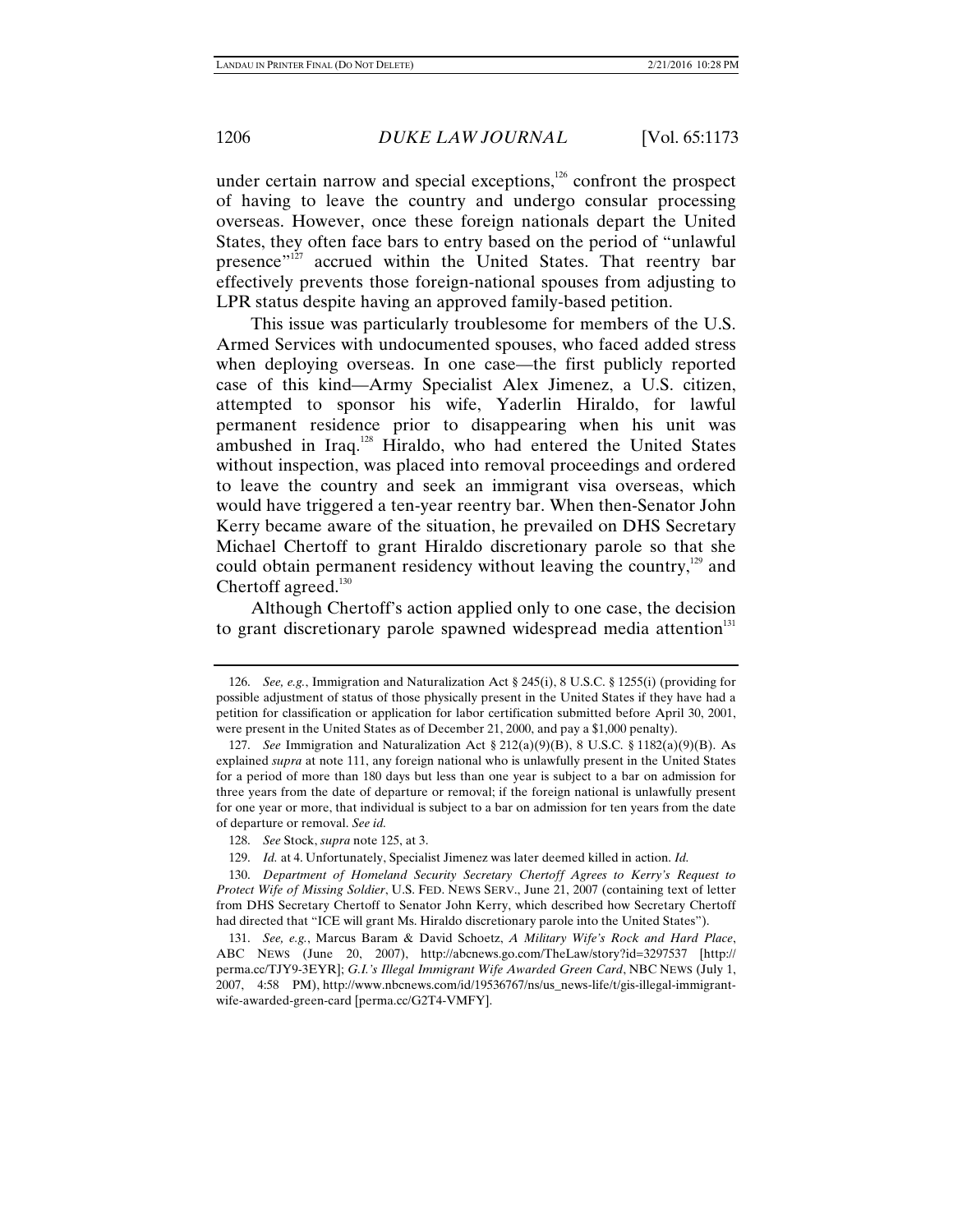and precipitated discretionary grants of parole in place by lower-level officers in discrete cases.132 The interventions by Kerry and Chertoff appeared to have cascading effects, leading to a host of follow-on activity by frontline bureaucratic officers within "local USCIS office[s] having jurisdiction over [a] service member's residence or place of duty."133 For years, these case-by-case discretionary grants of parole in place allowed military family members to adjust status to become an LPR without having to leave the United States and undergo consular processing. $134$  Still, without formal guidance directing across-the-board exercises of discretion, practitioners reported variation and inconsistencies throughout various USCIS offices. $135$ 

By 2010, favorable exercises of discretion in these military cases became an increasingly routine occurrence, with frontline officers taking a variety of approaches—including joining motions to reopen before immigration judges, granting deferred action, or deciding not to initiate removal proceedings in the first place.<sup>136</sup> Secretary Napolitano was therefore able to acknowledge that "DHS utilizes parole and deferred action to minimize periods of family separation, and to facilitate adjustment of status within the United States by immigrants who are the spouses, parents and children of military members."<sup>137</sup> Finally, in 2013, after years of case-by-case exercises of enforcement discretion, DHS issued across-the-board guidance,

 <sup>132.</sup> *See Immigration Enforcement Limitations Hearing*, *supra* note 58, at 4 (statement of Prof. Margaret D. Stock); Stock, *supra* note 125, at 4; *see also* Julia Preston, *Immigration Policy Aims to Help Military Families*, N.Y. TIMES (July 31, 2010), http://www.nytimes.com/2010/08/01/ us/01immig.html?\_r=0 [http://perma.cc/878R-QUPX] (noting that officers provided reprieve for military families "on a case-by-case basis").

 <sup>133.</sup> Stock, *supra* note 125, at 5.

 <sup>134.</sup> *Id.* at 3.

 <sup>135.</sup> *Id.* at 5 ("Practitioners report[ed] a variety of different approaches at different USCIS offices.").

 <sup>136. 160</sup> CONG. REC. H2328, H2329 (daily ed. Mar. 12, 2014) (reproducing a July 2010 letter from various members of the House of Representatives to Secretary of Homeland Security Janet Napolitano noting that DHS could join in motions to reopen, consider deferred action, favorably exercise parole authority, forbear from initiating removal, or use other devices to "ease the burden for soldiers suffering from immigration-related problems").

 <sup>137.</sup> Letter from Janet Napolitano, Sec'y, U.S. Dep't of Homeland Sec., to The Honorable Zoe Lofgren (Aug. 30, 2010), http://cmsny.org/wp-content/uploads/Napolitano-Letter-08.30.101. pdf [http://perma.cc/K6CK-XPQJ]. Napolitano also noted ways that DHS, in conjunction with the State Department, collaborated to expedite the adjudication of various waivers to the reentry bar—discussed *supra* notes 111, 127 and accompanying text—or dependents who had already departed the United States and were seeking an immigrant visa through consular processing. *Id.*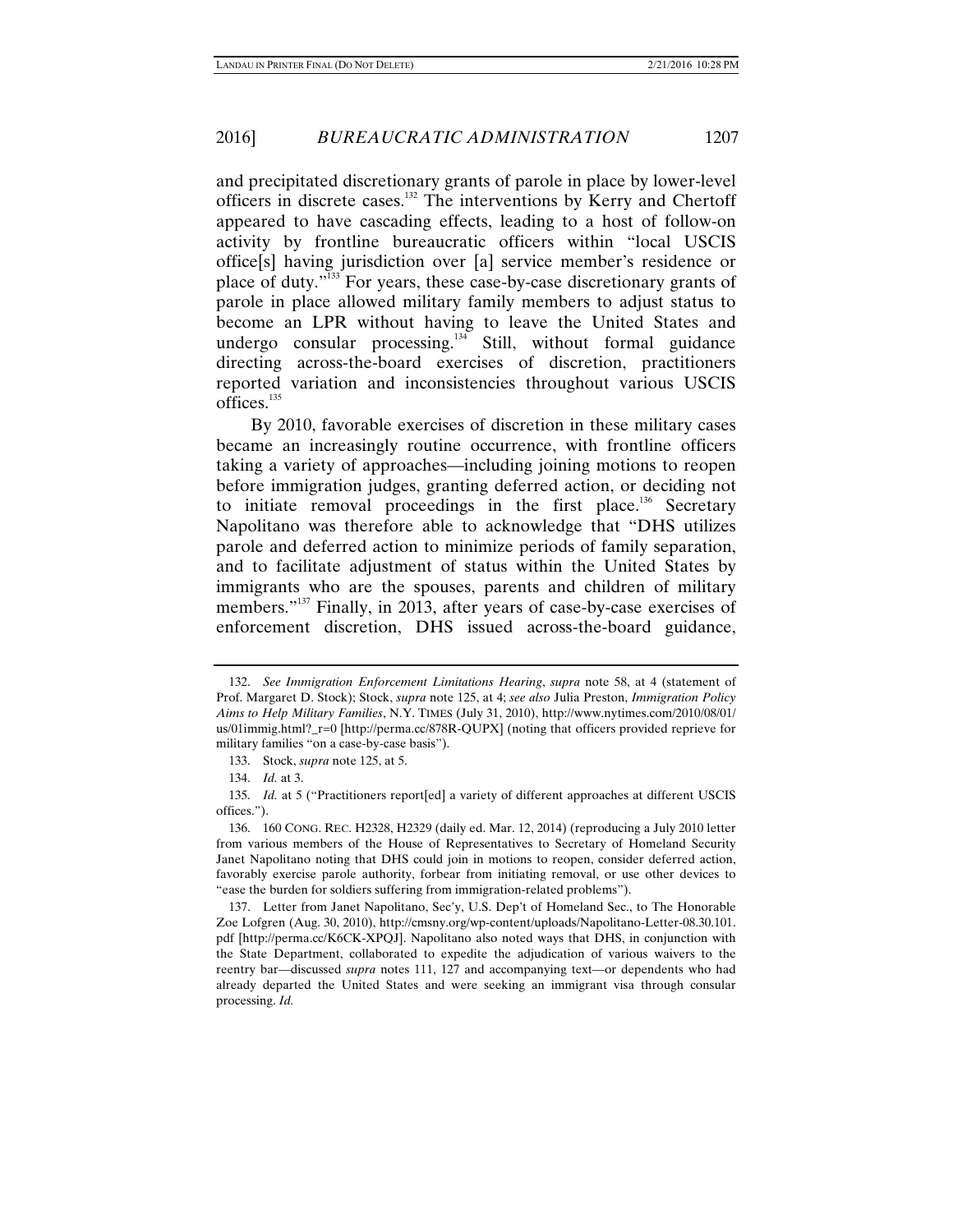instructing field agents to make parole in place generally available for the relatives of military members who were not inspected or paroled upon entry.<sup>138</sup>

One particularly noteworthy feature of this story involves interagency communication, namely the Department of Defense's (DOD) especially active role in prevailing on DHS to take a more consistent approach. DOD was concerned about morale problems that service members, worried about the status of their family members, would suffer in their ability to serve.<sup>139</sup> DOD's concerns were not entirely out of sync with the interests of the immigration agencies. Indeed, the BIA noted the same military-readiness issues when it granted cancellation of removal $140$  to an undocumented spouse and a four-year-old child of a U.S. service member deployed to a combat zone in 2010.<sup>141</sup> Members of Congress highlighted the importance of the issue as well.<sup>142</sup>

Even after DHS issued across-the-board guidance, DOD continued to press for more and expansive use of parole in place this time for the family members of U.S. citizens *seeking to enlist* in

 <sup>138.</sup> U.S. CITIZENSHIP & IMMIGRATION SERVS., PM-602-0091, CHANGES TO B-2 STATUS AND EXTENSIONS OF B-2 STATUS FOR COHABITATING PARTNERS AND OTHER NONIMMIGRANT HOUSEHOLD MEMBERS; REVISIONS TO *ADJUDICATOR'S FIELD MANUAL*  (*AFM*) CHAPTERS 30.2 AND 30.3; *AFM* UPDATE AD11-27 (Nov. 15, 2013).

 <sup>139.</sup> *Id.* (noting concern that military members would "face stress and anxiety because of the immigration status of their family members in the United States"). A former commander of ground forces in Iraq explained, "As a battlefield commander, the last thing I needed was a soldier to be distracted by significant family issues back home. Resolving citizenship status for family members while serving our country, especially during combat, must not be allowed to continue detracting from the readiness of our forces." 160 CONG. REC. H2328 (daily ed. Mar. 12, 2014) (quoting a letter from Retired Lieutenant General Ricardo Sanchez to the House Committee on the Judiciary).

 <sup>140.</sup> In the case of non-LPRs, cancellation of removal is limited to those who can establish, *inter alia*, "that removal would result in exceptional and extremely unusual hardship to the alien's spouse, parent, or child, who is a citizen of the United States or an alien lawfully admitted for permanent residence." 8 U.S.C. § 1229b(b)(1) (2012). When a non-LPR is granted cancellation of removal, he or she is granted lawful permanent residency. *Id.*

 <sup>141.</sup> *See Hinder the Administration's Legalization Temptation (HALT) Act: Hearing Before the H. Comm. on the Judiciary*, 112th Cong. 51 (2011) (statement of Prof. Margaret D. Stock). An immigration judge denied the wife's application for cancellation of removal, and the BIA reversed. *Id.* The BIA recognized not only that the spouse's removal from the country would cause great emotional distress to the military member, but also that removal would diminish the service member's ability to fulfill his duties while deployed. *See id.* 

 <sup>142.</sup> *See* Hyde Letter, *supra* note 76, at 2 ("True hardship cases call for the exercise of such discretion, and over the past year many Members of Congress have urged the INS to develop guidelines for the use of its prosecutorial discretion.").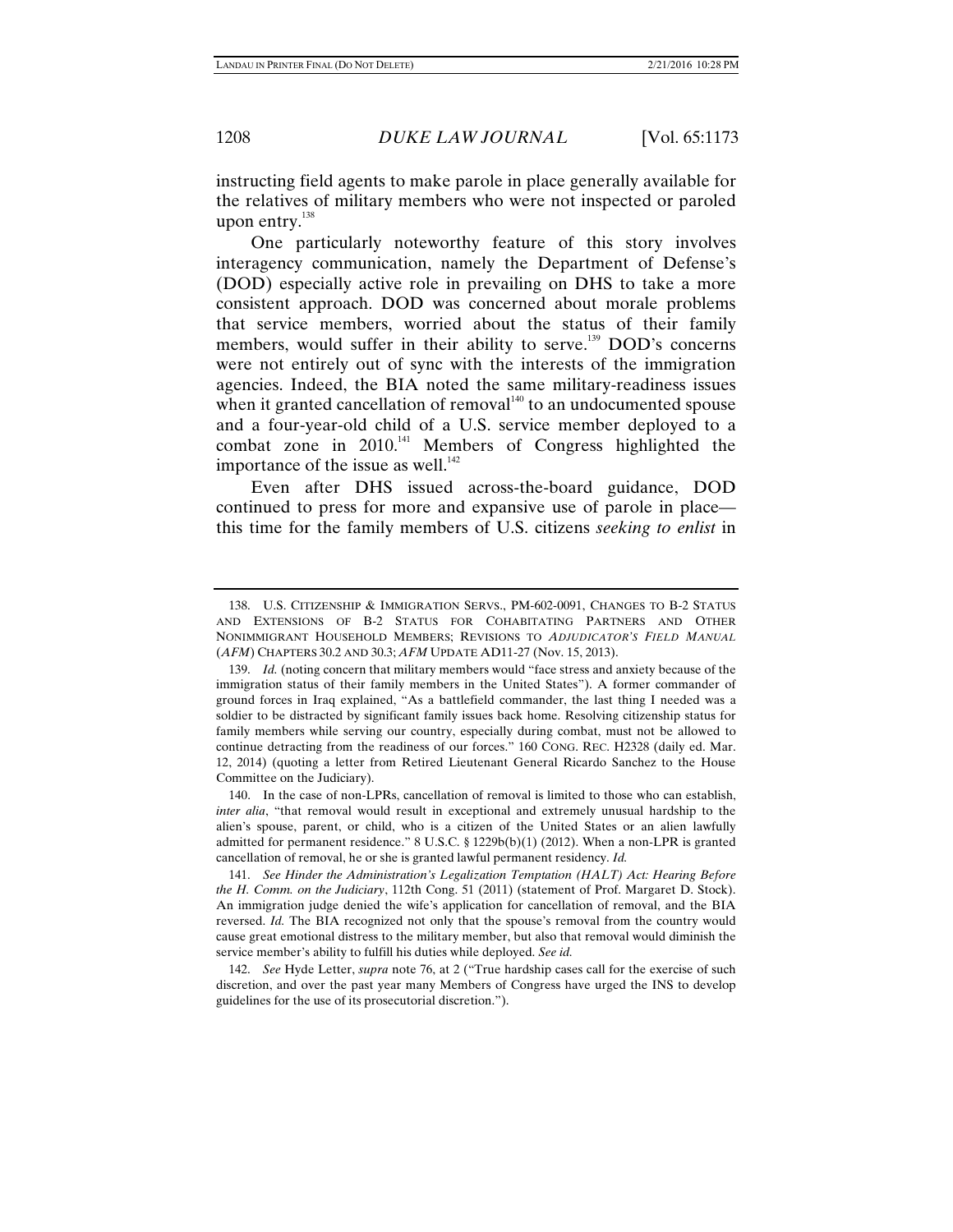the military.143 Again, based on DOD's input, DHS Secretary Jeh Johnson "direct[ed] USCIS to work with the Department of Defense to address the availability of parole in place and deferred action for the spouse, parent, and child of a U.S citizen or lawful permanent resident who seeks to enlist in the U.S. Armed Forces."144 DOD's successful (and continued) effort in working with DHS demonstrates how the overlapping interests of different agencies reinforced topdown, categorical enforcement policy. Thus, the military case study adds to those vertical checks (via case-by-case exercises of discretion on the ground) a horizontal layer (via interagency communication) that bolsters across-the-board enforcement measures.

3. *Gender-Based Asylum*. The next case study concerns the matter of asylum relief for victims of gender-motivated persecution. This vital issue has involved numerous immigration agencies and subagencies, at various rungs of the bureaucracy, in a conversation about how to protect individuals who are at risk of facing rape, domestic violence, or forced marriage upon return to their country of origin.<sup>145</sup> Although the evolution of this issue is extraordinarily complex and difficult to trace, the absence of formal law on genderbased asylum has not prevented dramatic change, thanks largely to work on the ground. Without any clear statutory protection<sup>146</sup> or

 <sup>143.</sup> As DHS Secretary Jeh Johnson noted in a November 2014 memorandum, DOD requested that DHS "expand the scope of its parole-in-place memorandum of November 2013 to encompass family members of U.S. citizens and lawful permanent residents who seek to enlist in the U.S. armed forces." Memorandum from Jeh Charles Johnson, Sec'y, U.S. Dep't of Homeland Sec., to León Rodríguez, Dir., U.S. Customs & Immigration Servs. 2 (Nov. 20, 2014), http://niwaplibrary.wcl.american.edu/reference/additional-materials/immigration/enforcementdetention-and-criminal-justice/government-documents/Parole%20for%20Families%20of%20 Military.pdf/at\_download/file [http://perma.cc/RJ8M-QV9S].

 <sup>144.</sup> *Id.*

 <sup>145.</sup> The cognizability of asylum based on female genital mutilation is clearer. The BIA issued a precedential decision on the subject of female genital mutilation in 1996. *See In re*  Kasinga, 21 I. & N. Dec. 357, 357 (B.I.A. 1996). Two years after *Kasinga*, the BIA denied protection to a woman who had suffered past female genital cutting. *In re* A-T-, 24 I. & N. Dec. 296, 296 (B.I.A. 2007). This decision, which seemed to undermine *Kasinga*, was vacated by Attorney General Mukasey in 2008 on the grounds that the BIA had erred in reasoning that female genital mutilation cannot occur more than once. *In re* A-T-, 24 I. & N. Dec. 617, 621 (A.G. 2008). Attorney General Mukasey outlined a framework for adjudicating asylum cases based on past persecution, which the BIA adopted in a new 2009 ruling. *In re* A-T-, 25 I. & N. Dec. 4, 9 (B.I.A. 2009).

 <sup>146.</sup> The doctrinal question that remained (and to some degree remains) unanswered is whether an individual fleeing persecution on account of gender satisfies the "particular social group" requirement in the INA. 8 U.S.C.  $\S 1158(a)(2)(A)$  (2012).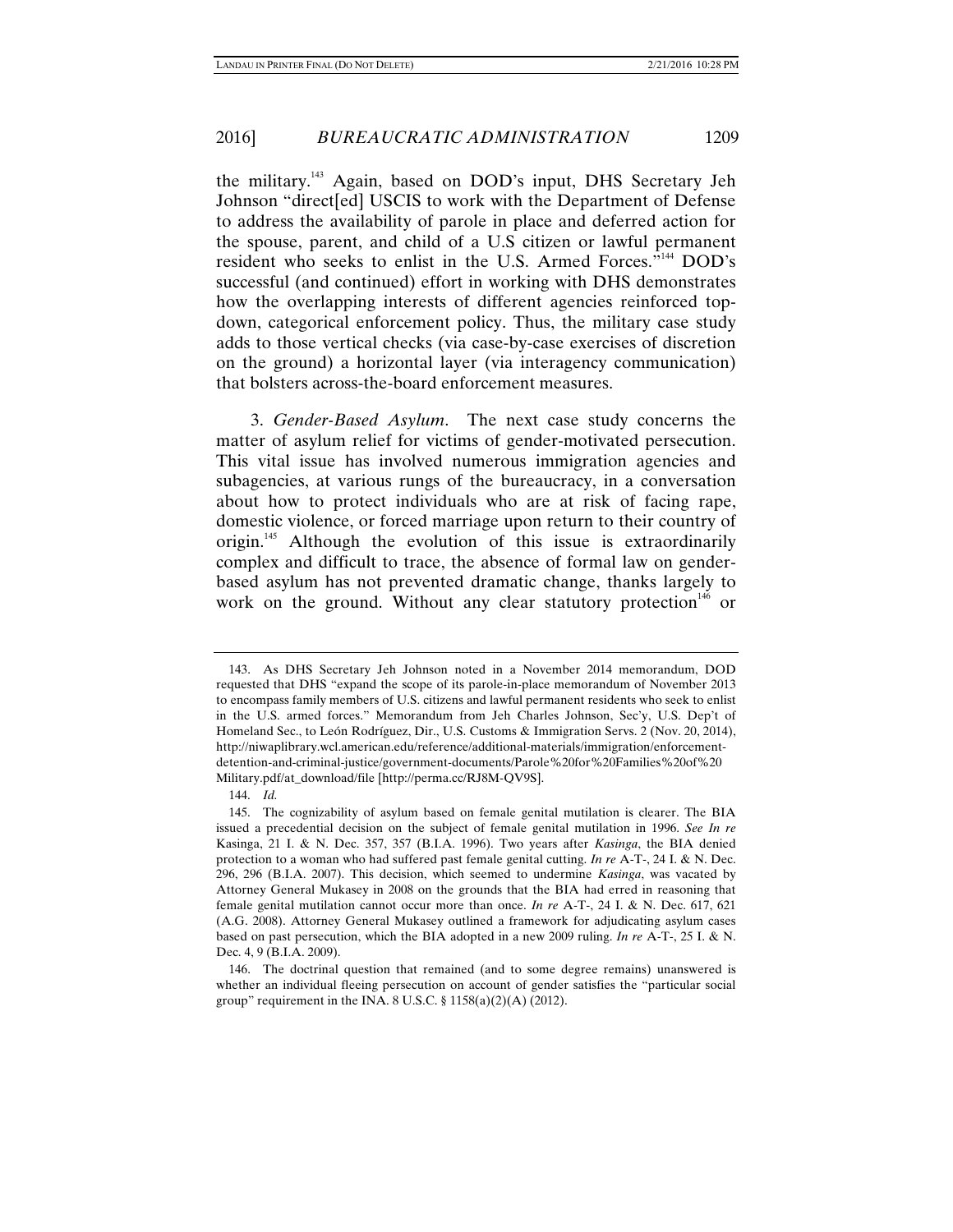definitive BIA or federal court interpretation regarding gender-based asylum protection, the law has developed piecemeal, often through case-by-case adjudications in administrative and federal court. Through decades of incremental development, lawyers on the ground—both for immigrants and the government—"changed the culture of the relevant immigration agencies [and] the perspective of judges and other decisionmakers, in effect creating a body of jurisprudence at the administrative level, which, despite its nonprecedential nature, has had enormous impact."<sup>147</sup> Thus, " $\lceil$ g $\rceil$ ender asylum in the United States . . . tells an unusual story of legal change from the bottom up,"148 with lessons for interagency coordination, adaptation, and learning.

Governmental efforts to protect victims of gender-based persecution date back to 1995, when legacy INS—then a subagency of DOJ—issued a guidance memorandum (the "Guidelines") directed to asylum officers that outlined the basis for favorable grants for applicants who had experienced gender-based persecution—including domestic violence, rape, female genital mutilation, and other forms of violence.<sup>149</sup> The Guidelines were formed through collaboration between advocates and government officials,<sup>150</sup> attempting to bring uniformity and consistency to adjudications by setting forth detailed factors for asylum officers to consider.<sup>151</sup> Because the Guidelines were not mandatory, and were directed only to the complement of asylum officers located within USCIS, $^{152}$  they failed to produce any kind of uniformity across all asylum adjudications within the immigration courts or the federal court system. Thus, even as the Guidelines were "highly normative and influential,"<sup>153</sup> they were not binding on

 <sup>147.</sup> *See* Anker, *supra* note 16, at 48.

 <sup>148.</sup> *Id.* at 46.

 <sup>149.</sup> Memorandum from Phyllis Coven, Immigration & Naturalization Servs. Office of Int'l Affairs, to All INS Asylum Office 9–16 (May 26, 1995) [hereinafter INS Guidelines] (on file with the *Duke Law Journal*). Canada's 1993 Gender Guidelines served as a model for the 1995 U.S. guidelines. *See* Anker, *supra* note 16, at 54.

 <sup>150.</sup> *See* Anker, *supra* note 16, at 55.

 <sup>151.</sup> *See* INS Guidelines, *supra* note 149, at 9–16.

 <sup>152.</sup> *See* Karen Musalo, *A Short History of Gender Asylum in the United States: Resistance and Ambivalence May Very Slowly Be Inching Towards Recognition of Women's Claims*, 29 REFUGEE SURV. Q. 2, 46, 52 (2010).

 <sup>153.</sup> *See* Anker, *supra* note 16, at 55.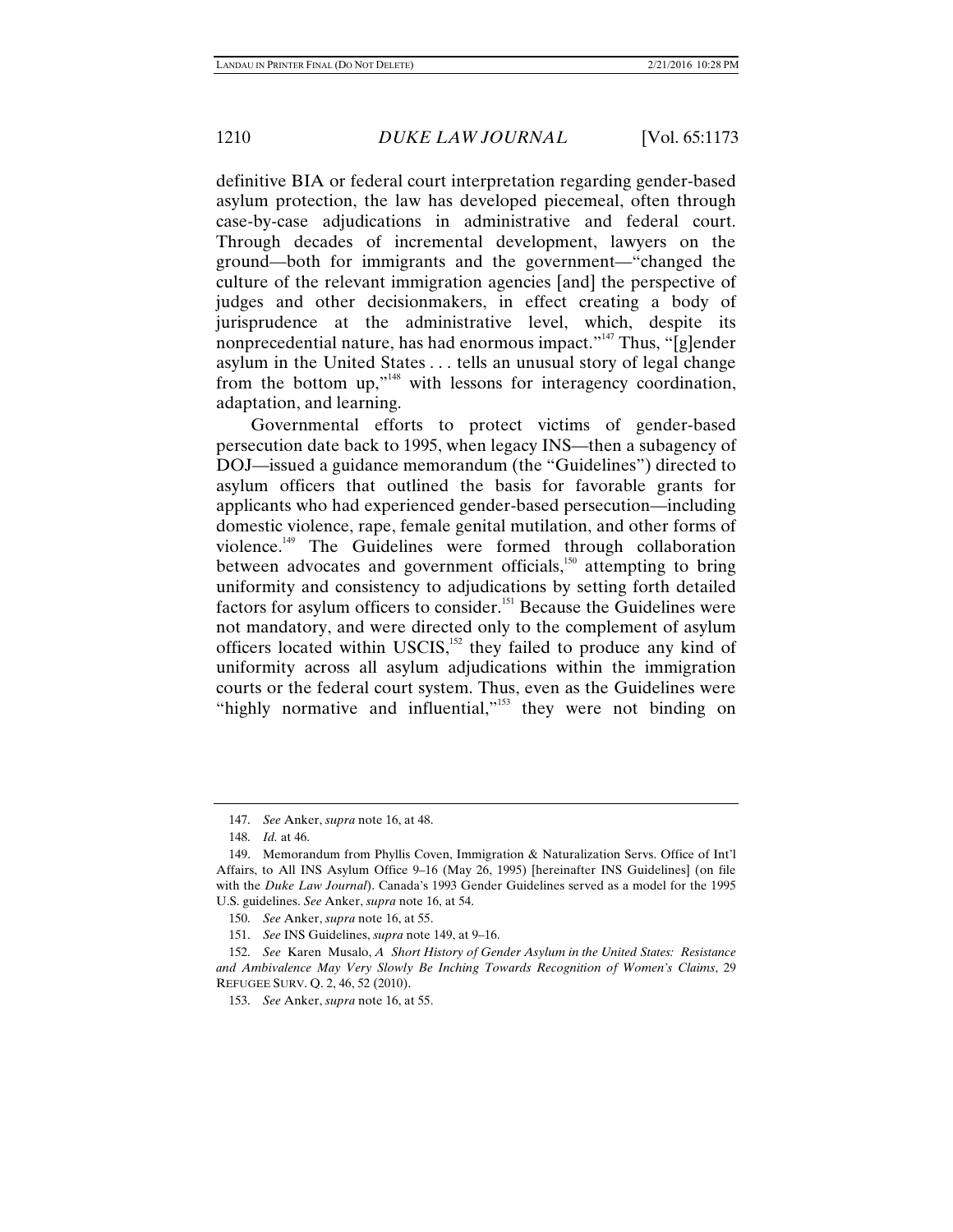immigration judges or the  $BIA<sup>154</sup>$  and did not root out disparities in adjudications of gender-based claims.<sup>155</sup>

The BIA's 1999 decision in *Matter of R-A*<sup>-156</sup> reflected this lack of clarity. In *R-A-*, the BIA denied asylum to Rody Alvarado, a Guatemalan woman who had fled domestic abuse, including brutal beatings and rape, $157$  calling into question whether persecution in the form of domestic violence could provide the basis for a successful asylum claim.158 Attorney General Janet Reno responded by vacating *R-A-* and ordering the BIA to stay the decision in light of thenpending DOJ regulations on the topic of gender-based asylum.<sup>159</sup> The proposed federal regulations, which reinforced that gender could form the basis of a "particular social group"<sup>160</sup> and provided guidance for analyzing domestic-violence claims, ${}^{161}$  were never finalized.<sup>162</sup>

 158. *Id.* As a result, advocates began relying on alternative legal theories, such as political opinion or religion, to win asylum claims. Anker, *supra* note 16, at 56–57. This tactic proved effective in *In re S-A-*, 22 I. & N. Dec. 1328 (B.I.A. 2000), in which the BIA granted asylum on account of religion to a Moroccan woman who had been physically abused by her father. Anker, *supra* note 16, at 57.

 159. *In re R-A-*, 22 I. & N. Dec. at 906 (A.G. 2001). These regulations were intended to remove "certain barriers that the [*In re R-A-*] decision seem[ed] to pose." Asylum and Withholding Definitions, 65 Fed. Reg. 76,588, 76,589 (Dec. 7, 2000).

 160. *See* 8 U.S.C. § 1158(b)(1)(B)(i) (2012) (noting the requirement that an applicant for asylum demonstrate persecution on account of "race, religion, nationality, membership in a particular social group, or political opinion").

 161. Asylum and Withholding Definitions, 65 Fed. Reg. at 76588 ("This rule . . . restates that gender can form the basis of a particular social group . . . [and] will aid in the assessment of claims made by applicants who have suffered or fear domestic violence."); *see also* Department of Homeland Security's Position on Respondent's Eligibility for Relief at 5, *In re* R-A-, 22 I. & N. Dec. 906 (A.G. 2001), http://cgrs.uchastings.edu/sites/default/files/Matter%20of%20R-A- %20DHS%20brief.pdf [http://perma.cc/A94H-H84H] ("DHS expects that the final rule will represent the conclusion that, under current law, it is possible for some limited number of victims of domestic violence to establish that the harm they suffered or fear is on account of membership in a particular social group . . . .").

 <sup>154.</sup> *See* Musalo, *supra* note 152, at 52–53.

 <sup>155.</sup> Caroline J. O'Neill, *Health Is a Human Right: Why the U.S. Immigration Law Response to Gender-Based Asylum Claims Requires More Attention to International Human Rights Norms*, 17 J. CONTEMP. HEALTH L. & POL'Y 241, 242 (2000); *see also* Lisa C. Chan, *Everything in Moderation: Why Any Gender Nexus Under U.S. Asylum Law Must Be Strictly Limited in Scope*, 29 B.U. INT'L L.J. 169, 172 (2011) (arguing that the INS Guidelines have "failed to achieve consistency among immigration officials over how to adjudicate . . . gender-based claims").

 <sup>156.</sup> *In re* R-A-, 22 I. & N. Dec. 906 (B.I.A. 1999), *vacated and remanded*, 22 I. & N. Dec. 906 (A.G. 2001).

 <sup>157.</sup> *Id.* at 908–09 (describing acts of abuse including the dislocating of the respondent's jawbone, repeated rapes, beatings to unconsciousness, and the throwing of a machete toward the respondent's body).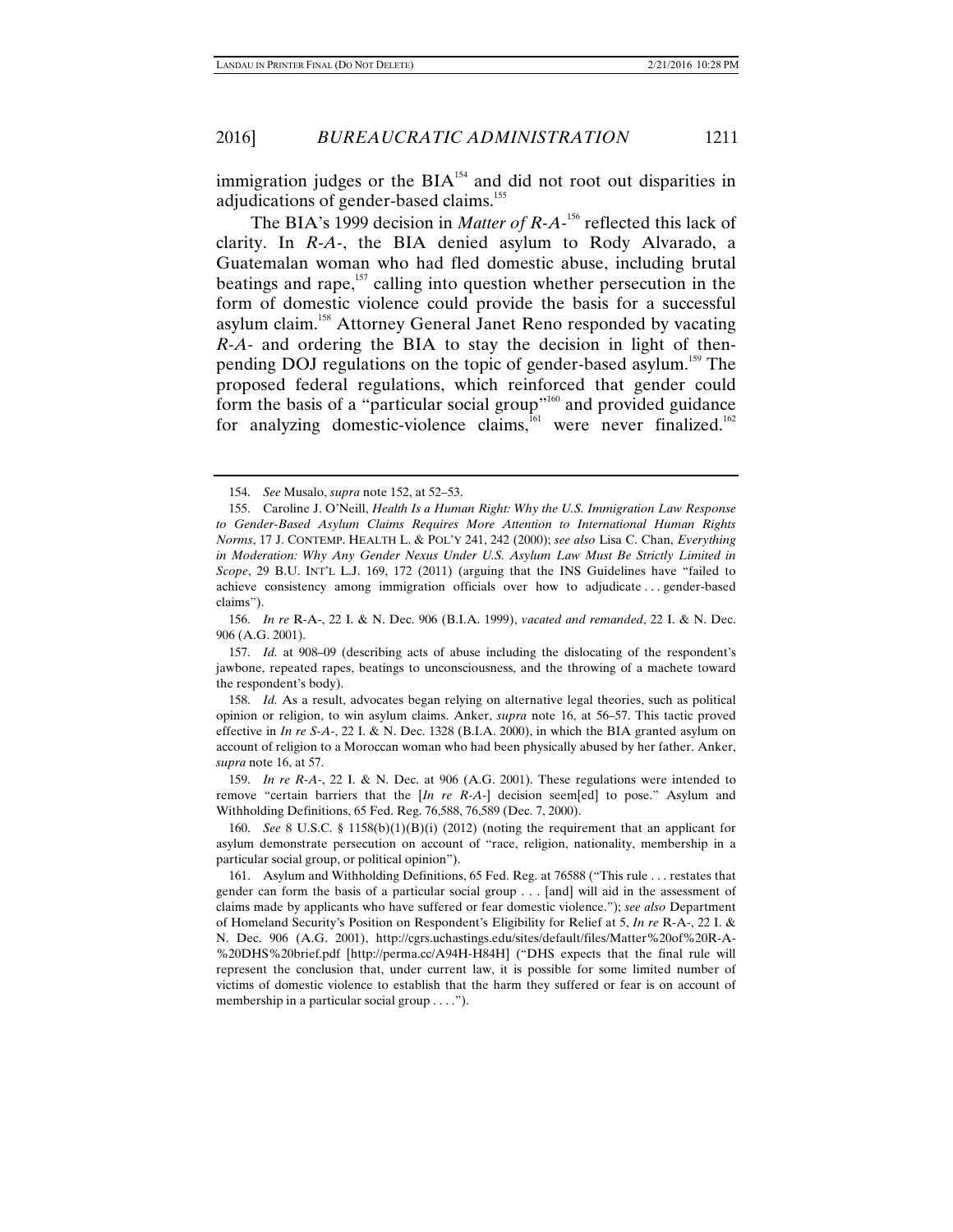Instead, DOJ determined that a case-by-case approach "would be better than a categorical rule."<sup>163</sup>

*R-A-* remained pending for almost a decade, and while the BIA issued no decisions during that time regarding the cognizability of gender- or domestic-violence-based asylum,<sup>164</sup> DHS changed its position. Although it had appealed the initial grant of asylum to Rody Alvarado,<sup>165</sup> DHS submitted a brief to the BIA arguing that the Board should grant asylum to "married women in Guatemala who are unable to leave the relationship."<sup>166</sup> DHS argued that by not granting asylum based on domestic violence, the BIA "would impede rational, coherent development of particular social group law . . . [and] would undermine clarity, consistency and fairness in the administration of asylum law in general."<sup>167</sup>

While *R-A-* remained pending, the attorney general again intervened. In 2005, John Ashcroft certified *R-A-* to himself (just as Attorney General Reno had done) and ordered the BIA to reconsider its decision following the publication of a proposed rule.<sup>168</sup> By 2008, these regulations had still not been finalized, so Attorney General Michael Mukasey certified the case to himself, lifted the stay, and remanded the case to the BIA for a decision.<sup>169</sup> The BIA remanded the case to the immigration judge, and in 2009 the immigration judge granted Rody Alvarado asylum.

Although the decision was hailed as a victory, it applied only to one individual, offering no precedent for the hundreds of other pending cases.170 As a result, advocates turned to "nontraditional"

 <sup>162.</sup> *See* Marsden, *supra* note 69, at 2529 (noting that the regulations were "abandoned after George W. Bush took office in 2001").

 <sup>163.</sup> *Id.* at 2552.

 <sup>164.</sup> *See* Anker, *supra* note 16, at 57.

 <sup>165.</sup> *See* Musalo, *supra* note 152, at 58–59.

 <sup>166.</sup> Department of Homeland Security's Position on Respondent's Eligibility for Relief, *supra* note 161, at 19. DHS's limited definition of the particular social group in this case reflected a pattern among gender-based asylum applicants to define the group narrowly, given a reluctance by courts to accept a definition of particular social group that is too large. *See*  Marsden, *supra* note 69, at 2527 ("Because courts have treated particular social groups that hinge only on an applicant's gender with skepticism, gender-based asylum claims often define the particular social group more narrowly to make the group appear smaller.").

 <sup>167.</sup> Dep't of Homeland Security's Position on Respondents Eligibility for Relief *supra* note 161, at 15–16.

 <sup>168.</sup> *In re* R-A-, 23 I. & N. Dec. 694 (A.G. 2005).

 <sup>169.</sup> *In re* R-A-, 24 I. & N. Dec. 629 (A.G. 2008).

 <sup>170.</sup> Anker, *supra* note 16, at 57–58.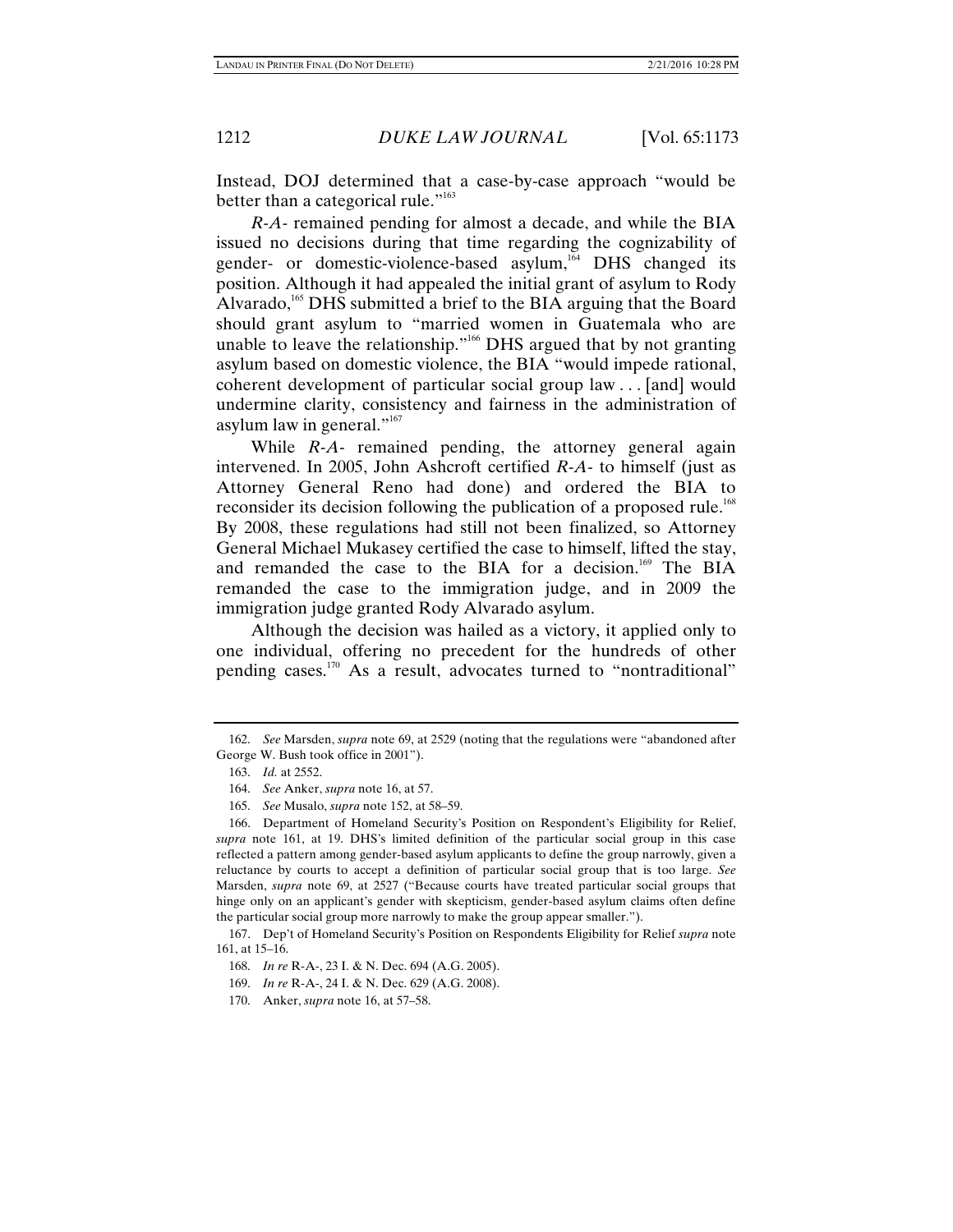sources of authority to make their arguments, $171$  including government briefs (such as DHS's brief in *R-A-*), INS and United Nations High Commissioner for Refugees (UNHCR) gender guidelines, and more recent guidance by USCIS for asylum officers.<sup> $172$ </sup> Attorneys drawing on such "normative, but subregulatory sources" won cases, which in turn "led to greater formalization of these sources."<sup>173</sup>

DHS's recognition of domestic violence as a basis for asylum increased with another domestic-violence case, *Matter of L-R-.*<sup>174</sup> Once again, as with *R-A-*, DHS submitted a brief recommending asylum based on domestic violence.<sup>175</sup> As a result, attorneys who had relied on DHS's brief in *R-A-* could also rely on its submission in *L-R*- as a "de facto statement of agency policy."<sup>176</sup> Moreover, one year after *L-R-* was decided, DHS issued written clarification acknowledging that it considered domestic violence a valid basis for asylum.<sup>177</sup> Despite DHS's position, the BIA remained silent on whether gender could constitute a particular social group and whether asylum claims could be based on domestic violence.<sup>178</sup> However, in 2014, the BIA came closer to resolving these issues with its decision in *Matter of A-R-C-G-*. 179

*A-R-C-G-* concerned a woman who fled Guatemala in 2005 to escape the abuse she had suffered at the hands of her husband.<sup>180</sup> When she sought asylum, the immigration judge found that she was not eligible because her husband's acts of abuse, while arbitrary and

 <sup>171.</sup> *Id.* at 58.

 <sup>172.</sup> *See id.* at 58. The more recent USCIS guidance, like the INS Guidelines and UNHCR guidelines, is neither binding on the agency nor enforceable in court. *See* ASYLUM DIV., U.S CITIZENSHIP & IMMIGRATION SERVS., ASYLUM OFFICER BASIC TRAINING COURSE: FEMALE ASYLUM APPLICANTS AND GENDER-RELATED CLAIMS 26 (2009), http://www.uscis.gov/sites/ default/files/USCIS/Humanitarian/Refugees%20%26%20Asylum/Asylum/AOBTC%20Lesson %20Plans/Female-Asylum-Applicants-Gender-Related-Claims-31aug10.pdf [http://perma.cc/ Z2R5-5UMD].

 <sup>173.</sup> *See* Anker, *supra* note 16, at 53.

 <sup>174.</sup> *See* Department of Homeland Security's Supplemental Brief, *In re* L-R- (B.I.A. Apr. 13, 2009), http://cgrs.uchastings.edu/sites/default/files/Matter\_of\_LR\_DHS\_Brief\_4\_13\_2009.pdf [http://perma.cc/DSE3-9V3X].

 <sup>175.</sup> *Id.* DHS noted that the "delay of over nine years in producing either regulations or an authoritative administrative precedent" reflected the challenges presented by domestic-violence asylum claims. *Id.* at 4.

 <sup>176.</sup> Anker, *supra* note 16, at 58.

 <sup>177.</sup> *Id.* at 59.

 <sup>178.</sup> *Id.* 

 <sup>179.</sup> *In re* A-R-C-G-, 26 I. & N. Dec. 388 (B.I.A. 2014).

 <sup>180.</sup> *Id.* at 389.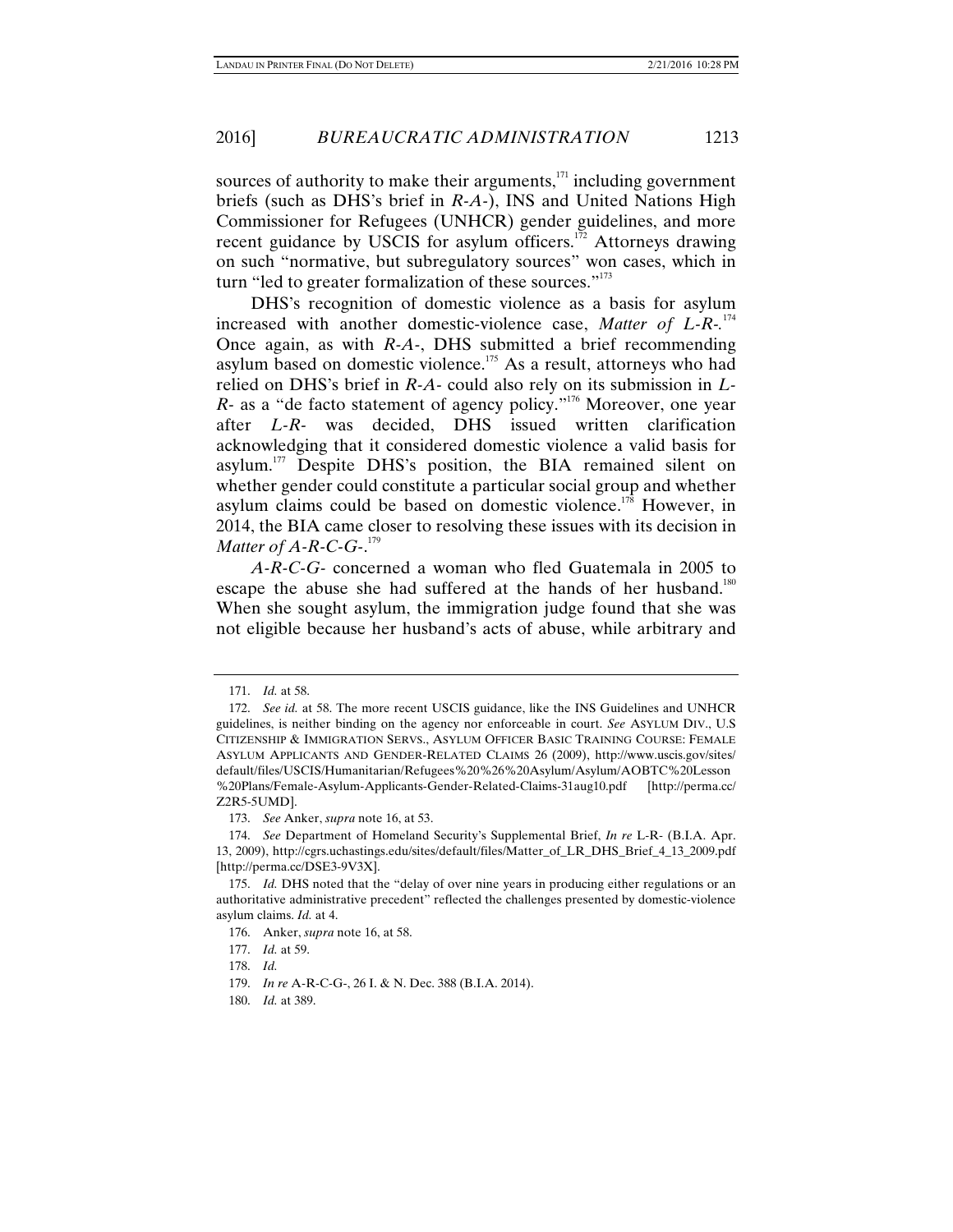"without reason," did not constitute "persecution."<sup>181</sup> Noting that "cases arising in the context of domestic violence generally involve unique and discrete issues not present in other particular social group determinations," $182$  the BIA recognized, as a particular social group, "married women in Guatemala who are unable to leave their relationship."183 Although the BIA remanded the case to the immigration judge, $184$  its ruling provided a useful roadmap for future successful domestic-violence cases in immigration court.

There is still no binding rule on domestic violence as a basis for asylum, but commentators see "reason . . . for some optimism" through the various steps taken throughout varying levels of the immigration agencies.185 Owing to the DHS briefs filed in *R-A-*, *L-R-*, and *A-R-C-G-*, combined with decisions by individual immigration judges and the BIA, litigants are increasingly able to bring successful asylum claims on behalf of domestic-violence victims.<sup>186</sup> This improved state of affairs has been credited to "a legal transformation that occurred from the ground up" as well as "a long tradition of adjudicators recognizing gender-based persecution and gender-based asylum claims."187 Owing to progress forged on the ground, "there is now a ground-level jurisprudence that is having significant impact on other aspects of refugee law and decisionmaking institutions including at higher levels."188

4. *Bureaucratic Resistance to Mandatory Detention*. Bottom-up agency influences are also evident in the occasional *resistance* by immigration enforcement officers to experimental top-down policies that placed unrealistic burdens on the immigration system and undermined well-established agency practices. For example, in 2003, the newly created DHS established pilot programs in three U.S. cities requiring the automatic and immediate detention of all foreign

187. Anker, *supra* note 16, at 67.

188. *Id*.

 <sup>181.</sup> *Id.* at 390.

 <sup>182.</sup> *Id.* at 394.

 <sup>183.</sup> *Id.* at 390.

 <sup>184.</sup> *Id.* at 396.

 <sup>185.</sup> Anker, *supra* note 16, at 48.

 <sup>186.</sup> Blaine Bookey, *Domestic Violence As A Basis for Asylum: An Analysis of 206 Case Outcomes in the United States from 1994 to 2012*, 24 HASTINGS WOMEN'S L.J. 107, 143 (2013) ("In many cases, judges have accepted the DHS framework and recognized groups that include some combination of the *L-R-* characteristics of gender, nationality, and status in the relationship . . . .").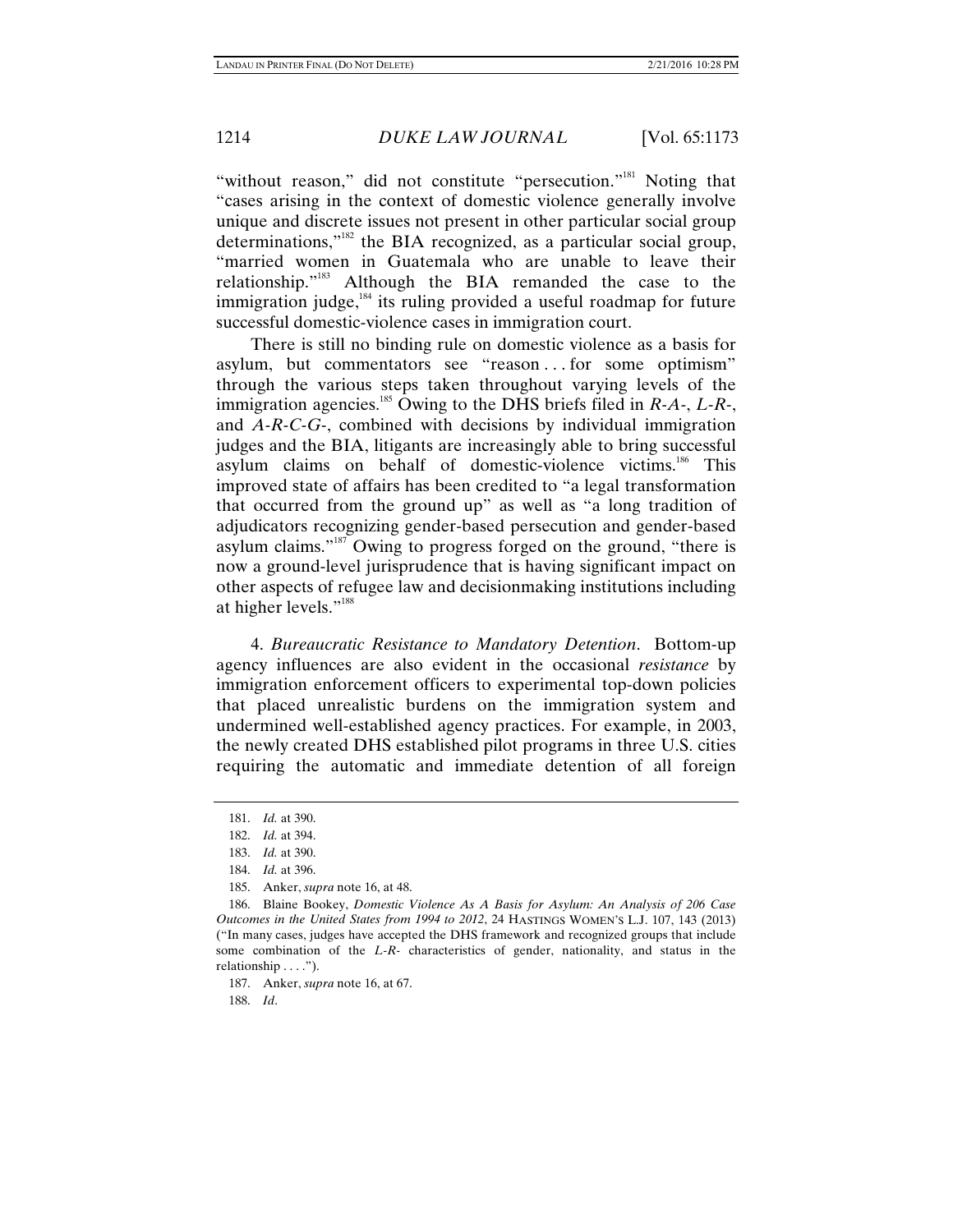nationals ordered removed by an immigration judge. Although foreign nationals are ordinarily not detained upon being ordered removed, the newly created Detention After Removal Hearing (DARH) program, also known as "Operation Compliance," required automatic detention in all such cases. The policy was short-lived, which practitioners attribute to the program's unpopularity, not only among foreign nationals and their attorneys, but also frontline officers who enforce immigration law.<sup>189</sup>

DHS created DARH in 2003 in an effort to address concerns that too many nondetained foreign nationals ordered removed were never actually deported.<sup>190</sup> News reports consistently quoted an ICE statistic that 85 percent of undocumented immigrants abscond; the government estimated that there were about 400,000 foreign-national fugitives within the United States.<sup>191</sup> The DARH program, piloted in Hartford<sup>192</sup> and later rolled out in Atlanta and Denver, required that an ICE detention officer take custody of each and every foreign national ordered removed by an immigration judge—regardless of whether that person appealed the order.<sup>193</sup> DARH also required

 191. *See* Bruce Finley, *In New Push, Deportees Will be Jailed at Once, Efforts to Cut Absconders Expands to Denver*, DENVER POST, Mar. 31, 2004, at A1; Press Release, U.S. Immigration & Customs Enf't, ICE Expands Pilot Project to Detain Deportable Aliens (Mar. 26, 2004).

 <sup>189.</sup> Telephone Interview with Michael Boyle, Immigration Attorney in Private Practice (Aug. 17, 2015) (notes on file with the *Duke Law Journal*) (noting that frontline prosecutors disliked the program and sent their negative feedback up the chain of command); Telephone Interview with Anthony Collins, Immigration Attorney in Private Practice (Oct. 7, 2015) (notes on file with the *Duke Law Journal*) (remarking that DARH illustrates how immigration officers resist top-down policies that lack buy-in).

 <sup>190.</sup> For example, in one year, ICE removed 92 percent of detained foreign nationals but had a much lower removal rate of 13 to 35 percent for those who were not detained. IMMIGRATION & CUSTOMS ENF'T, DEP'T OF HOMELAND SEC., DRO OPERATION ORDER 2-03 (HARTFORD PROJECT) 1 (Aug. 2003) [hereinafter HARTFORD PROJECT DRO OPERATION ORDER] (on file with the *Duke Law Journal*); *see also* IMMIGRATION & CUSTOMS ENF'T, DEP'T OF HOMELAND SEC., DRO OPERATION ORDER 1-04 (ATLANTA PILOT) 1 (Apr. 2004) [hereinafter ATLANTA PILOT DRO OPERATION ORDER] (on file with the *Duke Law Journal*) (citing an effective removal rate of 94 percent for detained foreign nationals but only 11 percent for those who were not detained); OFFICE OF THE INSPECTOR GEN., U.S. DEP'T OF JUSTICE, REP. NO. I-2003-004, THE IMMIGRATION AND NATURALIZATION SERVICE'S REMOVAL OF ALIENS ISSUED FINAL ORDERS 11 (Feb. 2003), https://oig.justice.gov/reports/INS/e0304/ final.pdf [http://perma.cc/WC2R-KBEP] (citing an effective removal rate of 92 percent for detained foreign nationals but only 13 percent for those who were not detained and noting this low rate of removal existed despite corrective actions recommended years earlier).

 <sup>192.</sup> The first program debuted in Hartford, Connecticut from August 12, 2003 through October 12, 2003. *See* Hartford Pilot Project Briefing Paper (on file with the *Duke Law Journal*) (provided in response to FOIA request).

 <sup>193.</sup> Press Release, U.S. Immigration & Customs Enf't, *supra* note 191.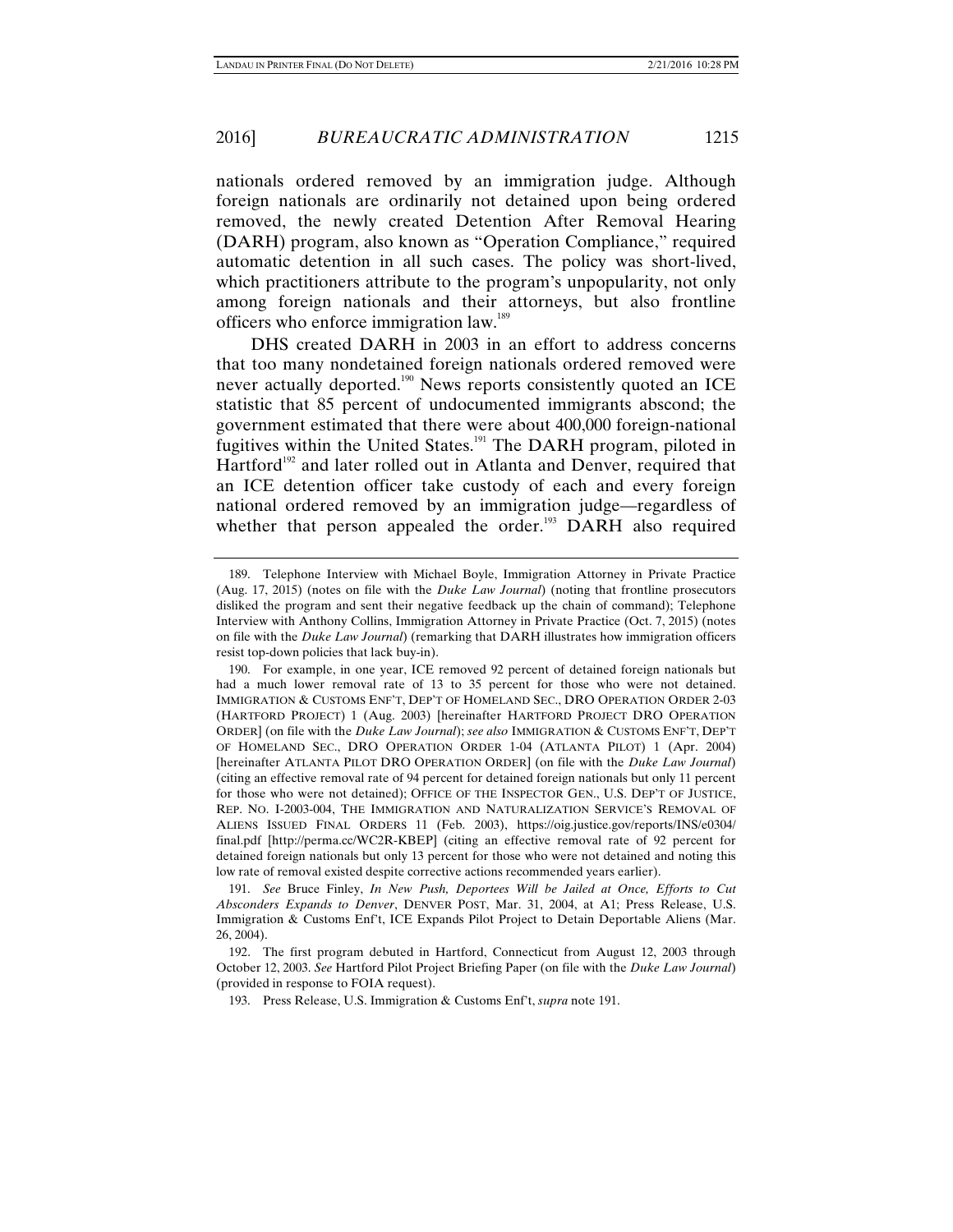removal for foreign nationals who, while not ordered removed, were granted voluntary departure with a condition of posting bond.<sup>194</sup> Once the judge issued a removal order or granted voluntary departure with a condition of posting bond, the foreign national would be taken into custody immediately.<sup>195</sup>

The DARH program marked a dramatic shift from prior enforcement policies in which ICE "refrained from making arrests at immigration courts due to a lack of detention capacity and the resistance of the private bar and advocates who maintain that regular arrests at the courts will deter many aliens from showing up for hearings."<sup>196</sup> Absent exceptional cases in which a foreign national was a danger to the community or a flight risk, detention was generally not imposed until all administrative appeals had been exhausted.<sup>197</sup> DARH changed the status quo by placing an Office of Detention and Removal (DRO) officer in every courtroom;<sup>198</sup> once in custody, ICE revoked any previous bond. The foreign national could apply for bond again, but bond amounts could soar higher than \$200,000.<sup>199</sup> Unless released by DRO or the immigration judge, a foreign national ordered removed was detained until the proceedings were administratively final, or he or she was removed.<sup>200</sup>

 195. *See* Memorandum from Office of the Chief Immigration Judge, EOIR, to Detention and Removal Operations, Dep't of Homeland Sec. app. At 1 (Mar. 26, 2004) (on file with the *Duke Law Journal*) (provided in response to a FOIA request).

196. *See* ATLANTA PILOT DRO OPERATION ORDER, *supra* note 190, at 1.

200. *Id.*

 <sup>194.</sup> *See* LEGAL ACTION CTR., AM. IMMIGRATION COUNCIL, PRACTICE ADVISORY: ICE'S DETENTION AFTER REMOVAL HEARING (DARH) PROGRAM 1 (Apr. 9, 2004), http://american immigrationcouncil.org/sites/default/files/lac\_pa\_041204.pdf [http://perma.cc/8QQL-PNSM]. Voluntary departure is defined as "[t]he departure of an alien from the United States without an order of removal. The departure may or may not have been preceded by a hearing before an immigration judge. An alien allowed to voluntarily depart concedes removability but does not have a bar to seeking admission at a port-of-entry at any time." *Voluntary Departure*, U.S. CITIZENSHIP & IMMIGRATION SERVS., http://www.uscis.gov/tools/glossary/voluntary-departure [http://perma.cc/RWF4-NNMT].

 <sup>197.</sup> *See id.* at 2 (noting that the target population for the program were those ordered removed "on the non-detained docket" who lacked a criminal conviction or had been convicted solely of a minor crime); Ricardo Alonso-Zaldivar, *Foreigners Fighting Orders to Leave U.S. May Face Jail*, L.A. TIMES, Apr. 25, 2004, at A28; Matt Apuzzo, *Illegal Immigrants in Connecticut Arrested Before Appeals as Part of Homeland Security Pilot Program*, ASSOCIATED PRESS, Sept. 16, 2003.

 <sup>198.</sup> *See* Alonso-Zaldivar, *supra* note 197, at A28; Memorandum from Dir., Office of Det. and Removal, to Assistant Sec'y, U.S. Dep't of Homeland Sec. (June 27, 2003) (on file with the *Duke Law Journal*).

 <sup>199.</sup> *See* Hartford Pilot Project Briefing Paper, *supra* note 192, at 1 (noting that bonds ranged "from \$5,000 to more than \$200,000").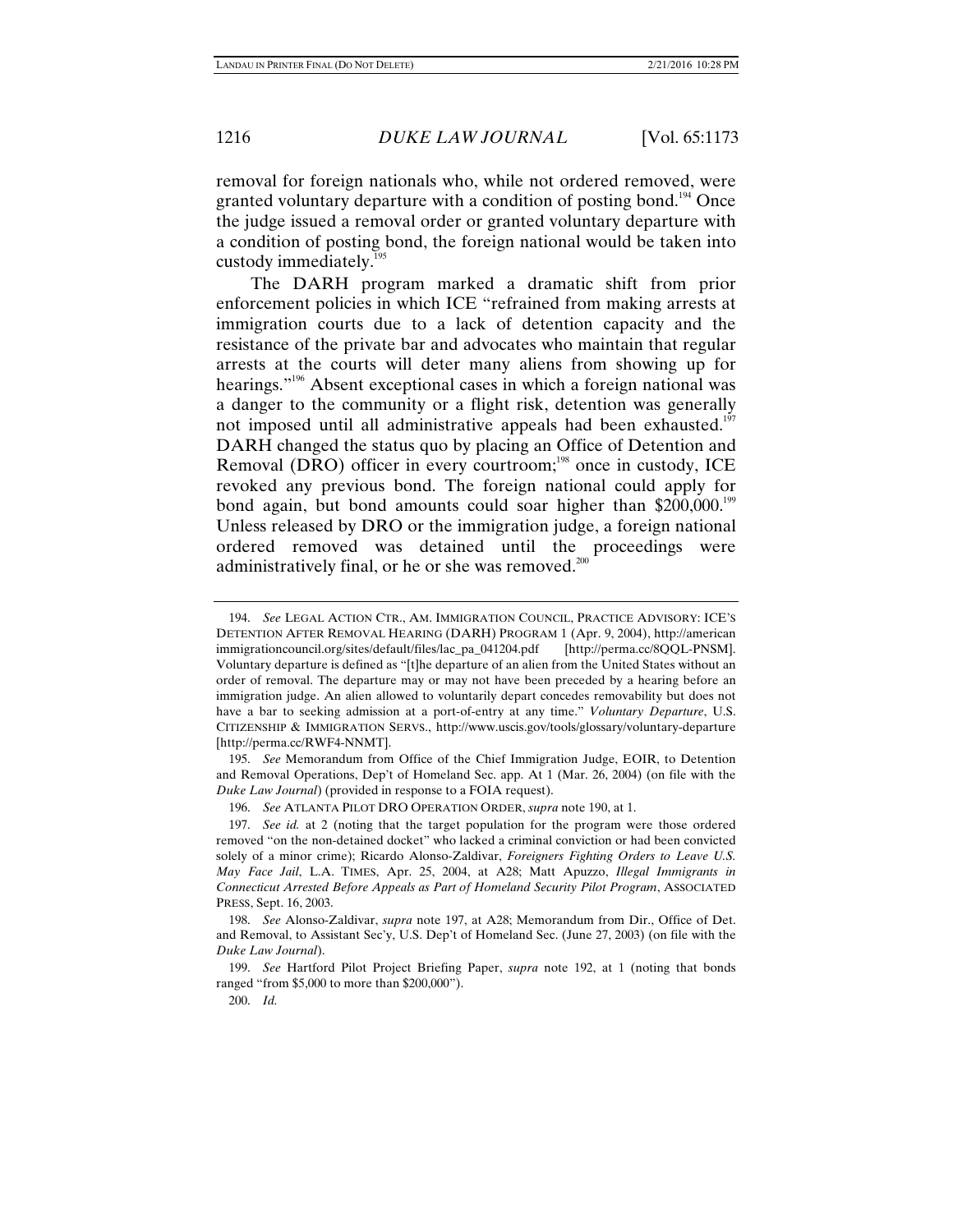DARH was part of a larger effort by DHS called "Endgame,"<sup>201</sup> a ten-year strategic plan created by DRO to try and reduce the number of fugitive foreign nationals. It was composed of the DARH program, the electronic-monitoring-device program (which placed an electronic monitoring device on nondetained foreign nationals to track them while awaiting removal), and a telephone-reporting program. $^{202}$ 

The Hartford pilot program was short-lived, and there is very little reporting about the policy or its demise.<sup>203</sup> However, immigration attorneys have attributed its fall to resistance from both the private bar as well as from some within DHS.<sup>204</sup> According to Michael Boyle, an attorney in North Haven, Connecticut, DHS trial attorneys abhorred the program and wanted it to end. Boyle also observed that government prosecutors preferred to spend time on heavy-duty enforcement efforts, defying DARH in more run-of-themill cases.<sup>205</sup> Anthony Collins, another local attorney practicing during the time of DARH, noted that the policy was especially punitive in cases in which immigrants ordered removed had viable grounds for an appeal and faced detention and separation from their families before their appeal could be heard.<sup>206</sup> Practicing attorneys also remarked that the potential consequence of prolonged detention chilled some foreign nationals from seeking various benefits or other forms of immigration relief in the first place. $207$ 

Immigration judges would respond to DARH by holding bond hearings immediately at the conclusion of a merits hearing so that a foreign national ordered detained would not necessarily be placed in custody during the interim between the merits and bond hearings.<sup>208</sup> On occasion, DHS attorneys appeared willing to use what little

205. *Id.* 

 <sup>201.</sup> Teresa Borden, *Q&A/John Mata, U.S. Bureau of Immigration and Customs: '80,000 Criminal Aliens Are Roaming Our Streets'*, ATLANTA J. & CONST., Sept. 1, 2004, at F3.

 <sup>202.</sup> *Id.*

 <sup>203.</sup> *See* ATLANTA PILOT DRO OPERATION ORDER, *supra* note 190, at 1 (noting that "[t]he Hartford Project took place over a period of sixty days"). Following the conclusion of the Hartford pilot program, DHS piloted DARH in Denver, Colorado, and Atlanta, Georgia, from April 2004 to August 31, 2004. *See id.* at 3; Press Release, U.S. Immigration & Customs Enf't, *supra* note 191. As in the case of Hartford, the government never made these programs permanent.

 <sup>204.</sup> Telephone Interview with Michael Boyle, *supra* note 189.

 <sup>206.</sup> Telephone Interview with Anthony Collins, *supra* note 189.

<sup>207.</sup> *Id.*; Telephone Interview with Joseph Tapper, Immigration Attorney in Private Practice (Oct. 9, 2015) (notes on file with the *Duke Law Journal*).

 <sup>208.</sup> Telephone Interview with Anthony Collins, *supra* note 189.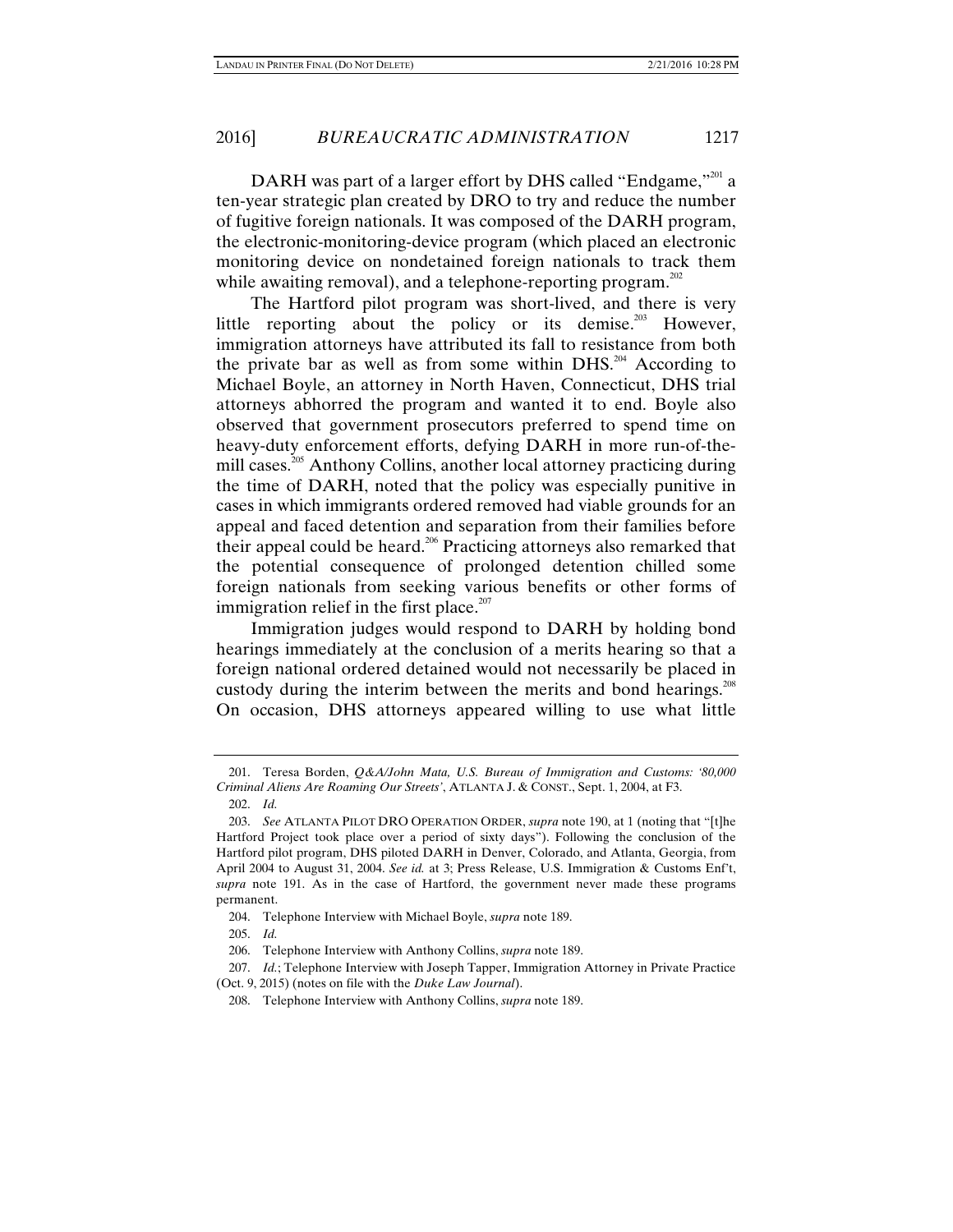discretion they had to spare foreign nationals the program's harsh consequence. Collins recalls one particularly sympathetic case involving a Polish immigrant who faced technical hurdles to getting relief. In that case, the DHS trial attorney took the unusual step of consenting to a continuance so that the foreign national would not be subject to mandatory detention.<sup>209</sup> Continuances in that court were exceedingly rare during this time, but the trial attorney's consent provided a reprieve long enough to outlast the DARH program.<sup>210</sup>

DARH faced additional, practical hurdles as well. ICE had limited bed space and would prioritize those with criminal records; $^{211}$ requiring automatic detention of noncriminal cases threatened to overwhelm immigration-detention facilities.<sup>212</sup> Moreover, in Hartford, the nearest detention centers were fairly far away from the immigration court, $^{213}$  creating additional work for deportation officers and making it hard for ICE officers to comply. The program also raised concerns for the effects it would have on more vulnerable asylum-seekers.<sup>214</sup>

Given how little information exists on the DARH program, one can only speculate why it never matured into the program some within the Bush administration imagined it would become. But members of the immigration bar believe that feedback being sent up the chain was negative and that the program failed because it lacked buy-in from the agency's own long-term experts.<sup>215</sup> Thus, to the extent there were concerns that DARH would become national policy, practitioners took some solace "when prosecutors were telling us [that DARH] was a nightmare for them and for the judges too."<sup>216</sup>

### *C. Executive Deferred Action and Bottom-Up Innovation*

The correlations between frontline exercises of case-by-case discretion and certain across-the-board policies raise the question whether the more recent executive branch programs, DACA and

 <sup>209.</sup> *Id.* 

 <sup>210.</sup> *Id.* 

 <sup>211.</sup> Alonso-Zaldivar, *supra* note 197, at A28.

 <sup>212.</sup> *Id.* 

 <sup>213.</sup> Telephone Interview with Michael Boyle, *supra* note 189 (noting that the two closest facilities were in Greenfield, Massachusetts, and Wyatt, Rhode Island).

 <sup>214.</sup> Alonso-Zaldivar, *supra* note 197.

 <sup>215.</sup> Telephone Interview with Michael Boyle, *supra* note 189; Telephone Interview with Anthony Collins, *supra* note 189.

 <sup>216.</sup> Telephone Interview with Michael Boyle, *supra* note 189.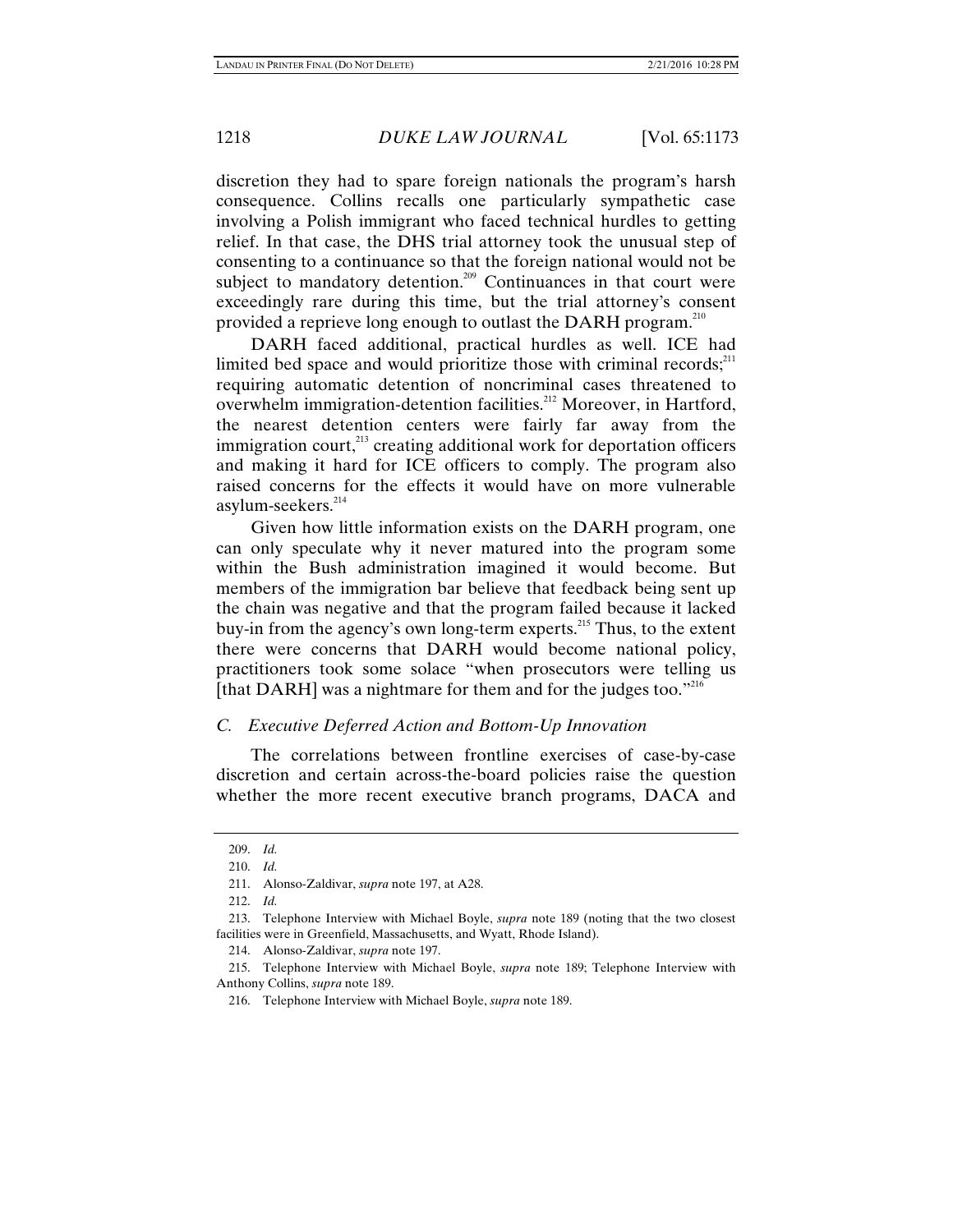DAPA, have similar relationships with individual decisions on the ground. Interestingly, a number of recent empirical studies suggest that such correlations may exist.217 Shoba Wadhia's analysis of deferred action cases processed by ICE field offices from October 2011 through June 2012 demonstrates that two of the three most common factors for a favorable grant—"having a [U.S-citizen] dependent [] or being an individual in the United States since childhood"<sup>218</sup>—are the same criteria for DACA and DAPA, which prevent family separation through the deportation of foreign nationals who arrived as children and the undocumented parents of U.S.-citizen and LPR children.<sup>219</sup> A study by Leon Wildes of deferred action statistics from USCIS reveals similar results. Although the Wildes study is much older, it notes that two of the three most common factors for granting deferred action were to protect foreignnational youths and to prevent the separation of families. $220$ 

To be sure, DACA and DAPA are clearly a result of decisionmaking by high-level officials, responding in part to other high-level influences and pressures to find ways to avoid deporting DREAMers and other foreign nationals who have long resided in the United States and to focus resources on criminal offenders instead. Indeed, one could argue that DACA and DAPA would have been adopted regardless of how frontline agents, acting on their own, had chosen to exercise discretion in individual cases. Yet these empirical studies reinforce the idea that ground-level decisions could bear on across-the-board deferred action programs; more positively, categorical executive policy could even be rooted in case-by-case discretionary exercises by longtime agency experts who enforce the law on a daily basis. $221$ 

The inquiry into correlations between case-by-case exercises and categorical policy also helps shore up a vague dividing line between supposedly legitimate and illegitimate uses of deferred action. For example, a November 2014 Office of Legal Counsel (OLC) memorandum that provides reinforcement for two of three proposed DHS policies adamantly rejects expanding categorical deferred action

 <sup>217.</sup> *See, e.g.*, Wadhia, *Great FOIA Adventure*, *supra* note 32, at 369; Wadhia, *Sharing Secrets*, *supra* note 55, at 6; Wildes, *supra* note 32, at 830.

 <sup>218.</sup> Wadhia, *Great FOIA Adventure*, *supra* note 32, at 369.

 <sup>219.</sup> *See supra* notes 22–23 and accompanying text.

 <sup>220.</sup> Wildes, *supra* note 32, at 830.

 <sup>221.</sup> *See infra* Part IV.A.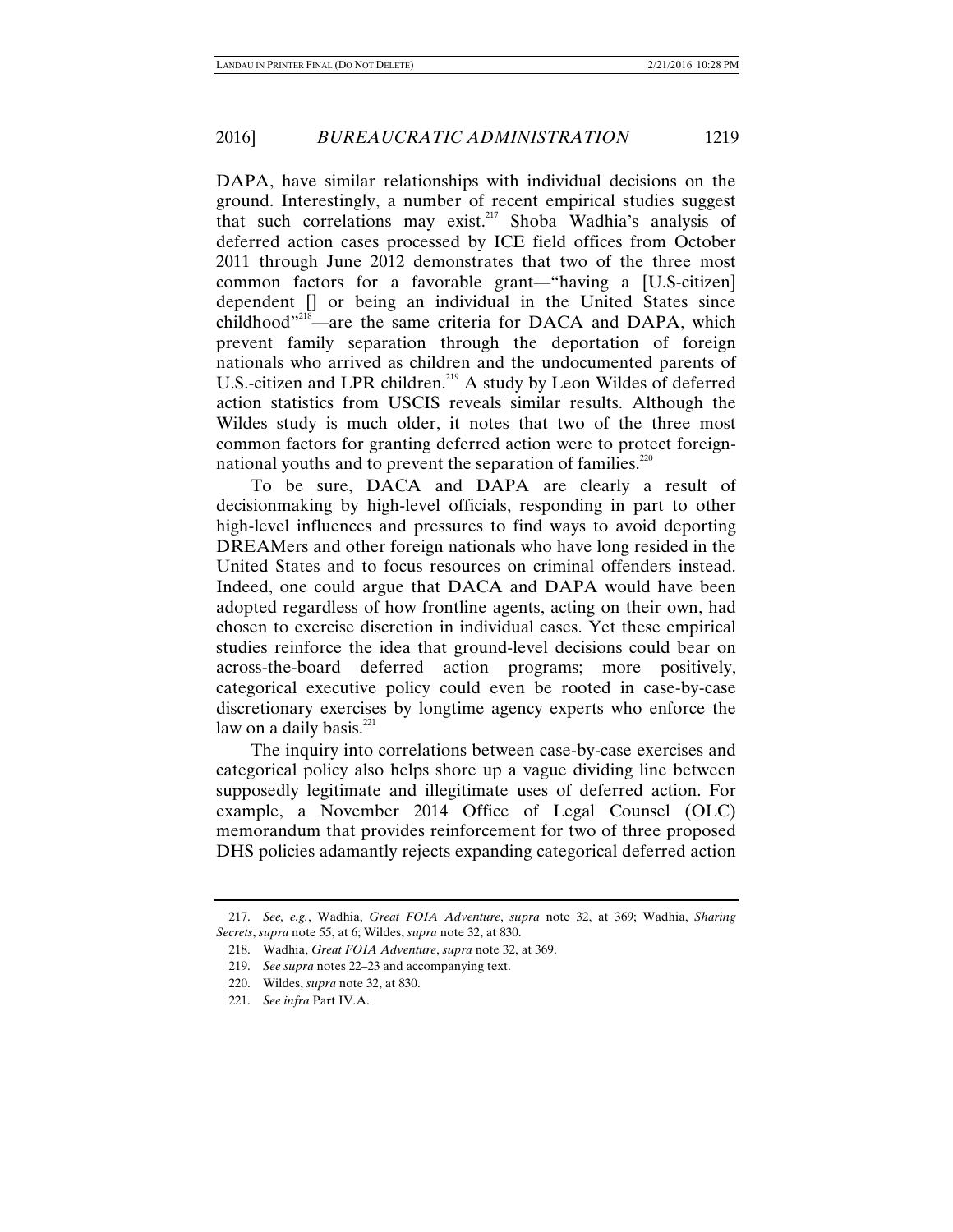to the parents of DACA recipients.<sup>222</sup> In its support of DAPA, the OLC opinion makes traditional separation-of-powers arguments couched in congressional acquiescence to administration policy.223 For example, it highlights, as a basis for vindicating DAPA, a longstanding agency policy of prioritizing removal of particular categories of foreign nationals without any apparent objection from Congress. $224$  Yet, where the parents of DACA recipients are concerned, OLC was "aware of no precedent for using deferred action in this way,"225 concluding that this category of individuals would be "unlike prior deferred action programs in which Congress has acquiesced."<sup>226</sup>

Nevertheless, the memorandum offered the suggestion that its conclusion regarding categorical determinations for the parents of DACA recipients might shift if case-by-case discretionary decisions pointed to an established practice of protecting such individuals:

DHS, of course, remains free to consider whether to grant deferred action to individual parents of DACA recipients on an ad hoc basis. But in the absence of clearer indications that the proposed classbased deferred action program for DACA parents would be consistent with the congressional policies and priorities embodied in the immigration laws, we conclude that it would not be permissible. $227$ 

This statement, however enigmatic, could provide support for the idea that future executive deferred action programs might be legitimated by a groundswell of similar case-by-case determinations on the ground. Although there is little empirical evidence at this time that favorable exercises of discretion have been routinely granted to individuals with non-U.S.-citizen or non-LPR dependents, such a

 <sup>222.</sup> *See* OLC Opinion, *supra* note 55, at 31–33.

 <sup>223.</sup> *See id.* at 23 ("[P]erhaps the clearest indication that these features of deferred action programs are not per se impermissible is the fact that Congress, aware of these features, has repeatedly enacted legislation appearing to endorse such programs.").

 <sup>224.</sup> *Id.* at 7–8 ("In their exercise of enforcement discretion, DHS and its predecessor, INS, have long employed guidance instructing immigration officers to prioritize the enforcement of the immigration laws against certain categories of aliens and to deprioritize their enforcement against others.").

 <sup>225.</sup> *Id.* at 33.

 <sup>226.</sup> *Id.* 

 <sup>227.</sup> *Id.*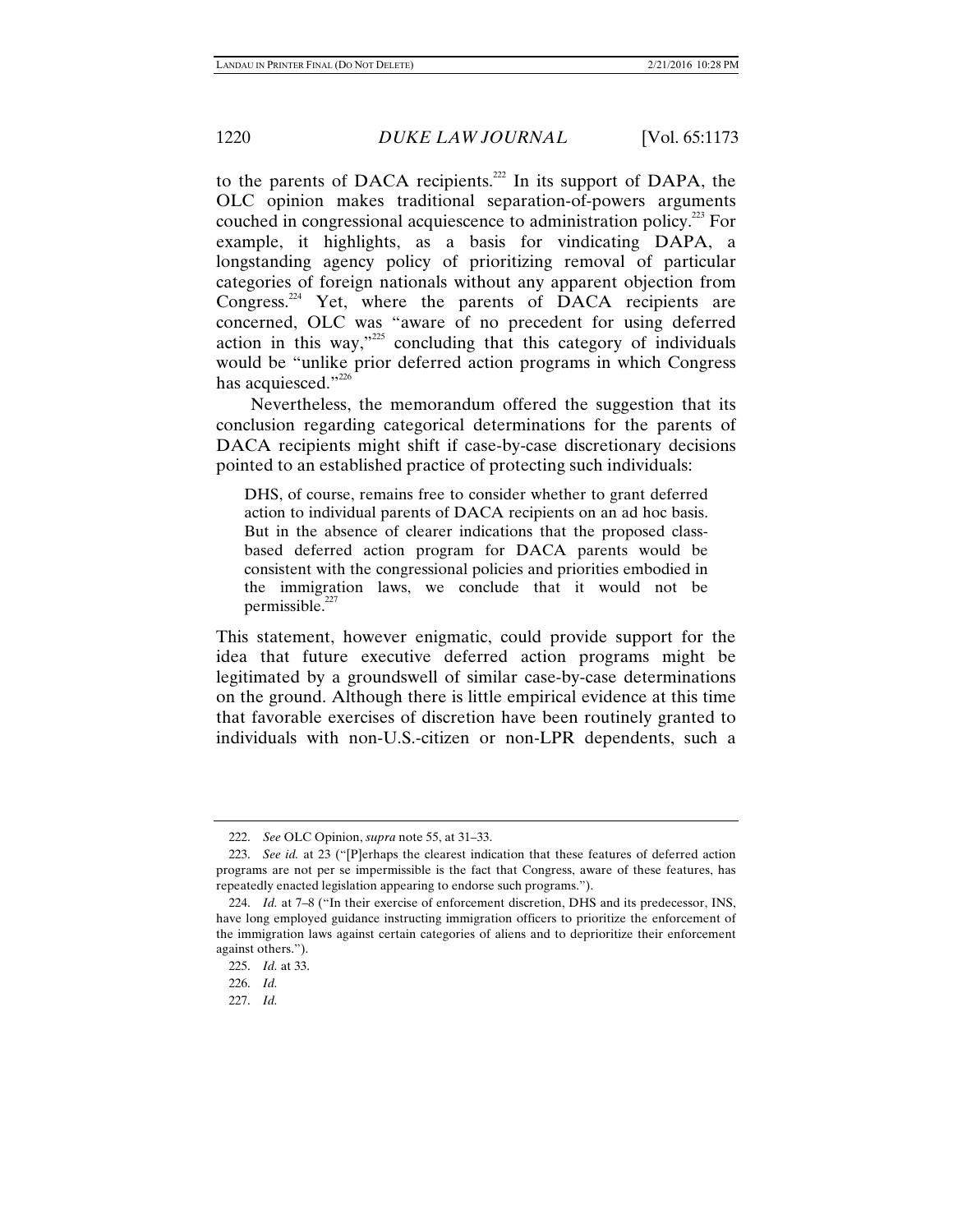practice could emerge.228 Ground-level "deferred action decisions are not limited to the presence or absence of a dependent with lawful status,"<sup>229</sup> and the development of case-by-case agency precedent for the parents of DACA recipients could lay a foundation for similar categorical action in the future.

# IV. DISCRETION AND AGENCY "COMMON LAW"

Although the Obama administration's use of categorical enforcement discretion has brought renewed attention to prosecutorial discretion,<sup>230</sup> the availability of immigration enforcement discretion is well established in decades of memoranda issued to the field.<sup>231</sup> Though these memoranda lack the procedures associated with notice-and-comment rulemaking, they do not entirely lack the features of agency "precedent." Frontline discretion has a long pedigree within the immigration agencies, with increasingly open-ended criteria underlying favorable exercises of discretion.<sup>232</sup> To the extent that case-by-case exercises of discretion crowd around certain common themes, those exercises of discretion can contribute to the development of agency understandings, or best practices, which in turn guide future enforcement decisions. Moreover, the congruence between lower-level exercises of discretion and acrossthe-board agency policy could be a basis for vindicating categorical executive action. Thus, rather than uphold (or invalidate) executive deferred action programs exclusively through a formalistic reading of Chevron,<sup>233</sup> or seek to exempt enforcement policies from judicial

- 230. *See supra* notes 1–3, 7–8 and accompanying text.
- 231. *See supra* Part II.B.
- 232. *See supra* Part II.B.

 <sup>228.</sup> As Shoba Wadhia has noted, grants of deferred action to individuals without a U.S. citizen dependent have thus far focused primarily on those individuals who serve as primary caregivers to individuals with a serious physical or mental illness. *See* Wadhia, *Great FOIA Adventure*, *supra* note 32, at 369.

 <sup>229.</sup> Letter from Shoba Sivaprasad Wadhia, Samuel Weiss Faculty Scholar & Clinical Professor of Law, Pa. State Dickinson Sch. of Law et al. to President Barack Obama 2 (Nov. 3, 2014), http://msnbcmedia.msn.com/i/MSNBC/Sections/NEWS/WHLetterFinalNovember20142. pdf [http://perma.cc/UCX5-HBM9].

 <sup>233.</sup> *See* Chevron, U.S.A., Inc. v. Nat. Res. Def. Council, Inc., 467 U.S. 837, 843–44 (1984) (requiring deference to reasonable agency interpretations of vague statutory language); *Compare* Texas v. United States, 809 F.3d 134, 178–86 (5th Cir. 2015) (using the *Chevron* framework to enjoin the 2014 deferred action initiatives as "manifestly contrary" to, and an unreasonable interpretation of, the INA), *cert. granted*, No. 15-674, 2016 WL 207257 (U.S. Jan. 19, 2016), *with id.* at 215–18 (King, J., dissenting) (disagreeing with the majority's decision to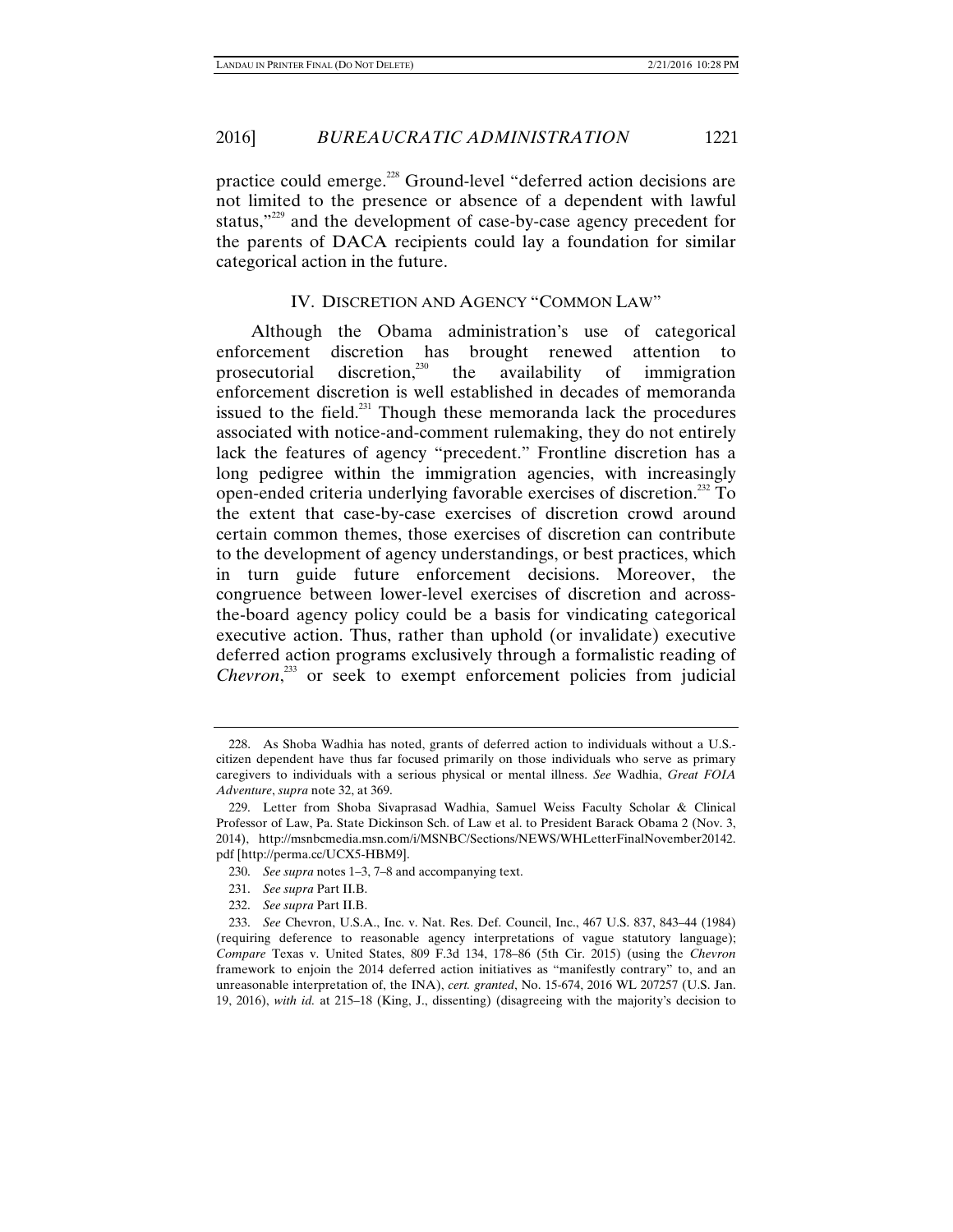review altogether, $^{234}$  courts might analyze executive branch policy through the alternative source of frontline enforcement. Such an analysis, grounded in expertise rather than political accountability, is a bedrock justification for the administrative process and a wellestablished, if undervalued, doctrinal basis for judicial deference.<sup>235</sup> On this account, the reviewing court would consider, among other things, whether a particular executive policy being challenged was supported by frontline enforcement decisions on the ground. Indeed, there already is some evidence that the Supreme Court applies these more functionalist frameworks to review the legitimacy of administrative action.236 In short, the relationship between top-down decisions and more ordinary manifestations in the field could be a basis for thinking about the legitimacy of across-the-board enforcement policies.<sup>237</sup>

### *A. Enforcement, Longstanding Practice, and Deference*

The broad range of considerations spelled out in agency field memoranda have not prevented frontline enforcement decisions from crowding around certain specific factors—in particular, hardship caused by separating families and removing foreign-national youths.<sup>238</sup> Not only have frontline officers taken a lead role in deciding which kinds of cases can be most worthy of prosecutorial discretion, but exercises of discretion have helped create new *forms* of deportation relief. Indeed, deferred action itself emerged from local practice—not statutory authorization—something OLC noted in its opinion lending

address the substantive APA issue but finding, in any event, that the programs would not violate *Chevron*).

 <sup>234.</sup> *See* Heckler v. Chaney, 470 U.S. 821, 831 (1985) (holding "that an agency's decision not to prosecute or enforce, whether through civil or criminal process, is a decision generally committed to an agency's absolute discretion"); Petition for a Writ of Certiorari at 12, 20–21, United States v. Texas, 2015 WL 7308179 (Nov. 20, 2015) (No. 15-674) (invoking *Heckler* as a basis to legitimate the 2014 reforms).

 <sup>235.</sup> *See* Pension Benefit Guar. Corp. v. LTV Corp., 496 U.S. 633, 651–52 (1990) (noting that "practical agency expertise is one of the principal justifications behind *Chevron* deference"); SEC v. Chenery Corp., 332 U.S. 194, 209 (1947) (noting that "administrative judgments are entitled to the greatest amount of weight by appellate courts" when they are "the product of administrative experience, appreciation of the complexities of the problem, realization of the statutory policies, and responsible treatment of the uncontested facts").

 <sup>236.</sup> *See infra* note 249 and accompanying text.

 <sup>237.</sup> *See supra* Part III.C.

 <sup>238.</sup> *See supra* notes 217–20 and accompanying text.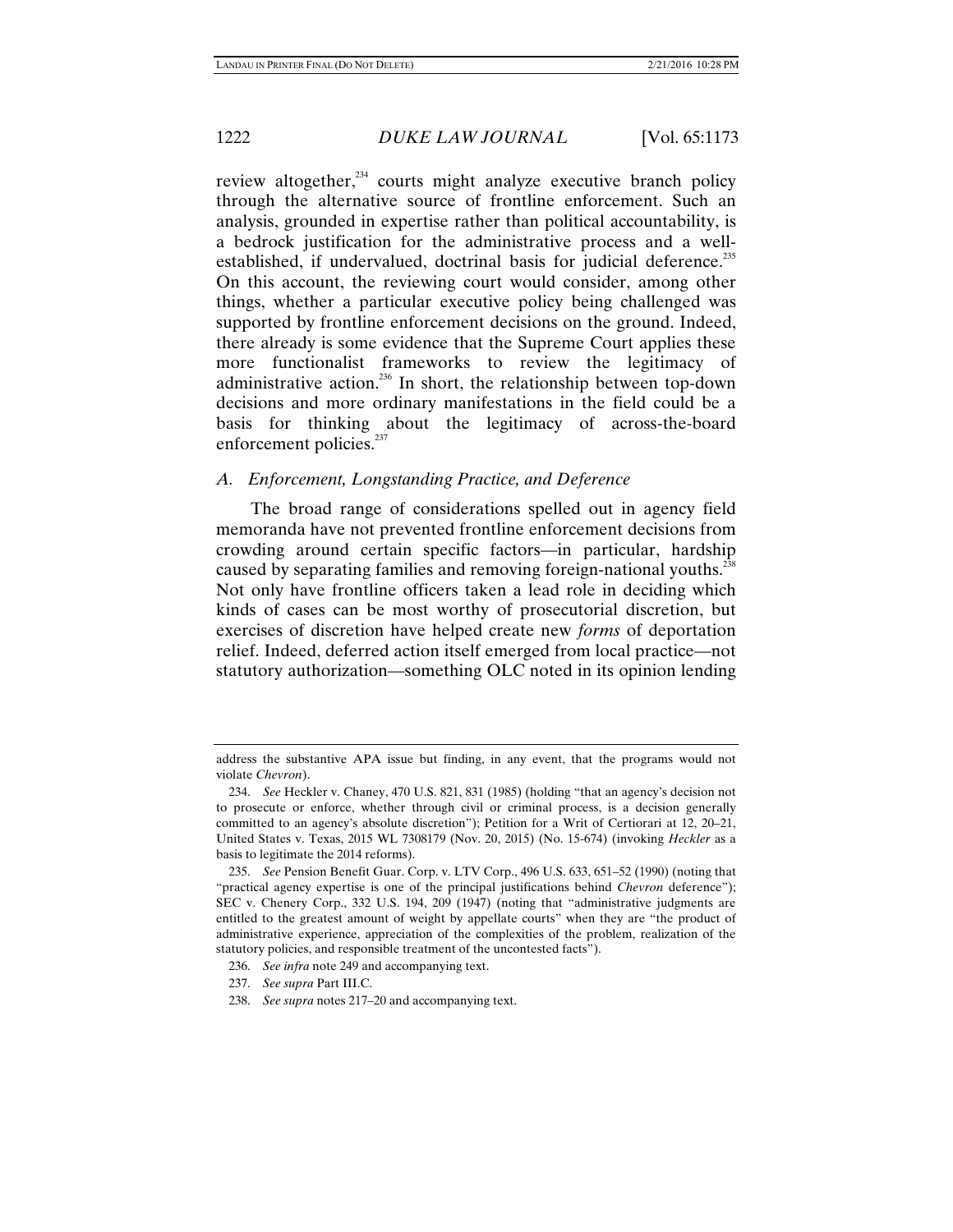## 2016] *BUREAUCRATIC ADMINISTRATION* 1223

support for DAPA.<sup>239</sup> Thus, there are good reasons to look to frontline enforcement as a basis for bottom-up innovation. Case-bycase decisions could be harnessed to identify certain new and previously overlooked categories of immigrants deserving relief—not to mention novel ways of protecting them. Once these lower-level experiments reach a saturation point, they may provide justificatory support for higher-level, across-the-board agency action.

The wide availability of ground-level discretion, combined with added possibilities for vibrant exchange between those at the highest and lowest echelons of the agency, could imbue top-down decisions with a stronger basis in agency expertise, which in turn enhances the durability of across-the-board executive programs. Because the "bureaucracy creates a civil service not beholden to any particular administration and a cadre of experts with a long-term institutional worldview,"<sup>240</sup> increased coordination between higher-level officials and lower-level officers could supply executive enforcement policies with greater doctrinal and normative backing. Although the technical expertise of long time agency bureaucrats has hardly figured into the legal and scholarly debates regarding across-the-board enforcement policies such as DACA and DAPA, it seems only reasonable to look to ground-level enforcement for insights into whether the Obama administration's policies are supported by the kind of technical specialization and expertise that are a bedrock of ordinary deference  $d$ octrines. $^{241}$ 

The OLC opinion discussed in Part III endorses this expertisebased rationale.<sup>242</sup> The opinion makes clear that "any expansion of deferred action to new classes of aliens must be carefully scrutinized to ensure that it reflects considerations within the agency's expertise."<sup>243</sup> Moreover, as previously mentioned, the opinion, in its brief section finding unacceptable a policy protecting the parents of DACA recipients, appears to draw connections between favorable

 <sup>239.</sup> As OLC noted, "[a]lthough the practice of granting deferred action 'developed without express statutory authorization,' it has become a regular feature of the immigration removal system that has been acknowledged by both Congress and the Supreme Court." OLC Opinion, *supra* note 55, at 13 (citation omitted).

 <sup>240.</sup> Katyal, *supra* note 6, at 2317.

 <sup>241.</sup> *See* Neal Kumar Katyal, Comment, Hamdan v. Rumsfeld*: The Legal Academy Goes to Practice*, 120 HARV. L. REV. 65, 106 (2006) ("Historically, when courts decide whether to award deference to an executive interpretation, they have considered three factors: expertise, whether there has been a delegation from Congress, and political accountability.").

 <sup>242.</sup> *See supra* notes 223–27 and accompanying text.

 <sup>243.</sup> OLC Opinion, *supra* note 55, at 24.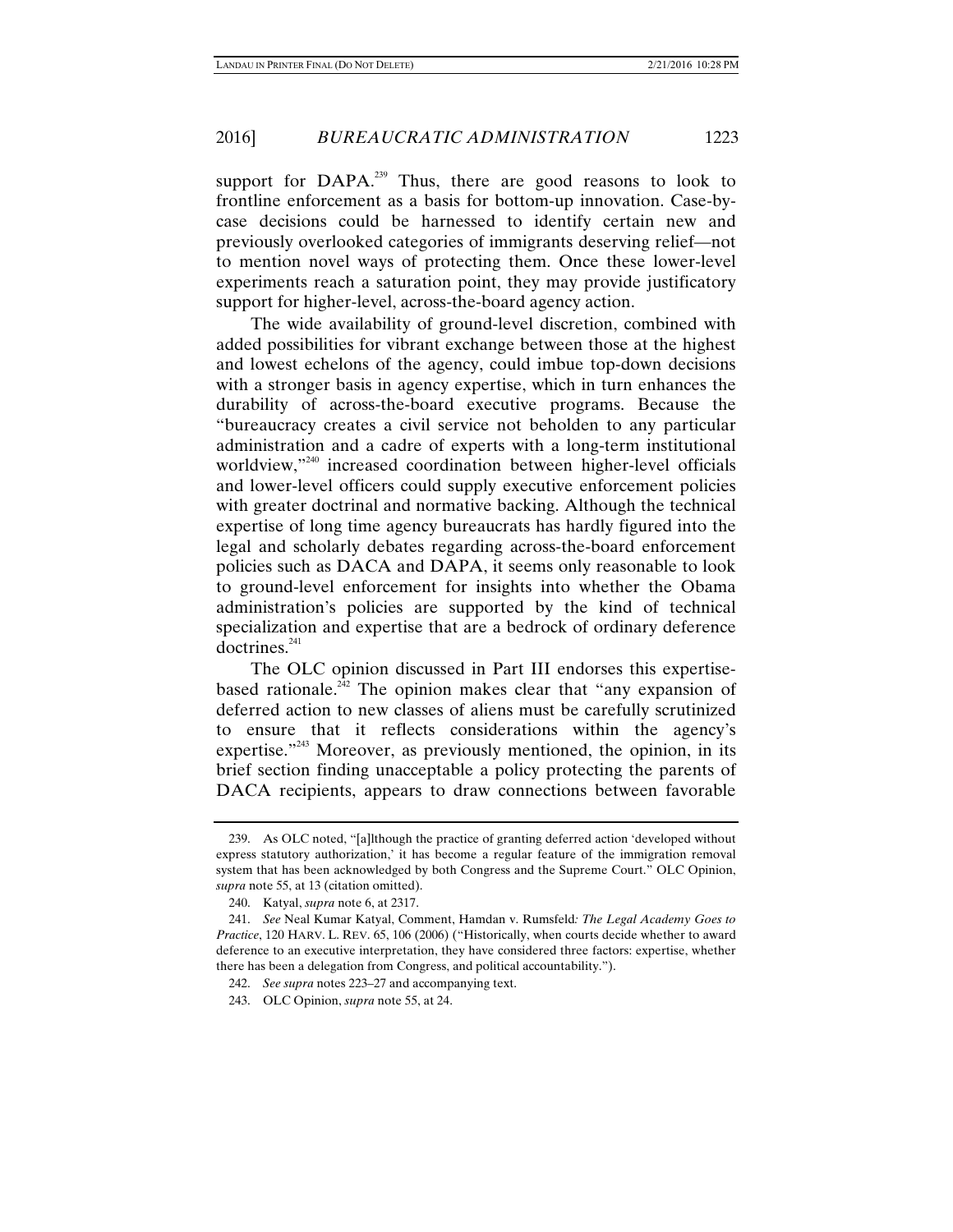exercises of discretion in discrete cases and categorical executive policies.244 The opinion also makes repeated references to the importance of preserving "case-by-case determinations about whether an individual alien's circumstances warrant the expenditure of removal resources."<sup>245</sup>

A more full-throated argument linking bureaucratic expertise with individual enforcement decisions can be found within *Arizona v. United States*, 246 which highlights the critical role of individual enforcement decisions as a basis for deference. Justice Kennedy's majority opinion provides a subtle portrayal of the bureaucrat-asexpert, explicitly recognizing the significance of discretion in discrete cases:

A principal feature of the removal system is the broad discretion exercised by immigration officials. Federal officials, as an initial matter, must decide whether it makes sense to pursue removal at all. . . . ICE officers are responsible "for the identification, apprehension, and removal of illegal aliens in the United States. $"^{247}$ 

The Court's recent treatment of immigration enforcement discretion thus supports incorporating lower-level influences in considerations of agency expertise. $^{248}$ 

Although *Arizona*'s discussion of executive discretion emerges in the federalism context, its functionalist, expertise-based account of deference converges with other, similar administrative-law decisions of late that deviate from a formal, accountability-based theory of deference to agency determinations.<sup>249</sup> It is beyond the scope of this

 247. *Id.* at 2499–500 (citations omitted) (quoting OFFICE OF IMMIGRATION STATISTICS, OFFICE OF HOMELAND SEC., IMMIGRATION ENFORCEMENT ACTIONS: 2010, at 2 (2011)).

 248. *Cf.* Cox & Rodríguez, *supra* note 2, at 132 (pointing out that recent changes in immigration law "have simply moved the power to provide relief to the arrest and charging phase, shifting the judgment from immigration judges to prosecutors and immigration police").

 <sup>244.</sup> *See supra* note 227 and accompanying text.

 <sup>245.</sup> *See, e.g.*, OLC Opinion, *supra* note 55, at 11.

 <sup>246.</sup> Arizona v. United States, 132 S. Ct. 2492 (2012). *Arizona* held that three provisions of an Arizona law tying criminal penalties to federal immigration policies were preempted by federal law because of Congress's occupation of the field. *See id.* at 2501–07. The Court upheld one portion of the law requiring state officers to make a reasonable effort to determine the immigration status of a detainee when the officer has reasonable suspicion to believe that the person is unlawfully present in the United States. *See id.* at 2507–10.

 <sup>249.</sup> *See generally* Joseph Landau, Chevron *Meets* Youngstown, 92 B.U. L. REV. 1917 (2012) (discussing the Supreme Court's preference for Justice Jackson's functionalist *Youngstown*  framework over bright-line invocations of *Chevron* in a range of administrative-law contexts, with a focus on national-security cases); *see also* William N. Eskridge, Jr. & Lauren E. Baer, *The*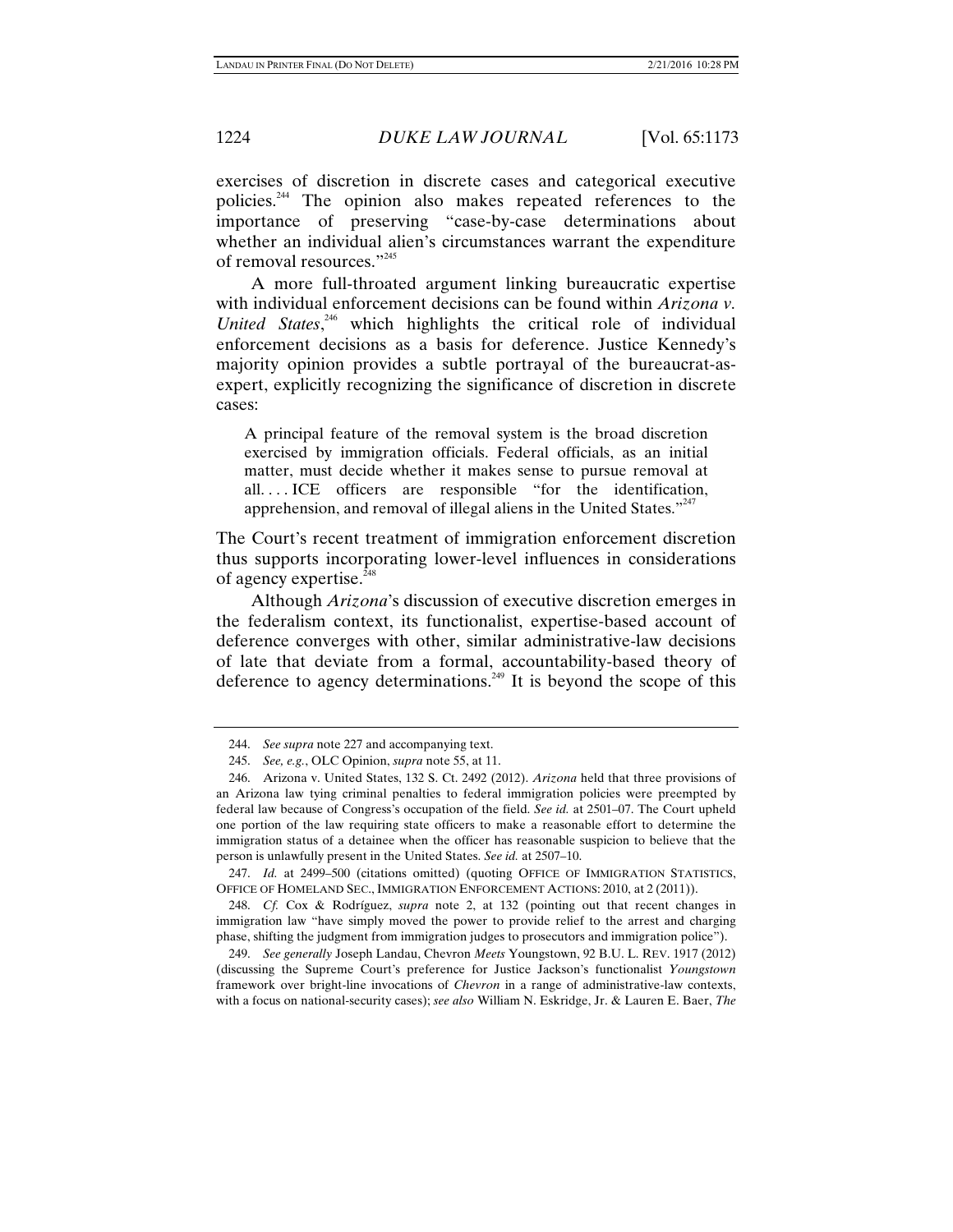Article to engage in a full analysis of the interplay between these recent doctrinal developments and an expertise-based model of agency policy grounded in routine administrative practices—a topic for future scholarship. But the idea of analyzing the connections between across-the-board agency policy and frontline exercises of discretion in discrete cases could be important to preserving the vitality of executive deferred action policies—an important matter given the Supreme Court's decision to review the 2014 reforms around DAPA and expanded DACA.<sup>250</sup> In a doctrinal field saturated with puzzling deference doctrines, a theory of agency buy-in could be vital to the preservation of administrative policies.

In short, bureaucratic buy-in could supply DACA and DAPA with an added—and needed—measure of legitimacy. Indeed, presidential administrations should not refrain from touting the extent to which across-the-board enforcement policies are consistent not only with decades of agency guidelines, but also enforcement decisions rendered on the ground. In noting the way that frontline exercises of discretion coalesce around certain specific factors, presidential administrations can maintain that categorical policymaking provides a curative to inequities on the ground bringing all frontline enforcement into alignment with emerging best practices. In the same way that congressional findings and legislative history might help shore up vague statutory text, ground-level agency decisions that accumulate over time could provide support for executive branch policies that protect entire categories of individuals.

# *B. Agency Experimentation and "Common Law"*

Administrative-law theorists have observed that "creativity is impossible without discretion."251 Legislatures identify problems, but administrative agents do the hard work of deriving solutions. In a seminal volume on administrative law and justice, Kenneth Culp Davis provided the following description of the role of the bureaucratic agent:

*Continuum of Deference: Supreme Court Treatment of Agency Statutory Interpretations from*  Chevron *to* Hamdan, 96 GEO. L.J. 1083, 1179 (2008) ("[S]tatutory subject matter and institutional context appear to be more important in the Justices' own evaluation of agency inputs than the rhetorical 'deference' regime the Justices attach to the case.").

 <sup>250.</sup> United States v. Texas, No. 15-674, 2016 WL 207257, at \*1 (U.S. Jan. 19, 2016).

 <sup>251.</sup> KENNETH CULP DAVIS, DISCRETIONARY JUSTICE: A PRELIMINARY INQUIRY 20 (1969).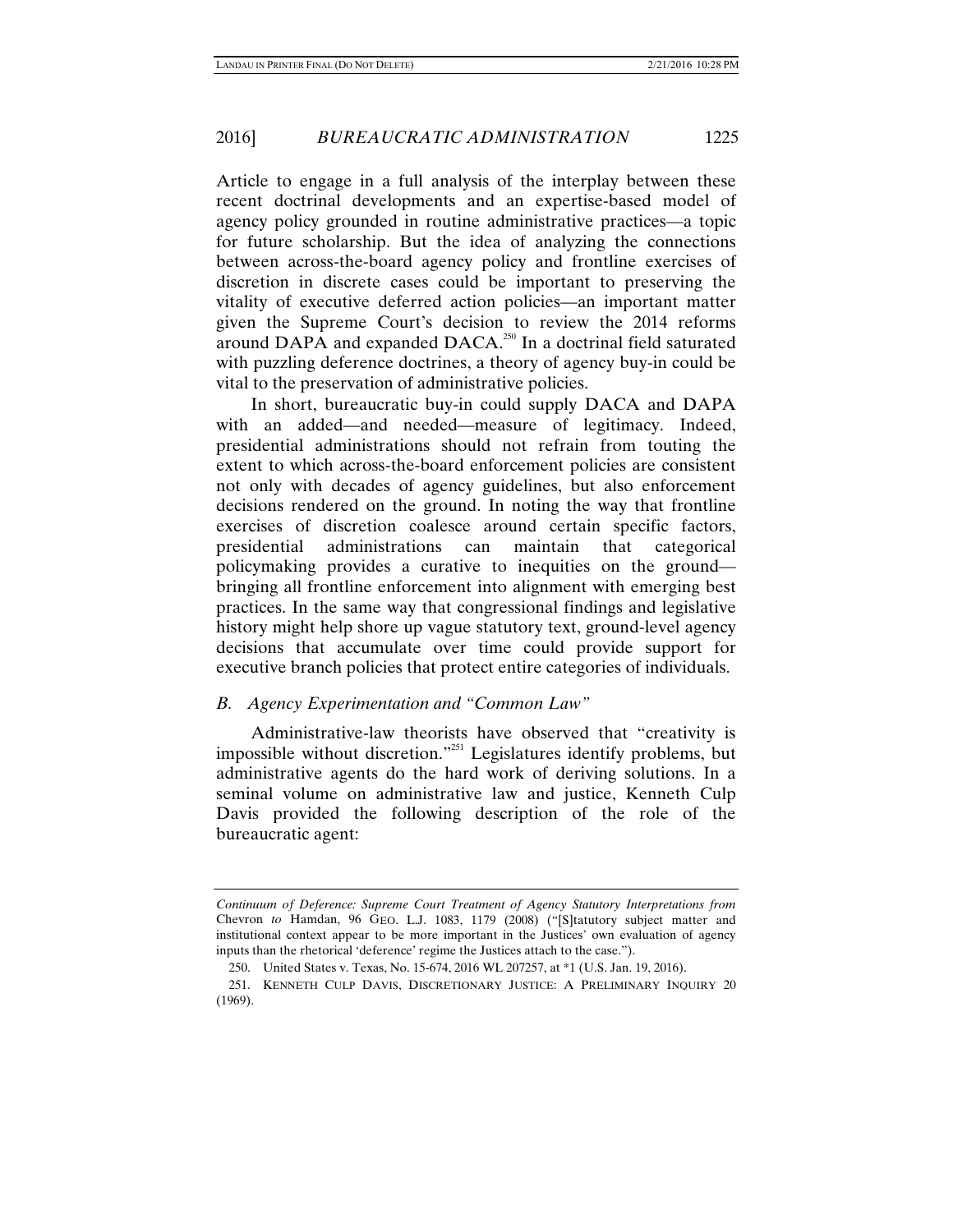[T]he delegate, through case-to-case consideration, where the human mind is often at its best, nibbles at the problem and finds little solutions for each little bite of the big problem. Creativeness in the nibbling sometimes opens the way for perspective thinking about the whole big problem, and large solutions sometimes emerge. $252$ 

As frontline immigration officers begin to converge on shared discretionary decisions—whether for the partners and spouses of gay and lesbian U.S. citizens and  $LPRs<sup>253</sup>$  or the family members of U.S.citizen military personnel<sup>254</sup>—those decisions, over time, contribute to a process of legal development that can be analogized to "the creation of  $[$ agency $]$  common law."<sup>255</sup> And as much as the analogy to a common-law or quasi-common-law process could help to provide a doctrinal foundation for top-down executive action, it also serves as a practical basis for novel instances of categorical executive policy.

The phrase "administrative common law" generally refers to judicially created doctrines of administrative law and procedural review,<sup>256</sup> but it relates to internal agency practices as well.<sup>257</sup> Under the conventional literature,<sup>258</sup> the "common law" aspects of judicial review of administrative law include a judge-centric adjudicative process that develops the doctrinal framework incrementally with a noted reliance on precedent—a kind of *stare decisis* for administrative-law adjudications.<sup>259</sup> But the term "administrative common law" also can be said to refer to the incremental development of law and policy within the executive branch, by

 258. Commentators traditionally conceive of administrative common law as a byproduct of federal appellate review of administrative-law adjudications. As Gillian Metzger notes, many administrative-law doctrines are "judicially created at their core," with the development of *Chevron* deference for reviewing agency statutory interpretations a "central example." *See*  Metzger, *supra* note 256, at 1299; *see also* Jack M. Beermann, *Common Law and Statute Law in Administrative Law*, 63 ADMIN. L. REV. 1, 21 (2011) ("[The *Chevron*] doctrine is the quintessential common law creation."); John F. Duffy, *Administrative Common Law in Judicial Review*, 77 TEX. L. REV. 113, 189 (1998) (referring to *Chevron* as "[t]he most important opinion in administrative common law").

 <sup>252.</sup> *Id.* 

 <sup>253.</sup> *See supra* Part III.B.1.

 <sup>254.</sup> *See supra* Part III.B.2.

 <sup>255.</sup> DAVIS, *supra* note 251, at 21.

 <sup>256.</sup> *See, e.g.*, Gillian E. Metzger, *Embracing Administrative Common Law*, 80 GEO. WASH. L. REV. 1293, 1295 (2012).

 <sup>257.</sup> *See* Davidson & Leib, *supra* note 44, at 262 (discussing the idea of administrative common law in the context of OIRA's lawmaking functions).

 <sup>259.</sup> Metzger, *supra* note 256, at 1313.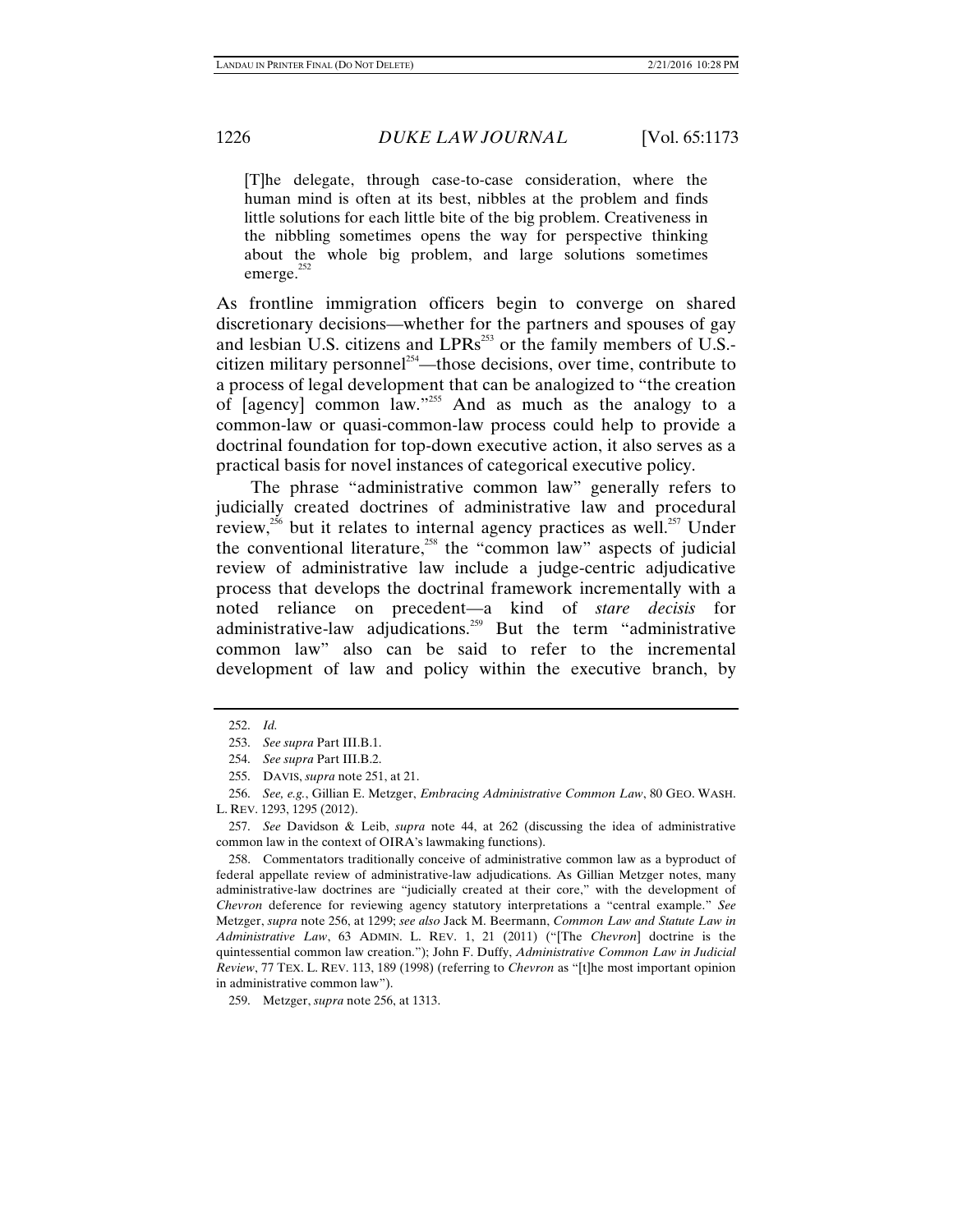administrative agencies themselves.<sup>260</sup> This idea of administrative common law usually concerns the development of agency action mainly through agency adjudication—that produces a law common to the agency. $261$ 

If, as Cass Sunstein has declared, "agencies have become modern America's common law courts, $v^{262}$  the conception of administrative common law might also describe the incremental development of agency decisionmaking, whether through adjudication or enforcement practices. Importing the concepts of administrative common law from the judicial review context to internal agency practices can provide the latter with a more "evenhanded, predictable, and consistent development of legal principles [that] contributes to the actual and perceived integrity of the [administrative] process."<sup>263</sup> If "administrative agencies [have] displace[d] the previously central role of federal courts in the making of federal common law, $^{264}$  the iterative process of agency decisionmaking, including enforcement decisions, merits attention—especially given the nonreviewability of frontline enforcement decisions.<sup>265</sup> These enforcement determinations

 <sup>260.</sup> *See id.* at 1295 n.1 ("The term 'administrative common law' is also sometimes used to refer to common law created by agencies, for example through adjudication . . . ."); *see also* Charles H. Koch, Jr., *Policymaking by the Administrative Judiciary*, 56 ALA. L. REV. 693, 693 (2005) ("To some extent, administrative policymaking is similar to judicial lawmaking in the general common-law system.").

 <sup>261.</sup> Cass R. Sunstein, *Is Tobacco a Drug? Administrative Agencies as Common Law Courts*, 47 DUKE L.J. 1013, 1019 (1998) ("Operating as common law courts, agencies have, as they should, considerable power to adapt statutory language to changing understandings and circumstances.").

 <sup>262.</sup> *Id.* 

 <sup>263.</sup> Richard W. Murphy, *Hunters for Administrative Common Law*, 58 ADMIN. L. REV. 917, 927 (2006) (citations omitted). As Murphy has argued, "[t]he persistence of this theme in administrative law is not surprising. The idea that past practices constrain the present—both to limit the scope of arbitrary official discretion and to ensure equal treatment of persons over time—is old and powerful." *Id.* at 932. Given that "the vast bulk of agency interpretations are issued through myriad non-legislative means such as formal adjudications, opinion letters, and manuals," *id.* at 933, presidential measures on the scale of DACA and DAPA may be as much about bringing procedural consistency to long time agency practices as striking out new legislative ground.

 <sup>264.</sup> Philip J. Weiser, *Federal Common Law, Cooperative Federalism, and the Enforcement of the Telecom Act*, 76 N.Y.U. L. REV. 1692, 1719 (2001).

 <sup>265.</sup> Wadhia, *Prosecutorial Discretion*, *supra* note 57, at 286–92 (noting the "Supreme Court's reluctance to permit judicial review over prosecutorial discretion"); *see also* Reno v. Am.-Arab Anti-Discrimination Comm., 525 U.S. 471, 489–92 (1999) (citing Wayte v. United States, 470 U.S. 598, 607–08 (1985)) (upholding broad executive branch enforcement discretion despite claims that prosecutorial discretion was used in a discriminatory manner).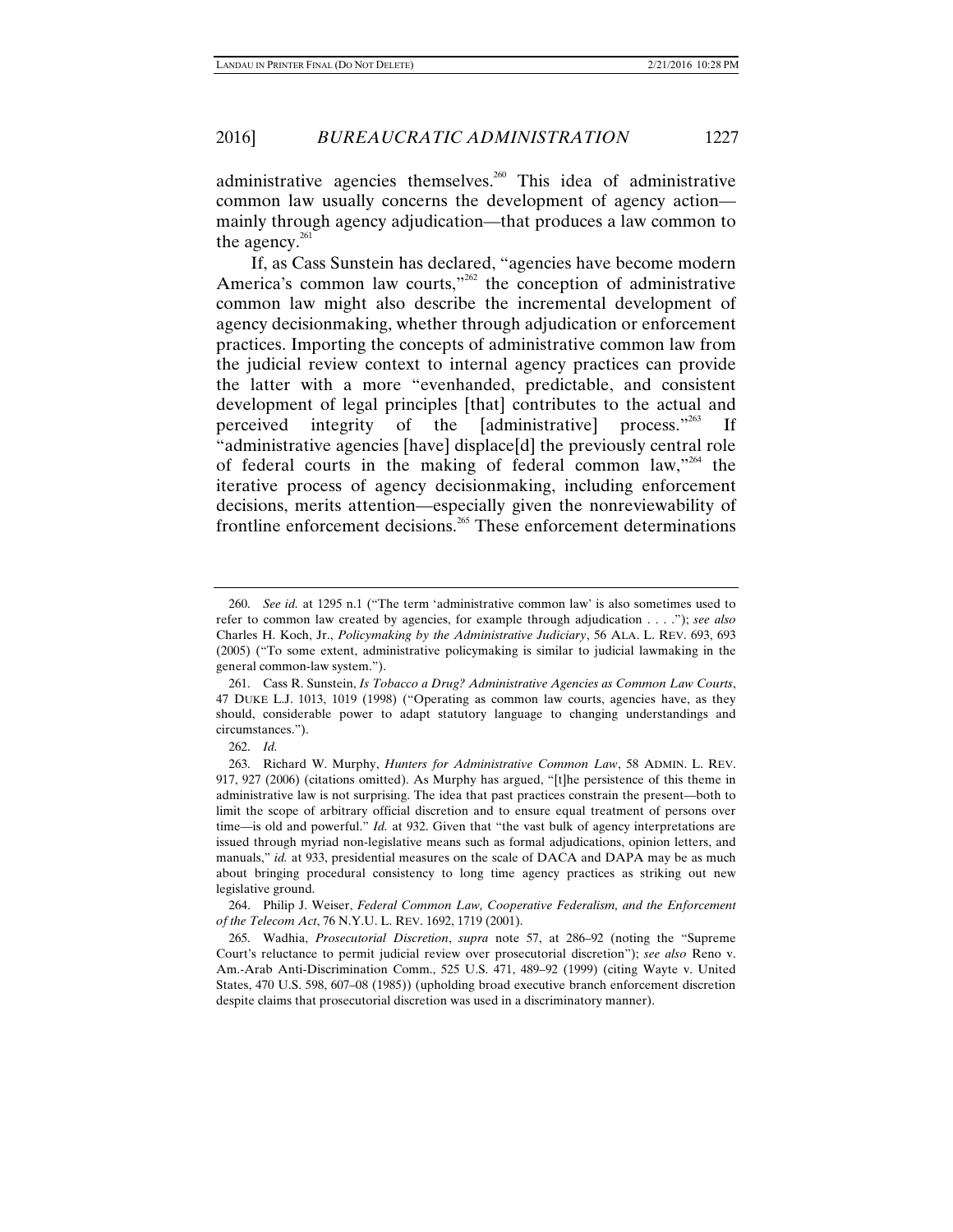can reveal insights into an internal body of common customs or conventions reflecting longtime agency practices.<sup>266</sup>

Under this theory of administrative common law, decisions by frontline officers and agency staff, and the broader policies incorporated in agency memoranda, $^{267}$  incrementally help to develop a culture, and—eventually—a body of precedent that is persuasive, though not binding, on the higher ranks. Such lower-level exercises provide information regarding uses of discretion that contribute incrementally to the development of longstanding agency policy, a bedrock of the common-law tradition.<sup>268</sup> This process is most pronounced in agency settings characterized by widely delegated prosecutorial discretion—a hallmark of federal immigration enforcement.<sup>269</sup> Rather than mechanistically applying codified criteria, the presence of a more open-ended enforcement standard memorialized in longstanding agency practices allows immigration officers to find in the existing guidelines ways of interpreting the individual facts of a given case to novel ends. The enforcement decisions that spring from these exercises of discretion are generally grounded in a routine (and often long-term) exposure to immigrationlaw issues, $270$  an expertise formed through repeated exposure to

 <sup>266.</sup> *See* Wilkinson v. Legal Servs. Corp., 27 F. Supp. 2d 32, 60–61 (D.D.C. 1998) (referring to "rules implicit in an agency's course of conduct where that conduct gives rise to a 'common law' administrative rule"); *see also* Davidson & Leib, *supra* note 44, at 274 (noting that traditional "modes of stare decisis do not exhaust the possibilities for thinking about how to reason from precedent" and "that stare decisis can carry several meanings within the Executive Branch . . . . Calibrating the right mix of precedent, reason-giving, and transparency is all on the agenda for regleprudence").

 <sup>267.</sup> *See supra* Part II.B.

 <sup>268.</sup> Daniel Solove and Woodrow Hartzog have identified this administrative common-law process at work in the development of federal privacy law at the Federal Trade Commission (FTC). *See* Daniel J. Solove & Woodrow Hartzog, *The FTC and the New Common Law of Privacy*, 114 COLUM. L. REV. 583, 619–27 (2014). In enforcement actions at the FTC, agency actors employ settlement agreements and consent decrees, nonadjudicative resolutions, as a body of precedent that functions much like a body of common-law precedent. *See id*. The highest level of decision makers at the FTC, the commissioners themselves, control this formulation of administrative common law by formulating and voting on these settlements and consent orders. *Id.* In this way, an administrative common law of privacy is incrementally developed in a nonadjudicative setting from the top-down.

 <sup>269.</sup> Wadhia, *Prosecutorial Discretion*, *supra* note 57, at 246–65 (describing the history of prosecutorial discretion in frontline immigration enforcement).

 <sup>270.</sup> *Cf.* James O. Freedman, *Expertise and the Administrative Process*, 28 ADMIN. L. REV. 363, 376 (1976) ("The continuing expertness of an administrative agency as to matters of technical substance can be more properly understood as deriving primarily from its staff.").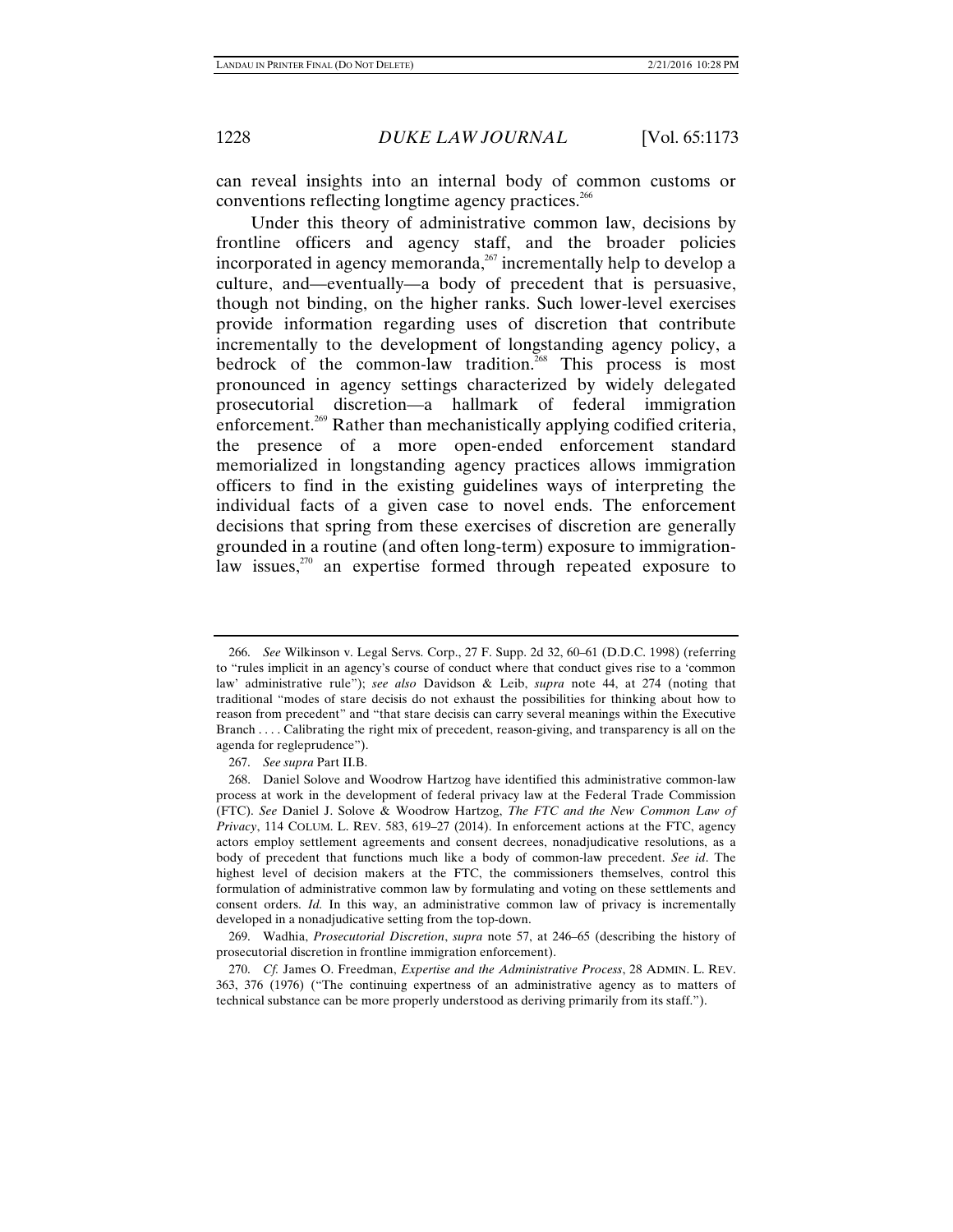"similar matters over and over again."<sup>271</sup> Over time, as favorable exercises of case-by-case discretion gravitate toward the periphery of pre-established criteria, these seemingly boundary-line cases, upon reaching saturation, become a new body of agency precedent.<sup>272</sup> As lower-level officers slowly create a body of law common to the agency, their work provides not only doctrinal support for executive action, but a broader form of legitimacy rooted in the expertise of lower-level day-to-day enforcement.

Current immigration structures lack any formal mechanisms that allow frontline experiments to filter up to the highest levels of the executive and inform policy on a national scale; put another way, immigration agencies lack the kind of constant interplay between lower-level laboratories and higher-level adaptation associated with "experimentalist" regimes.<sup>273</sup> Nevertheless, the agency could adopt practices that would greatly improve the possibilities for higher-level officials to seek input from frontline officers. This Article's conclusion suggests reforms that would enhance opportunities for dialogue between higher-level officials and lower-level officers based on the latter's use of discretion in their daily enforcement of immigration law.

#### V. THE NORMATIVE IMPLICATIONS OF BOTTOM-UP INNOVATION

Lower-level exercises of discretion, and the variances to which they give rise, raise a number of normative concerns about procedural regularity. After all, novel exercises of lower-level bureaucratic discretion, notwithstanding their potential benefits, will almost certainly produce large discrepancies in frontline implementation with wild inconsistencies, a lack of transparency, and other inequities that undermine important procedural values such as evenhandedness, interpretive consistency, and transparency.<sup>274</sup> Moreover, because

 <sup>271.</sup> Chris Guthrie, Jeffrey J. Rachlinski & Andrew J. Wistrich, *The "Hidden Judiciary": An Empirical Examination of Executive Branch Justice*, 58 DUKE L.J. 1477, 1484–85 (2009).

 <sup>272.</sup> To borrow from a different constitutional context, agency practices could be vindicated by their rootedness in "a systematic, unbroken, executive practice, long pursued to the knowledge of the Congress and never before questioned." Youngstown Sheet & Tube Co. v. Sawyer, 343 U.S. 579, 610–11 (1952) (Frankfurter, J., concurring).

 <sup>273.</sup> *See supra* notes 18, 45–46 and accompanying text.

 <sup>274.</sup> The gender-based asylum case study, *see supra* Part III.B.3, highlights these sorts of difficulties. For years, gender-based asylum cases languished in a sea of inconsistent rules, opinions, and guidance documents. The 1995 Guidelines had no binding effect on any of the adjudicatory bodies handling gender-based claims—producing wildly different outcomes. And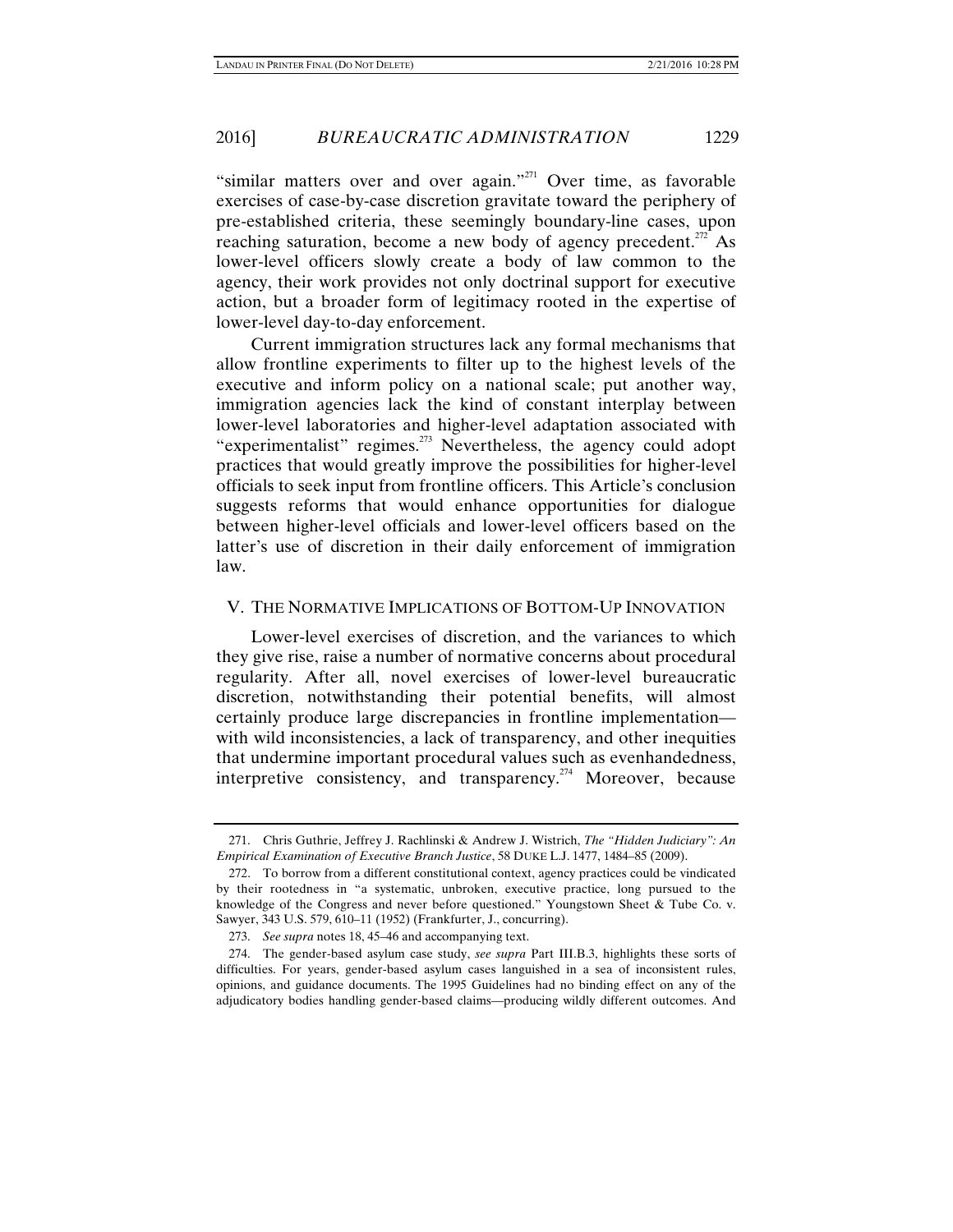frontline discretion is not subject to judicial review, $^{275}$  only top-down and across-the-board interventions ensure equity in law administration and application. Indeed, even a common practice that generally enjoys a longstanding history will, without categorical implementation, be applied unevenly on the ground. This problem one that scholars have appropriately sought to remedy—has produced calls for various kinds of administrative-law solutions. But, while top-down decisionmaking remains critical—both to bring equity to lower-level enforcement decisions and to supervise officers who do not make proper use of enforcement discretion—the mechanisms some have proposed could stifle the immediate and long-term benefits that lower-level experimentation and bottom-up innovation could have for the agency as a whole.

### *A. The Benefits of Top-Down Solutions—and Their Limits*

Empirical research has documented the variances of lower-level discretion—including problems in which "seemingly eligible applicants are denied and less worthy cases are granted deferred action status."276 Wadhia's 2013 analysis of ICE's deferred action enforcement discretion demonstrated significant disparities in the outcome of deferred action decisions across ICE's twenty-four Enforcement and Removal Operations field offices.<sup>277</sup> These discrepancies have prompted scholars to advocate top-down solutions as a mechanism for controlling inconsistencies and other rule-of-law problems that are inherent to decentralized enforcement regimes. Wadhia has argued that deferred action policy should be embodied within agency regulations promulgated under notice-and-comment rulemaking, promoting values such as "transparency, consistency, acceptability, and accountability."278 Wildes has made a similar

DHS's litigation position in the *R-A-* and *L-R-* briefs were hardly binding within the rest of DHS, leaving gender-based asylum on unsteady legal footing. Although *A-R-C-G-* has been hailed as a victory, the lack of consistent, top-down guidance for gender-based asylum plagued that issue, creating a "vacuum in the formal law as it related to domestic violence claims." Anker, *supra* note 16, at 58.

 <sup>275.</sup> *See supra* note 265.

 <sup>276.</sup> Wildes, *supra* note 32, at 837–38. For a discussion of the distressing variances in asylum adjudications, see generally Jaya Ramji-Nogales, Andrew I. Schoenholtz & Philip G. Schrag, *Refugee Roulette: Disparities in Asylum Adjudication*, 60 STAN. L. REV. 295 (2007).

 <sup>277.</sup> Wadhia, *Great FOIA Adventure*, *supra* note 32, at 370–73.

 <sup>278.</sup> Wadhia, *Sharing Secrets*, *supra* note 55, at 60–61.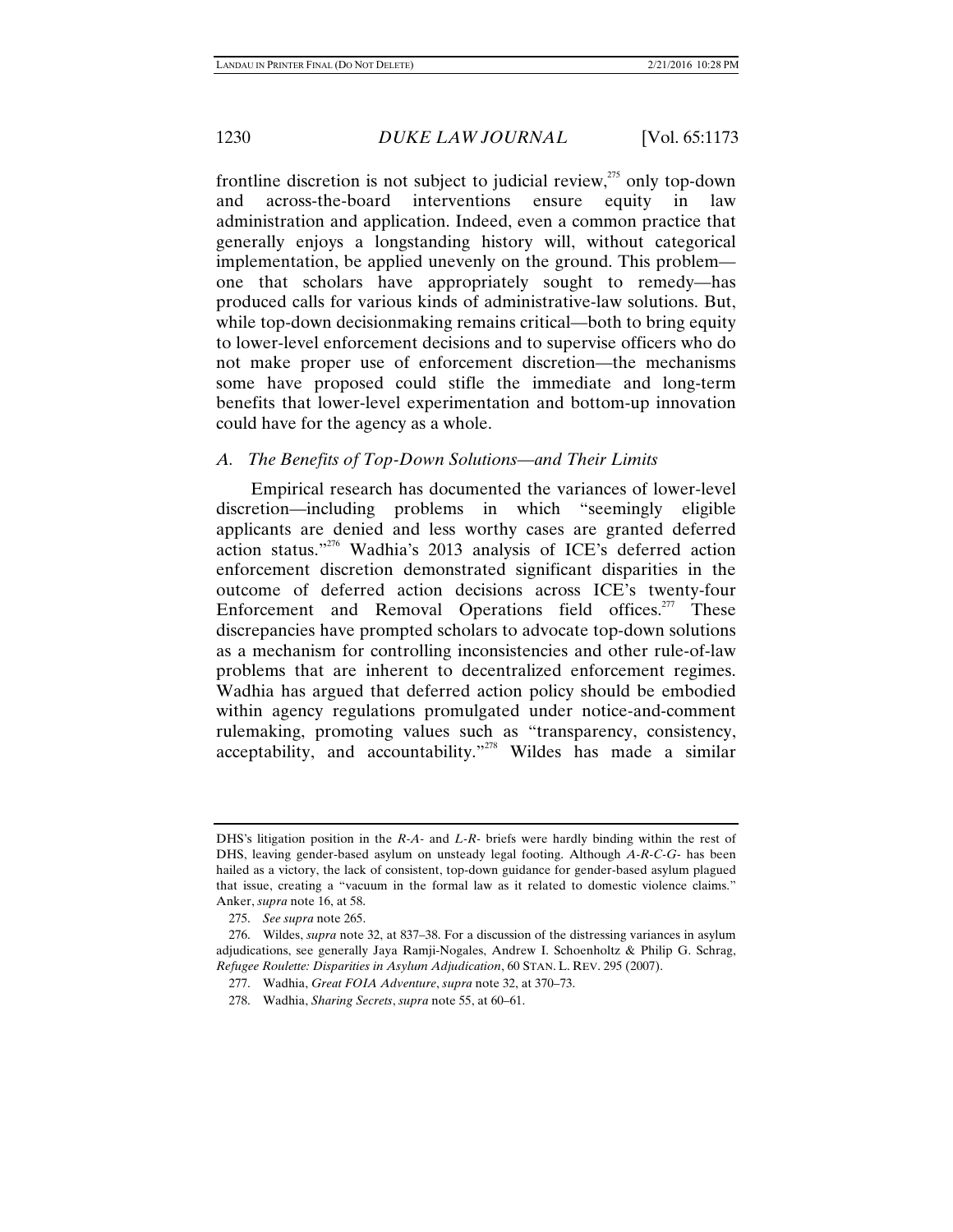argument.<sup> $279$ </sup> Instituting agency regulations for the exercises of deferred action would indeed serve the goal of reducing these disparities and treating like cases alike.

These calls for regulatory action echo prior ones, including Colin Diver's early criticism of legacy INS's refusal to codify existing standards for exercising discretion in the related arena of adjustment of status applications.<sup>280</sup> Indeed, legacy INS had proposed regulations to govern the wide discretion in that analogous context, $281$  but the process was rescinded in 1981 during the changeover to the Reagan administration.282 The agency explained that it was withdrawing the proposed rule because it could not "foresee and enumerate all the favorable or adverse factors which may be relevant and should be considered in the exercise of administrative discretion."283 The concern was that codification might preclude the use of discretion in new and previously unanticipated situations: "Listing some factors, even with the caveat that such list is not all inclusive, poses a danger that use of guidelines may become so rigid as to amount to an abuse of discretion."284

From this perspective, the Obama administration's deferred action programs, although not a product of notice-and-comment rulemaking, are still a vast improvement in the way they bring uniformity and consistency to certain enforcement decisions. Indeed, scholars have hailed the Obama administration for bringing greater transparency and predictability to its enforcement policies. Cox and Rodríguez praise programs such as DACA and DAPA for making "the exercise of discretion more rule-like, centralized, and transparent."<sup>285</sup> And they commend the "substitution of delegated and

 <sup>279.</sup> Leon Wildes, *The Operations Instructions of the Immigration Service: Internal Guides or Binding Rules?*, 17 SAN DIEGO L. REV. 99, 106 (1980) (arguing that the prosecutorialdiscretion guidelines "should probably be subject to the notice and publication requirements of the Administrative Procedure Act").

 <sup>280.</sup> Colin S. Diver, *The Optimal Precision of Administrative Rules*, 93 YALE L.J. 65, 92–97 (1983).

 <sup>281.</sup> *Id.* at 93.

 <sup>282.</sup> *Id.* at 94.

<sup>283.</sup> *Id.*

 <sup>284.</sup> *Id.* Diver argued that the agency's stated rationale was a smokescreen for fears of increased litigation that would arise in the wake of substantive regulations. *Id.* ("At least the Service is consistent: its explanations are no more transparent than its rules. In order to fathom the rejection of the proposed rule, we must look behind the official explanation. Several INS district officials feared increased litigation.").

 <sup>285.</sup> Cox & Rodríguez, *supra* note 2, at 111.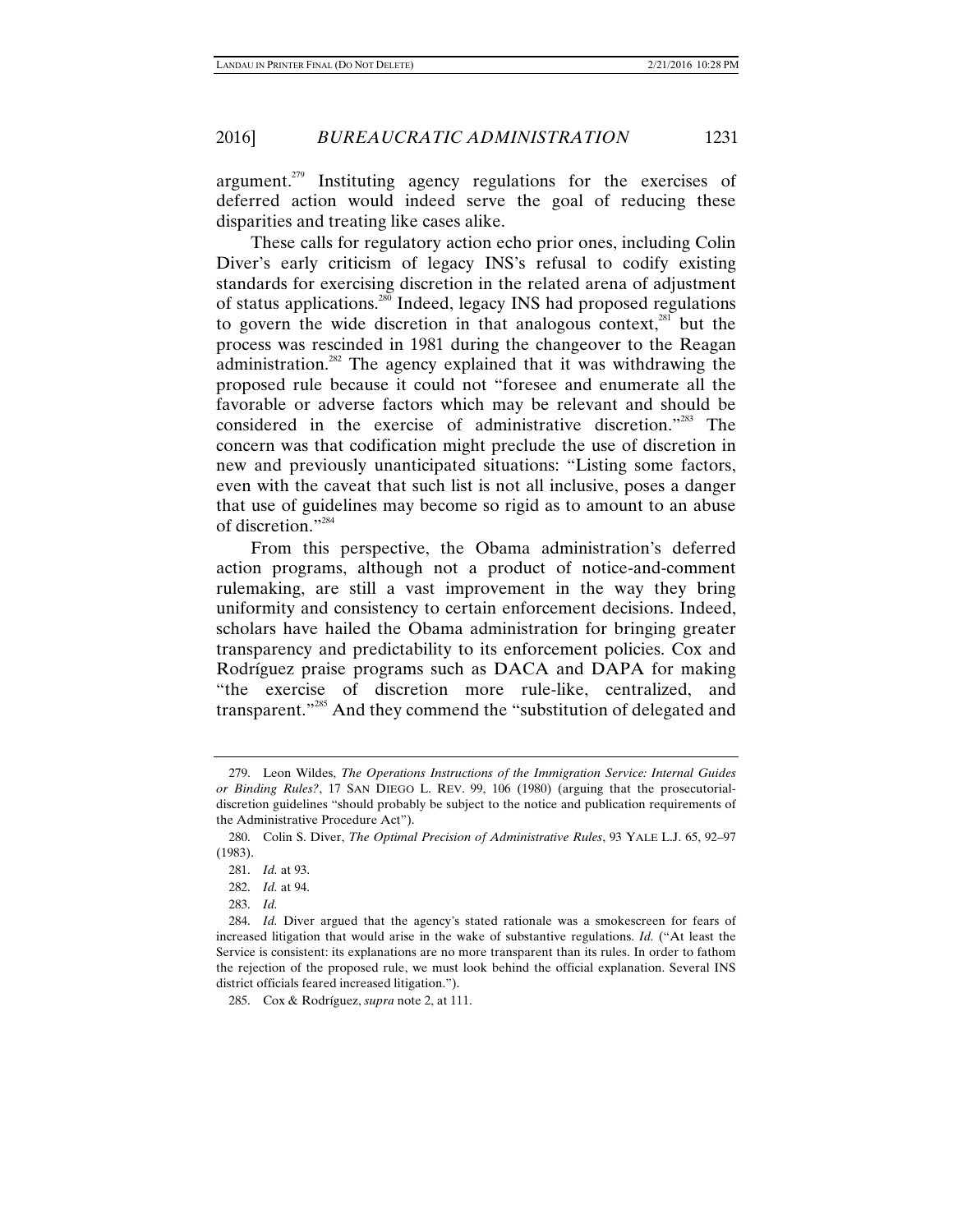visible authority for discretionary and opaque authority."<sup>286</sup> In the case of DACA, Andrias argues that the Obama administration's disclosure of its legal rationale promoted transparency and accountability through public monitoring. $287$ 

Yet the same argument for transparency that supposedly affirms the Obama administration's policies could sink them as well. First, scholars of administrative law have raised concerns about the replacement of notice-and-comment rulemaking with subregulatory or nonlegislative rules,288 and a federal district court has halted the 2014 programs nationwide, based on the legal conclusion that the Obama administration failed to subject them to notice-and-comment rulemaking.289 Thus, transparency alone may not be sufficient to infuse programs like DACA and DAPA with rule-of-law content. Moreover, transparency is not a one-way ratchet, and a presidential administration could, in the name of "transparency" or "consistency," produce a set of very different, immigrant-unfriendly directives as opposed to the current, more immigrant-affirming ones.

Scholars also have cited *Arizona v. United States* as vindication for top-down executive deferred action initiatives.<sup>290</sup> Yet Arizona is not singularly focused on categorical executive policy. Rather, its portrayal of prosecutorial discretion is remarkably nuanced, focusing largely on immigration enforcement through the lens of discrete cases and decisions by immigration officials rather than categorical policies.<sup>291</sup>

This discussion raises the broader question whether solutions grounded entirely within the upper echelons of the executive always provide the best mechanism for innovating administrative policy. The president can use his appointment-and-removal powers to politicize

 <sup>286.</sup> *Id*. at 118; *see also id.* at 135–36 ("The Administration's enforcement policy as a whole has become increasingly directed at regularizing and making more consistent . . . a system executive leadership came to see as too random and overly subject to the views of low-level bureaucrats and state and local officials.").

 <sup>287.</sup> *See* Andrias, *supra* note 2, at 1089–90, 1118.

 <sup>288.</sup> For a discussion of the concerns attending alternatives to substantive rulemaking procedures, see, for example, Jill E. Family, *Administrative Law Through the Lens of Immigration Law*, 64 ADMIN. L. REV. 565, 579–85 (2012) (recounting the debate over nonlegislative rules).

 <sup>289.</sup> *See supra* note 25 and accompanying text.

 <sup>290.</sup> *Unconstitutionality of Obama's Executive Actions on Immigration: Hearing Before the H. Comm. on the Judiciary*, 114th Cong. 64 (2015) (statement of Prof. Stephen H. Legomsky); Cox & Rodríguez, *supra* note 2, at 133–34, 145 n.119, 205.

 <sup>291.</sup> *See supra* notes 246–47 and accompanying text.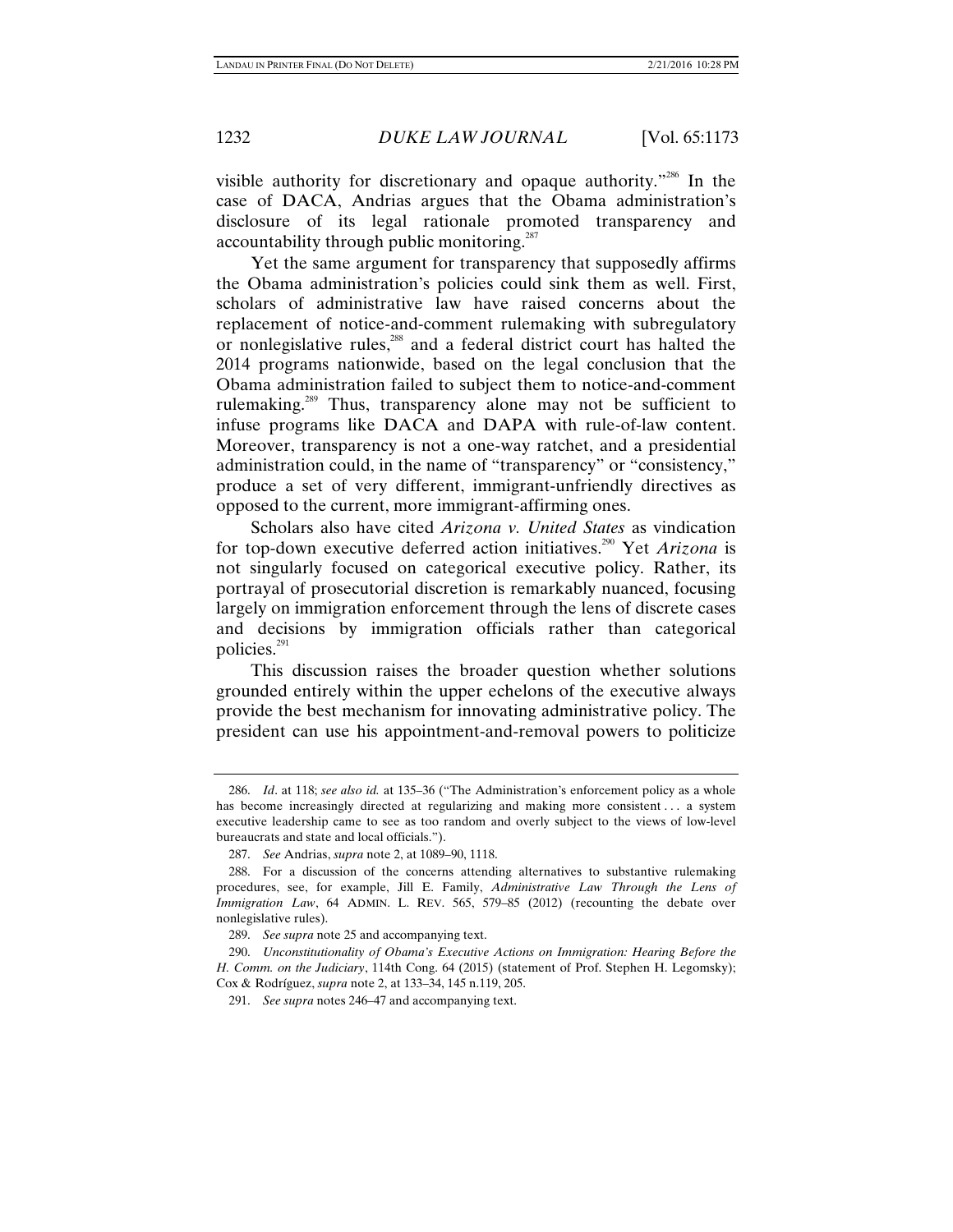the bureaucracy, exercise control through Office of Management and Budget (OMB) via budgetary decisions, and influence agency rulemaking through OIRA review.<sup>292</sup> But these are blunt tools that are rife with structural obstacles, principal-agent problems, and pragmatic hurdles to effective governance.<sup>293</sup> Appointments require the selection of candidates who will remain loyal to the president's policy preferences and are subject to "countervailing legislative pressures" derived from the Senate's advice-and-consent powers.<sup>294</sup> Budgetary control and OIRA review can push the bureaucracy toward certain policy goals, but both may be too blunt to adequately institute policy change, especially where the president seeks to influence how lower-level officers exercise their enforcement discretion.<sup>295</sup> At base, each of these mechanisms of top-down control requires that the president choose between anticipating (and avoiding) policy problems before they arise or fixing them after they occur. Both tools may be too imprecise to accomplish such goals. Although top-down control is a useful mechanism for bringing uniformity to enforcement discrepancies on the ground, there is a question whether it sufficiently responds to the unique kinds of policy problems that arise in immigration—especially nascent or rapidly changing ones. The limitation of top-down approaches may thus invite new inquiries into lower-level influences and the ways that ground-level officers provide input into emerging categories of individuals who deserve protection.

## *B. Executive Branch Initiatives and Bureaucratic Buy-In*

Allowing lower-level agency officers to experiment with novel solutions on the ground helps to sidestep some of the limitations scholars have attributed to insufficiently anticipatory or responsive top-down controls. Decisions on the ground can suggest small adjustments in how and when discretion is exercised, bringing both

 <sup>292.</sup> Nou, *supra* note 3, at 1765, 1766–69.

 <sup>293.</sup> *See id.*; Stephenson, *supra* note 3.

 <sup>294.</sup> Nou, *supra* note 3, at 1765.

 <sup>295.</sup> *Id.* at 1766 n.1; Andrias, *supra* note 2, at 1083–84, 1104 (arguing for the creation of a new office in OMB "dedicated to problems of regulatory compliance... [to] further the efficiency and accountability goals of administration," but noting that "a reactive system mirroring that of OIRA, whereby all significant individual enforcement actions require White House clearance, would undermine efficiency goals . . . [especially] when lower-level or local officials might have better information").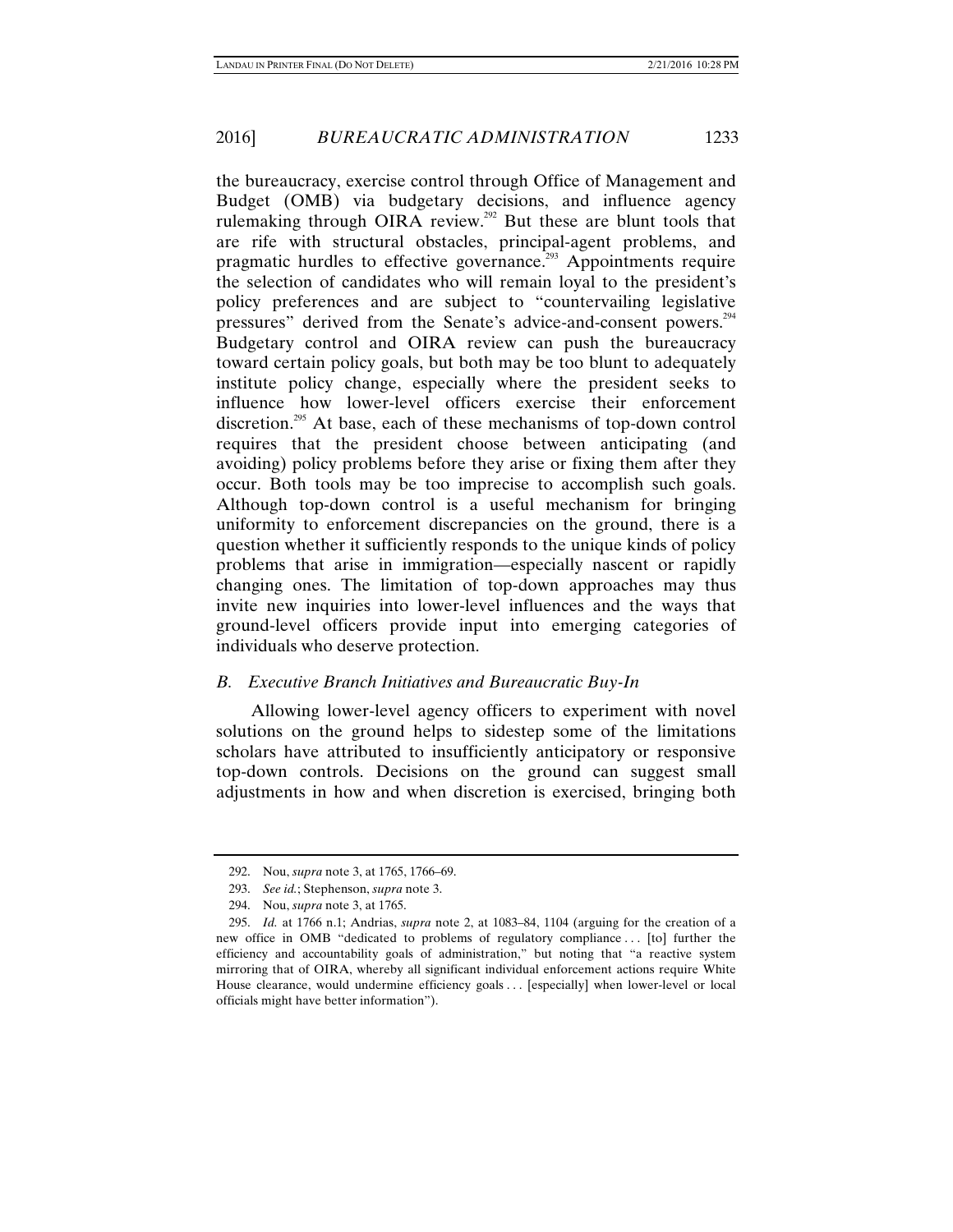greater precision and innovation.<sup>296</sup> Perhaps most significant is that frontline officers can report the effectiveness of their experimentation up the chain of command and better enable policymakers to make positive choices regarding ex ante and ex post controls across entire agencies or even entire regulatory fields.<sup>297</sup>

The point, of course, is not to question the aims of transparency that Cox, Rodríguez, and Andrias rightly praise. But to the extent that mechanisms for interbranch coordination already figure into the structure of everyday administrative enforcement, those internal separation of powers can also be relevant to the legitimacy of topdown initiatives. Currently, there is little evidence that agencies actually draw on the expertise of career officers, who may understand the long-term interests of the agency as well as some political appointees who lack actual enforcement experience. Put differently, innovation may be less served by top-down administrative-law mechanisms than drawing on pockets of expertise that already exist. This does not mean that top-down solutions are always ill-advised; on the contrary, they are necessary to resolve discrepancies taking place on the ground and to ensure that immigration policy achieves the goals set by those both responsible and accountable for making across-the-board decisions. But leaving room for vertical dialogue and debate can fortify those top-down decisions. An organic approach based on bottom-up influences can have tangible and pragmatic benefits that not only promote equity in discrete cases, but also provide backing and normative support for agency-wide policies.

Thus, however valuable "creative unilateralism" may be for immigration innovation,<sup>298</sup> broad agency buy-in may be equally vital to ensure a rule-of-law content to executive enforcement policies which in turn supports the case for coordinate-branch deference. The bureaucratic ranks are not "beholden to any particular administration<sup>"299</sup> and yet they are generally absent from discussions about immigration-law reform. To the extent that even the most

 <sup>296.</sup> *See* Gillian E. Metzger, *Administrative Constitutionalism*, 91 TEX. L. REV. 1897, 1928 (2013) ("Agencies . . . are constantly engaging with the public: with stakeholders and other parties affected by administrative action, social movement groups, business and industry associations, unions, and political representatives at all levels.").

 <sup>297.</sup> *See* Katyal, *supra* note 241, at 105 ("After all, the bureaucracy is the only actor in the political branches with a time horizon long enough to provide expertise without heavy political interference.").

 <sup>298.</sup> Cox & Rodríguez, *supra* note 2, at 119.

 <sup>299.</sup> Katyal, *supra* note 6, at 2317.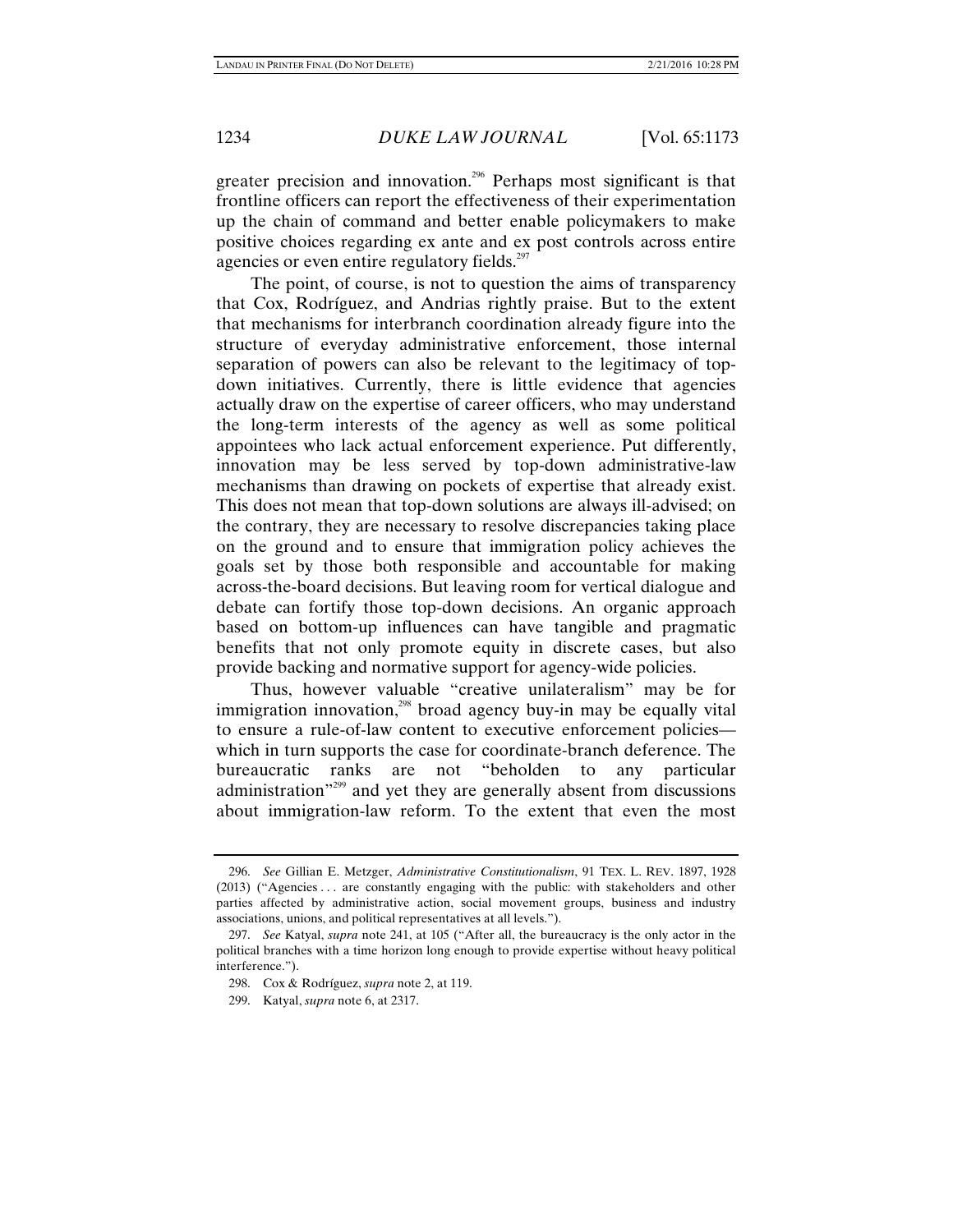creative "Executive will need to develop policies and protocols to accomplish" an agenda,<sup>300</sup> bureaucratic buy-in, and input, is an important part of that process.

### *C. Bottom-Up Influences and Policy Learning*

Given the unlikelihood of comprehensive immigration reform within the near future, $301$  bottom-up innovation and laboratories of executive branch experimentation could be an important gap-filling device. Thus, as opposed to relying on ex ante controls that limit discretionary authority within strict parameters, $302$  frontline immigration officers should be encouraged to experiment with enforcement discretion as they react and adapt to changing circumstances. These agents can, through their exercises of case-bycase discretion, propose novel solutions for consideration by the upper echelons of the administration.<sup>303</sup> In that regard, frontline enforcement discretion and positive agency redundancies provide a testing ground for different viewpoints<sup>304</sup> as well as a strong set of  $internal$  agency checks and balances<sup>305</sup> in which "[d]iffering perspectives allow agencies to function more like laboratories, by devising new solutions to new problems."<sup>306</sup>

Although the pursuit of consistency in immigration enforcement is an important and worthwhile endeavor, the creation of formalized enforcement criteria could stifle appropriate, novel, and creative exercises of discretion—in turn preventing possibilities for new policies to emerge from the field.<sup>307</sup> Uniform policy implementation that crowds out the possibility of lower-level experimentation provides no way to seek out possible alternatives. Thus, efforts to curtail such problem solving may have the unintended consequence of arresting this process of policy development. In other words, without frontline discretion—and the variance that comes with it—it may not be possible to identify who the next DREAMers will be.

 <sup>300.</sup> Cox & Rodríguez, *supra* note 2, at 125.

 <sup>301.</sup> Rey Koslowski, *Cross Country: Why New York Still Welcomes Immigrants*, WALL ST. J., July 28, 2012, at A15.

 <sup>302.</sup> *See supra* note 26.

 <sup>303.</sup> *See* Katyal, *supra* note 6, at 2324.

 <sup>304.</sup> *Id.* at 2324–25.

 <sup>305.</sup> *Id.* at 2318.

 <sup>306.</sup> *Id.* at 2325.

 <sup>307.</sup> DAVIS, *supra* note 251, at 20 ("[C]reativity is impossible without discretion.").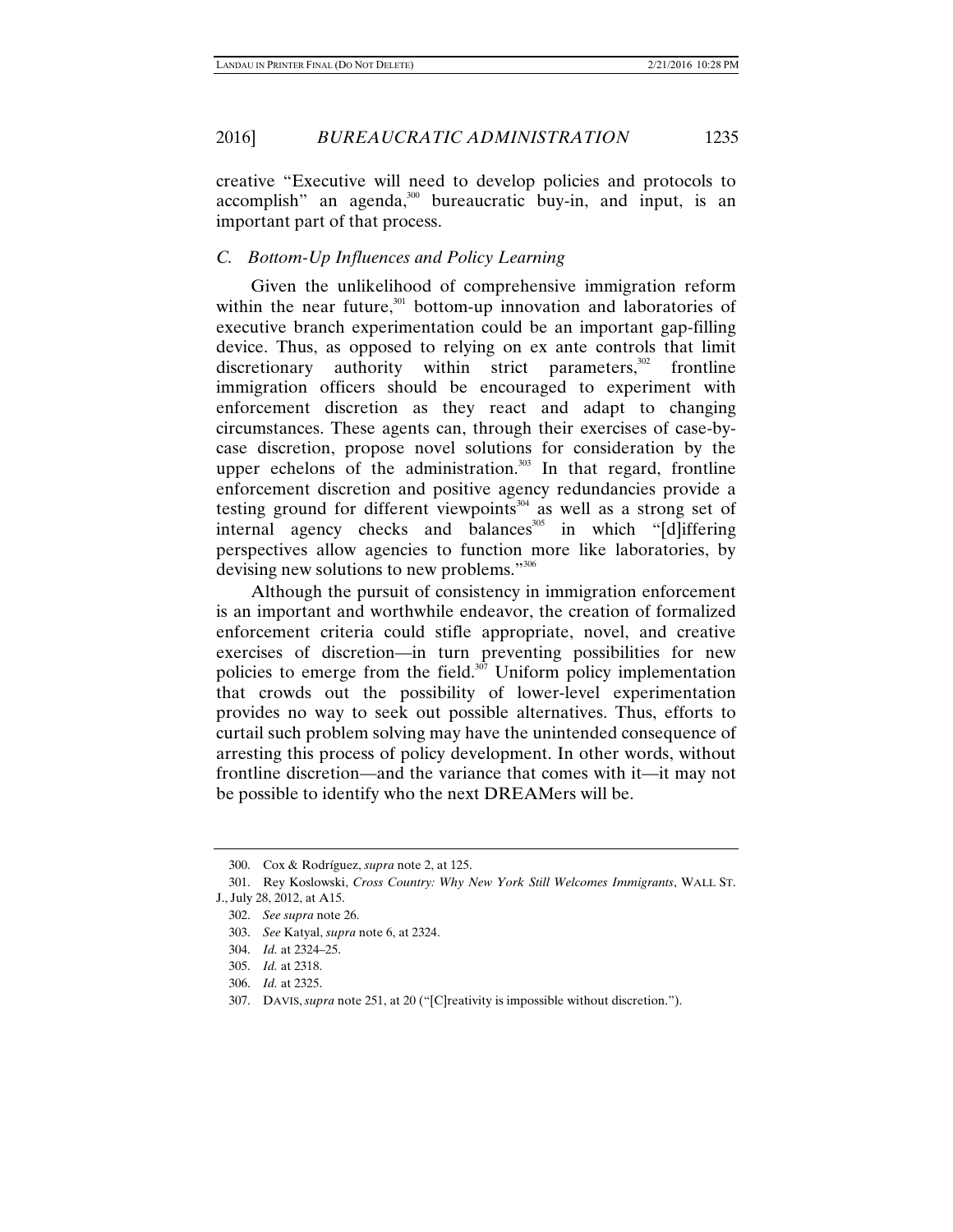Recognizing this point, some higher-level officials have specifically called for more input from the ground level. In a recent speech to immigration lawyers, Deputy Secretary of Homeland Security Alejandro Mayorkas expressed optimism in having "ICE . . . engage . . . fully in the spirit of openness and transparency that are the hallmarks of good government and significantly in the service of justice  $\dots$  [and] collaboration."<sup>308</sup> Many of the case studies in Part III illustrate such collaboration and the analogous ways that frontline officers creatively solved immigration problems in advance of subsequent across-the-board solutions. Within these disparate contexts, discretion at the bureaucratic level filtered up important issues "from the bottom of the agenda nearer to the top"  $\frac{309}{2}$  arguably helping to advance important issues that required a categorical fix.

Although regulatory overlap brings costs "in both dollars and legal certainty"<sup>310</sup>—not to mention inefficiency<sup>311</sup>—the combination of frontline discretion and positive agency redundancies can "encourage optimal legal evolution<sup> $312$ </sup> and provide an array of benefits—including "acknowledging more effectively the complex identity of the subjects of regulation; overcoming regulatory inertia; encouraging innovation in regulatory design; and facilitating integration across jurisdictional lines."<sup>313</sup> By fostering a greater number of perspectives across a range of different situations, internal separation of powers within the executive branch can enhance mechanisms for dialogue, interchange, and progress.

Finally, lower-level innovation addresses some of the narrowing effects of substantive agency regulations. As scholars have noted, "notice-and-comment rulemaking is ossifying, and formal

 <sup>308.</sup> *See supra* note 94.

 <sup>309.</sup> *See* David Luban, *The Moral Complexity of Cause Lawyers Within the State*, 81 FORDHAM L. REV. 705, 711 (2012).

 <sup>310.</sup> Ahdieh, *supra* note 52, at 896.

 <sup>311.</sup> Todd Aagaard's examination of OSHA and the EPA similarly found both positive and negative effects of regulatory overlap. Aagaard, *supra* note 50, at 238, 292. He found that regulatory overlap between OSHA and the EPA could "increase reliability and encourage policy innovation," *id.* at 292, but also warned that "[r]egulatory overlap leads to duplicative regulation, which is wasteful, inefficient, and unduly burdensome." *Id.* at 238.

 <sup>312.</sup> Ahdieh, *supra* note 52, at 891. Ahdieh also argues that, "[w]hatever the source, distinctly situated agencies may encourage regulatory innovation, simply by offering each other something new." *Id.* at 892.

 <sup>313.</sup> *Id.* at 870.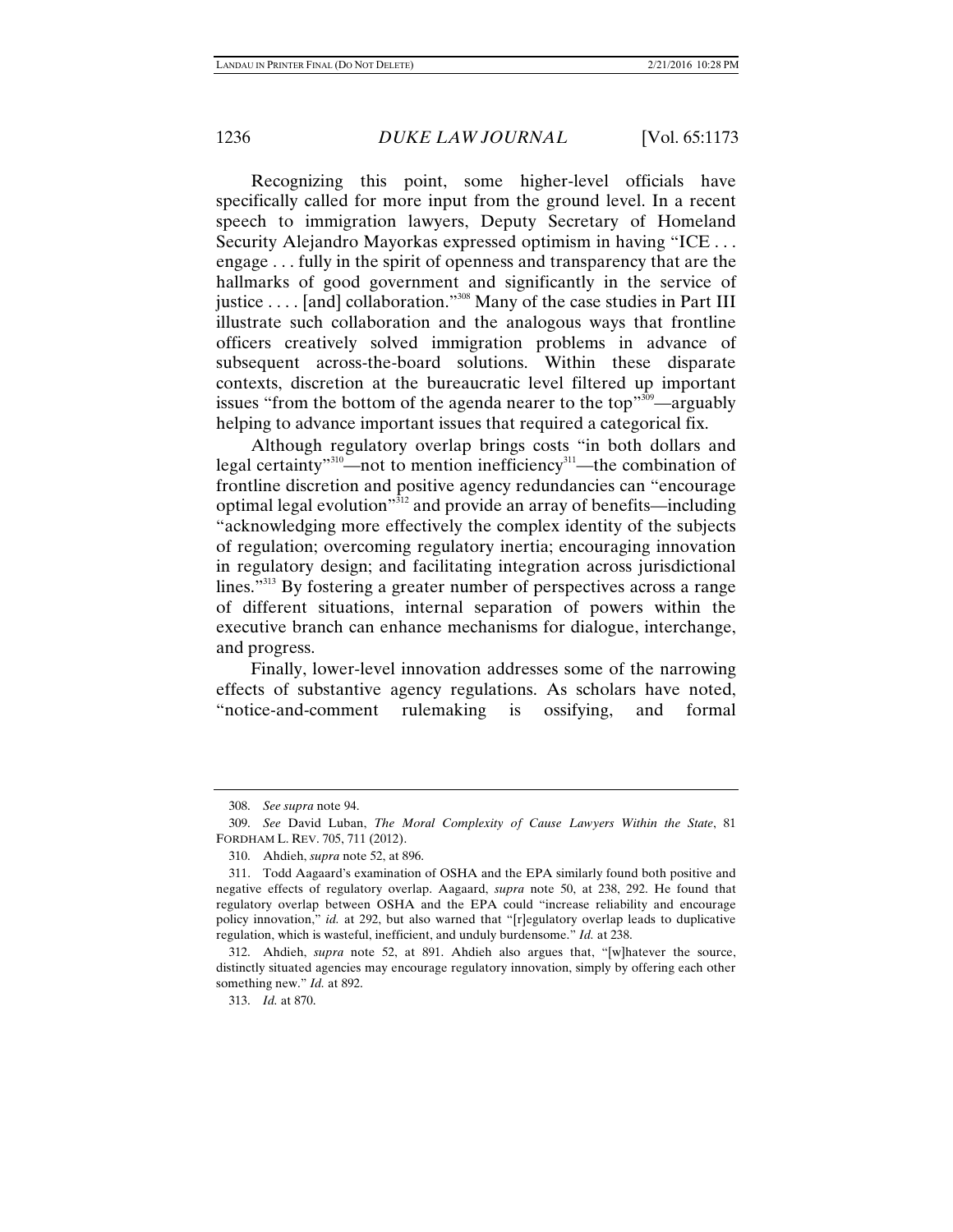adjudication is burdensome."<sup>314</sup> Preserving discretion on the ground allows officers, in their day-to-day activities, to develop creative solutions to problems by extending protections to new categories of immigrants in response to changing facts and circumstances. Although bureaucratic discretion brings variance and inconsistent application of the law, raising concerns of its own, $315$  the continued flexibility of prosecutorial discretion provides the breathing room necessary for regulatory innovation—a positive good in the enforcement context. Indeed, the lack of substantive regulation could be important to ensuring the continued existence of lower-level innovation. As one official in legacy INS noted, "[t]he diversity of human activities tends to continually generate new factors and issues which should logically affect the exercise of discretion."<sup>316</sup>

To be sure, controls are needed to prevent and cure vast discrepancies in lower-level implementation—a surrogate for the absent judiciary.<sup>317</sup> Thus, oversight by the higher echelons at the back end of the process, including the president, is not only reasonable but also necessary to ensure that room for experimentation by decentralized actors is exercised appropriately and equitably.<sup>318</sup> But,

 317. *See, e.g.*, Reno v. Am.-Arab Anti-Discrimination Comm., 525 U.S. 471, 489–92 (1999) (upholding broad executive branch enforcement discretion despite claims that prosecutorial discretion was used in a discriminatory manner).

 318. Some level of bureaucratic insulation may be inevitable, *see* David B. Spence, *Agency Policy Making and Political Control: Modeling Away the Delegation Problem*, 7 J. PUB. ADMIN. RES. & THEORY 199, 207–09, 214 (1997), and indeed even desirable, Stephenson, *supra* note 3, at 57–58 (noting that "aggressive political monitoring that deprives agencies of policymaking autonomy may erode agency incentives to invest in expertise, thereby raising the costs to elected politicians of acquiring policy-relevant information"). But for scholars who advocate for presidential control, executive oversight is critical to ensure that agencies are democratically accountable. *See* Blumenstein, *supra* note 3, at 887 ("Given that agency rulemaking does contemplate a role for political input . . . it becomes hard to see why a presidential administration should not direct or at least influence its agents' exercise of discretion within the agency bureaucracy."); Philip J. Harter, *Executive Oversight of Rulemaking: The President Is No Stranger*, 36 AM. U. L. REV. 557, 570–71 (1987) ("Presidential oversight . . . broadens . . . an unduly parochial approach by an agency and helps [it] take other values into account when reaching important decisions. . . . Presidential oversight . . . incorporat[es] the prevailing political

 <sup>314.</sup> Lisa Schultz Bressman, *How* Mead *has Muddled Judicial Review of Agency Action*, 58 VAND. L. REV. 1443, 1490 (2005).

 <sup>315.</sup> *See supra* notes 274–77 and accompanying text; *cf*. ABNER S. GREENE, AGAINST OBLIGATION: THE MULTIPLE SOURCES OF AUTHORITY IN A LIBERAL DEMOCRACY 240 (2012) ("Equal treatment of litigants may be purchased at the cost of getting to a correct or better answer  $\dots$ .").

 <sup>316.</sup> COLIN S. DIVER, AGENCY ARTICULATION OF POLICY: REPORT TO THE ADMINISTRATIVE CONFERENCE OF THE UNITED STATES 54 (1983).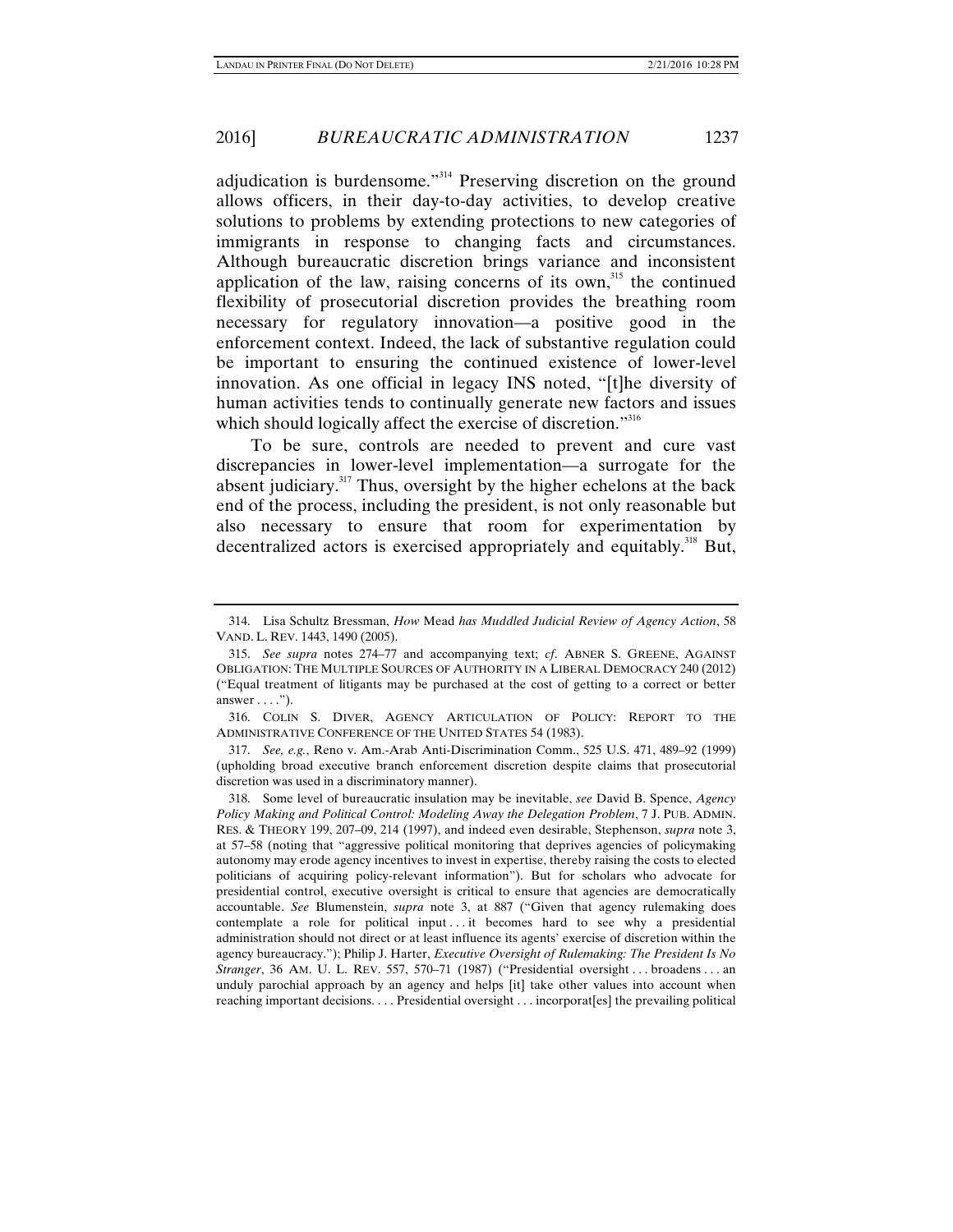like federalism, ground-level executive experimentation provides a window into policy in action, requiring interaction—not atomization—among the higher and lower echelons of the federal bureaucracy.<sup>319</sup> And just as the federalism debate informs conversations about exclusive federal authority over immigration, experimentation by frontline federal officers presents alternatives to the idea of top-down innovation, highlighting the importance of a vibrant interplay between higher- and lower-level agency actors charged with executing and implementing policy.

### **CONCLUSION**

Many of the mechanisms associated with more experimental regimes remain untapped within federal immigration law. Thus, policymakers structuring agency relationships should consider additional ways for higher-level federal officials to pay attention to, and learn from, ground-level experiments. Exposure to lower-level problems and solutions would vest policymakers—including, but not limited to, the White House and the higher echelons of the executive branch—with greater understanding not only of the practicalities of day-to-day enforcement, but solutions forged on the ground. The result would be more workable recommendations for across-theboard change and a lower likelihood of pushback or obstructionism from the ground level.

One possible mechanism to enhance higher-level learning would involve increased field visits, where lower-level agents could report their struggles and successes. The agency might also encourage bureaucratic officers to attend conferences where they could explore and discuss, at a peer level, their responses to, and resolution of, complex and unforeseen cases. Finally, advisory councils composed of field directors could allow frontline officers to report their experiences. DOJ currently employs such a model in the Attorney General's Advisory Committee of U.S. Attorneys. This council "gives United States Attorneys a voice in Department policies" and advises the attorney general by "mak[ing] recommendations to improve management of United States Attorney operations and the

climate into an agency's discretion while maintaining allegiance to the relevant factors defined in the legislation.").

 <sup>319.</sup> *Cf.* Rodríguez, *supra* note 5, at 608 (noting, as a benefit of immigration federalism, "the possibility of a relationship between the levels of government that is based on dialogue and compromise").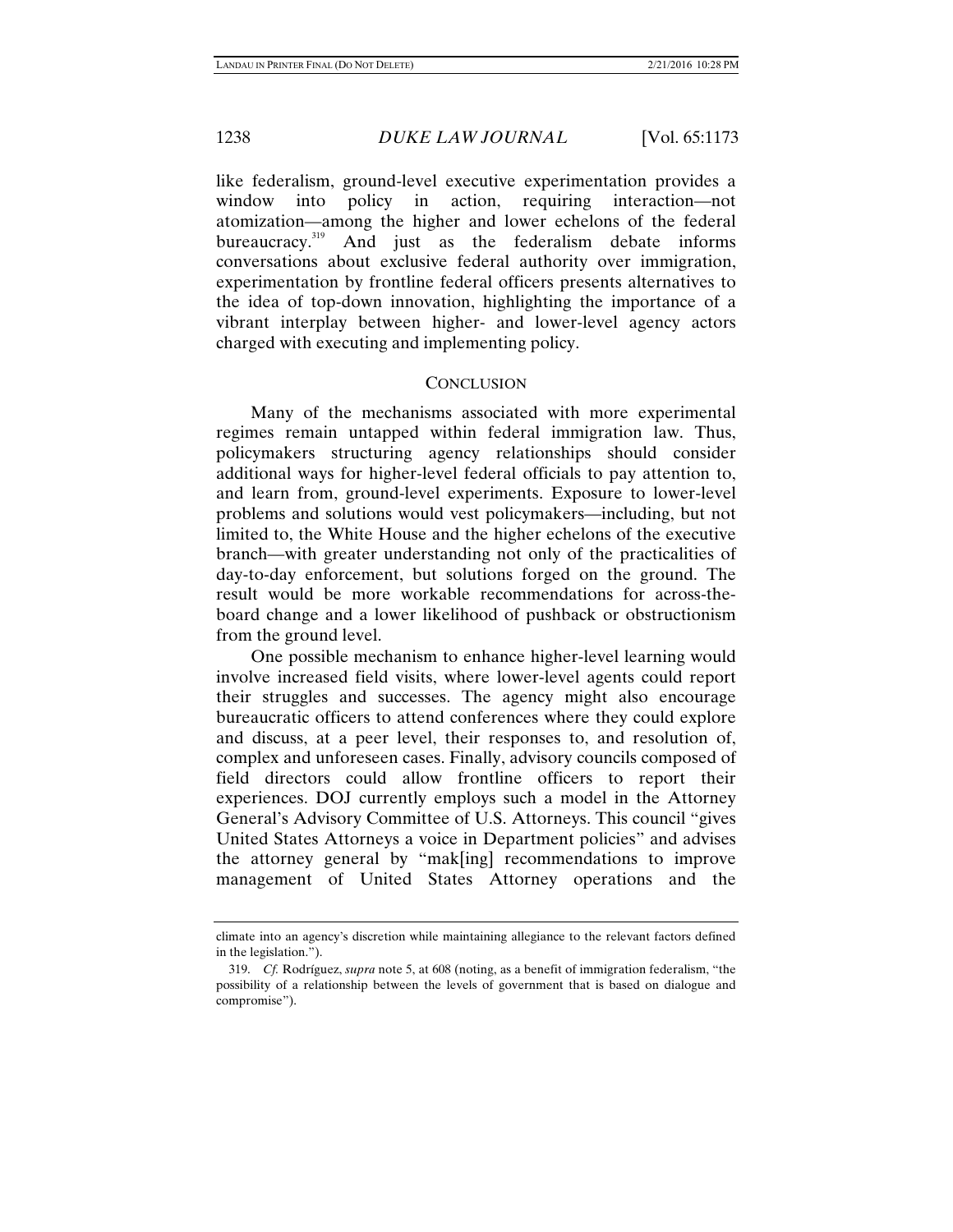relationship between DOJ and the federal prosecutors. It also helps formulate new programs for improvement of the criminal justice system and the delivery of legal services at all levels."320 The DOJ model could easily be transplanted to DHS.<sup>321</sup>

These mechanisms should also be paired with better data collection about the bases upon which lower-level officers currently exercise their discretion.<sup>322</sup> The data should be collected, and shared, to promote better understanding among similarly situated actors throughout different parts of the federal bureaucracy. Although there is some indication that DHS already collects some data, $323$  a more scrupulous accounting of the bases for discretion could help identify problems that require across-the-board action, bringing uniformity and regularity to enforcement decisions. Enhancements such as these would present better opportunities for learning by those administrative arms of the executive that handle immigration.

\* \* \*

Current agency structures, which already pair lower-level enforcement discretion with separated immigration functions across numerous different agencies and subagencies, should be better harnessed to promote laboratories for competing viewpoints and policy learning. Not unlike the federalist model, which posits novel and innovative immigration policy through the lens of a bottom-up

 <sup>320.</sup> U.S. DEP'T OF JUSTICE, UNITED STATES ATTORNEYS' MANUAL, TITLE 3: EOUSA § 3- 2.530 (1997), http://www.justice.gov/usam/usam-3-2000-united-states-attorneys-ausas-specialassistants-and-agac#3-2.530 [http://perma.cc/X87Z-M5VX].

 <sup>321.</sup> Currently, there is no field officer presence on DHS's 38-member Homeland Security Advisory Council, which provides independent advice and recommendations to the Secretary "to support decision-making across the spectrum of homeland security operations." United States Department of Homeland Security, *Homeland Security Advisory Council*, http://www. dhs.gov/homeland-security-advisory-council [http://perma.cc/4QTJ-UXDG]; *see* United States Department of Homeland Security, *Homeland Security Advisory Council Members*, http://www. dhs.gov/homeland-security-advisory-council-members [http://perma.cc/W7CP-N4J4] (detailing the council's membership).

 <sup>322.</sup> The Office of the Inspector General published a report on May 4, 2015, making a similar recommendation. Office of the Inspector General, *DHS Missing Data Needed to Strengthen Its Immigration Enforcement Efforts* (May 4, 2015), https://www.oig.dhs.gov/assets/ Mgmt/2015/OIG\_15-85\_May15.pdf [http://perma.cc/YS8F-JULM]. The report recommended that DHS "develop and implement a plan to collect, analyze, and report data on the Department's use of prosecutorial discretion to assess immigration enforcement activities and improve future policy." *Id.* at 7.

 <sup>323.</sup> *See supra* notes 217–20, 228, 276–77 and accompanying text.